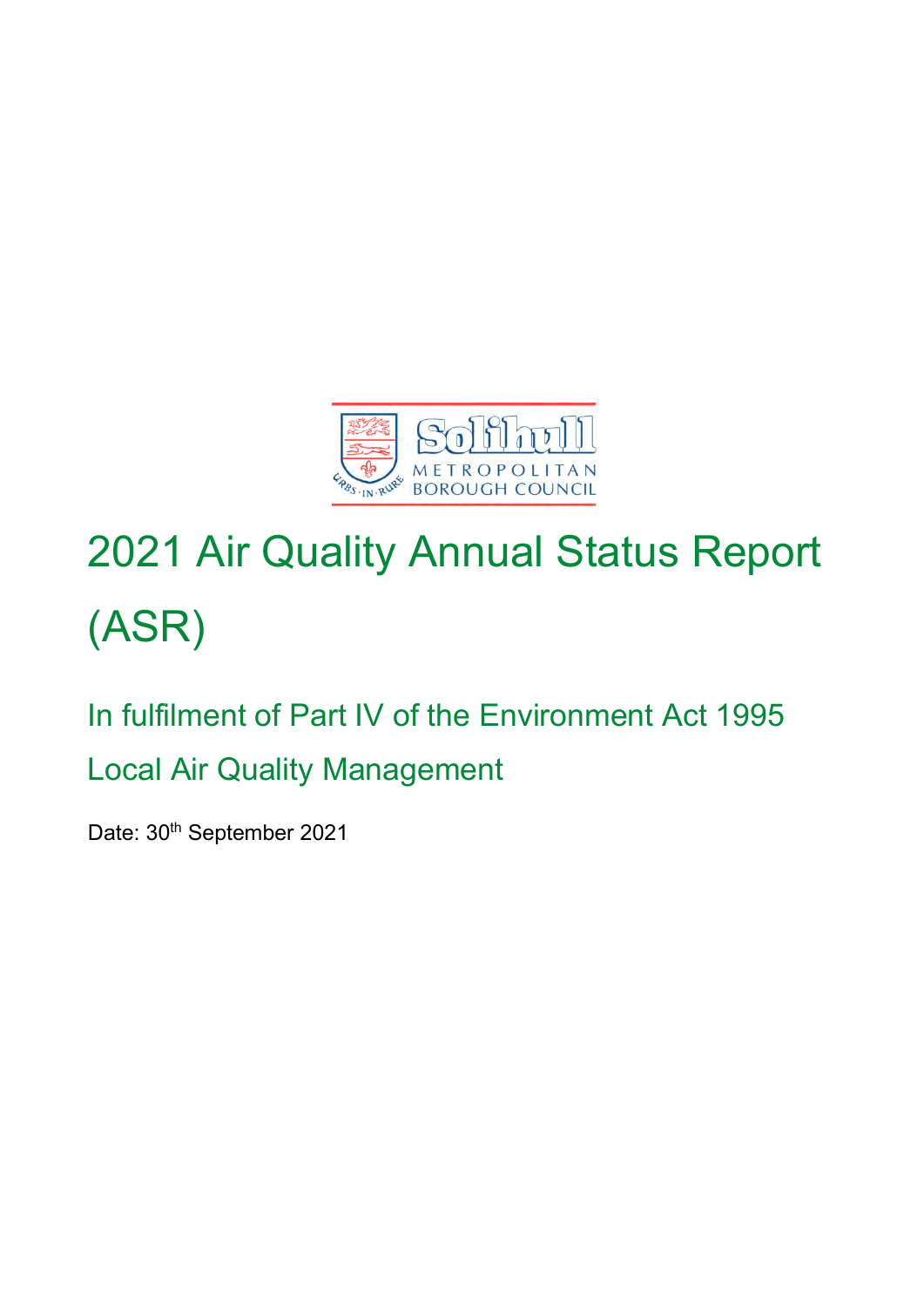| <b>Information</b>             | <b>Solihull Metropolitan Borough Council</b> |
|--------------------------------|----------------------------------------------|
| <b>Local Authority Officer</b> | Mr Dave Wigfield                             |
| <b>Department</b>              | Economy and Infrastructure                   |
| <b>Address</b>                 | Council House, Manor Square, Solihull        |
| <b>Telephone</b>               | 0121 704 8082                                |
| E-mail                         | planning@solihull.gov.uk                     |
| <b>Report Reference Number</b> | Final                                        |
| Date                           | 30 <sup>th</sup> September 2021              |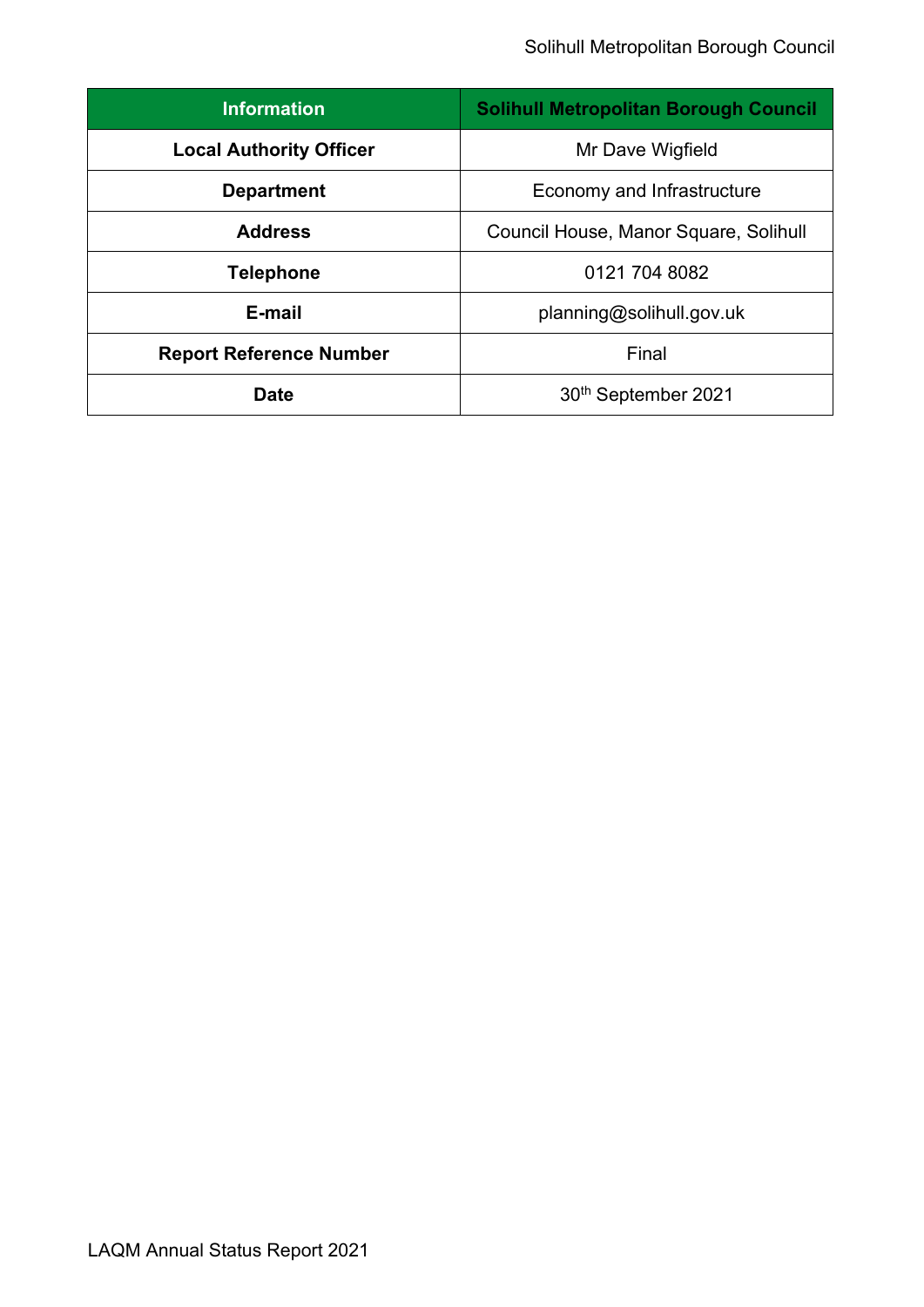### <span id="page-2-0"></span>**Executive Summary: Air Quality in Our Area**

### <span id="page-2-1"></span>**Air Quality in Solihull Metropolitan Borough Council**

Air pollution is associated with a number of adverse health impacts. It is recognised as a contributing factor in the onset of heart disease and cancer. Additionally, air pollution particularly affects the most vulnerable in society: children, the elderly, and those with existing heart and lung conditions. There is also often a strong correlation with equalities issues because areas with poor air quality are also often less affluent areas $^{\rm 1,2}.$ 

The mortality burden of air pollution within the UK is equivalent to 28,000 to 36,000 deaths at typical ages $^3$ , with a total estimated healthcare cost to the NHS and social care of £157  $\,$ million in 2017<sup>4</sup>.

Solihull MBC recognizes that a cleaner, healthier environment benefits people and the economy. Clean air is vital for people's health and the environment, essential for making sure Solihull is a welcoming place to live and work now and in the future to our prosperity.

On-going monitoring shows there is no requirement to declare an Air Quality Management Area (AQMA), however SMBC is committed to monitoring air quality, using a diffusion tube network and reviews of the network will continue after analysis of results and liaison with highways and others to understand potential new areas to monitor.

Our Clean Air Strategy (2019-24) demonstrates our clear commitment to improve air quality and outlines the measures that will be taken over the next 5 years and more importantly shows that there is a process in place to continually aim to improve air quality across the Borough. It is available on our website at

### <https://www.solihull.gov.uk/Environment-and-animals/Air-quality-monitoring-in-Solihull>

<sup>1</sup> Public Health England. Air Quality: A Briefing for Directors of Public Health, 2017

<sup>2</sup> Defra. Air quality and social deprivation in the UK: an environmental inequalities analysis, 2006

<sup>3</sup> Defra. Air quality appraisal: damage cost guidance, July 2020

<sup>4</sup> Public Health England. Estimation of costs to the NHS and social care due to the health impacts of air pollution: summary report, May 2018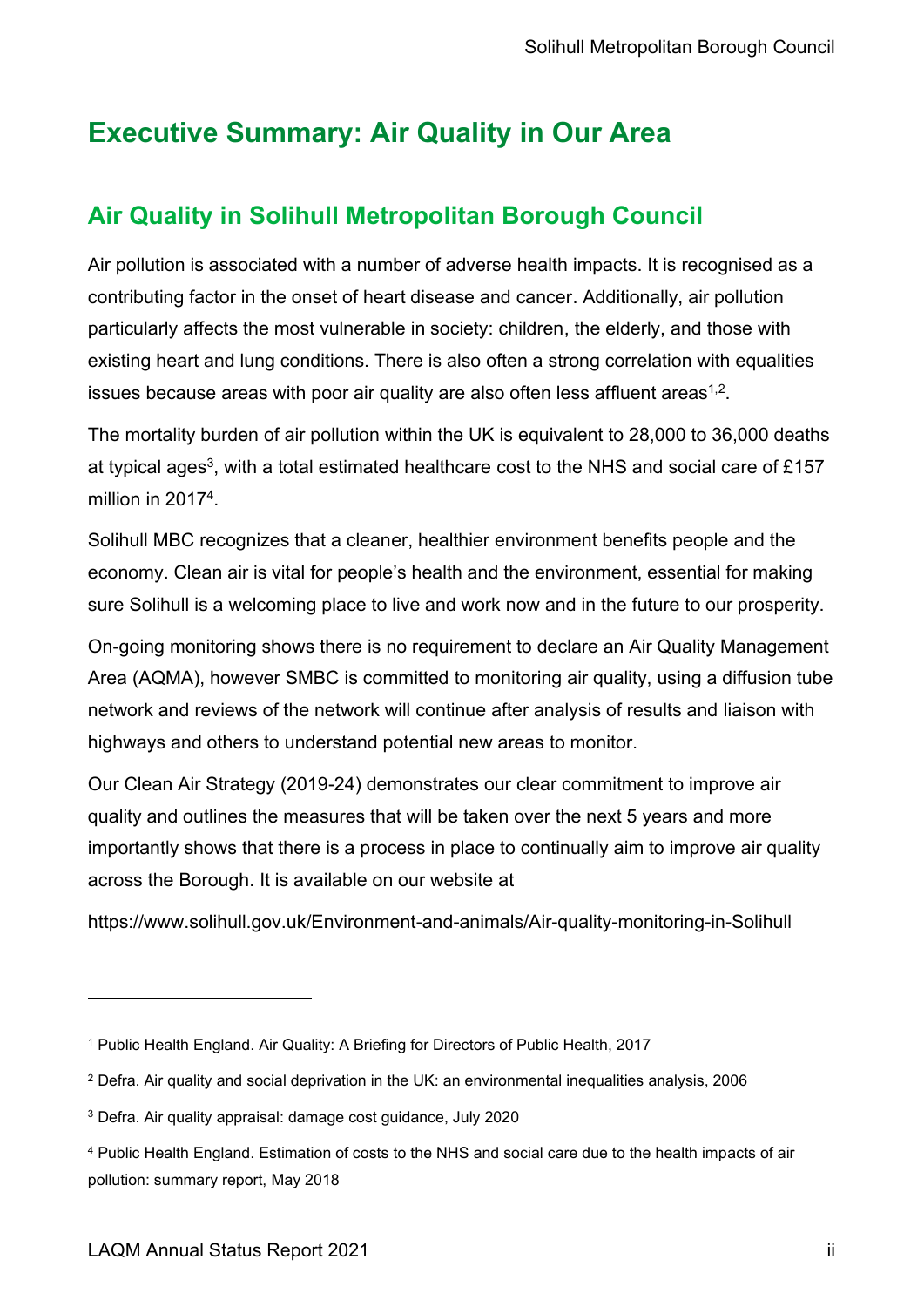The main area of concern in Solihull regarding air quality is a section of the A45 from Clock Island towards Birmingham on both sides of the carriageway following two Ministerial Directions.

In 2018 Solihull MBC received a Ministerial Direction in relation to air quality on two links within the borough which were forecast to have  $NO<sub>2</sub>$  exceedances, in the short term, according to results from the national Pollution Climate Mapping (PCM) model outputs. The two links in question are located on the A45 adjacent to Birmingham Airport on both sides of the carriageway and Solihull MBC was required to bring the two road links into compliance in the shortest time frame possible. As part of the direction Solihull MBC were required to implement a series of behavioural change measures to bring forward compliance on each link. An intensive behavioural change programme was undertaken with the major employers serving the affected area. Work fell behind schedule in 2020 due to the impacts of Covid-19 but collaboration with the major employers have recommenced.

In 2019 Solihull MBC received a second Ministerial Direction which is the subject of a Business Case and gave Solihull MBC a further requirement to achieve NO<sub>2</sub> compliance within the shortest possible time. Due to the fact that the road network in the vicinity of the airport had changed in the intervening period this second direction only applied to a single link on the A45 adjacent to Birmingham Airport (86030)



#### **Location of Road Link Where Air Quality Exceeds Acceptable Limits**

In order to comply with the requirements of the second Ministerial Direction a Strategic Outline Case (SOC) was submitted to the Joint Air Quality Unit (JAQU) in July 2019. The overall objective in the Outline Business Case is to identify a package of measures that will achieve compliance with the annual mean  $NO<sub>2</sub> EU Limit Value in the shortest possible$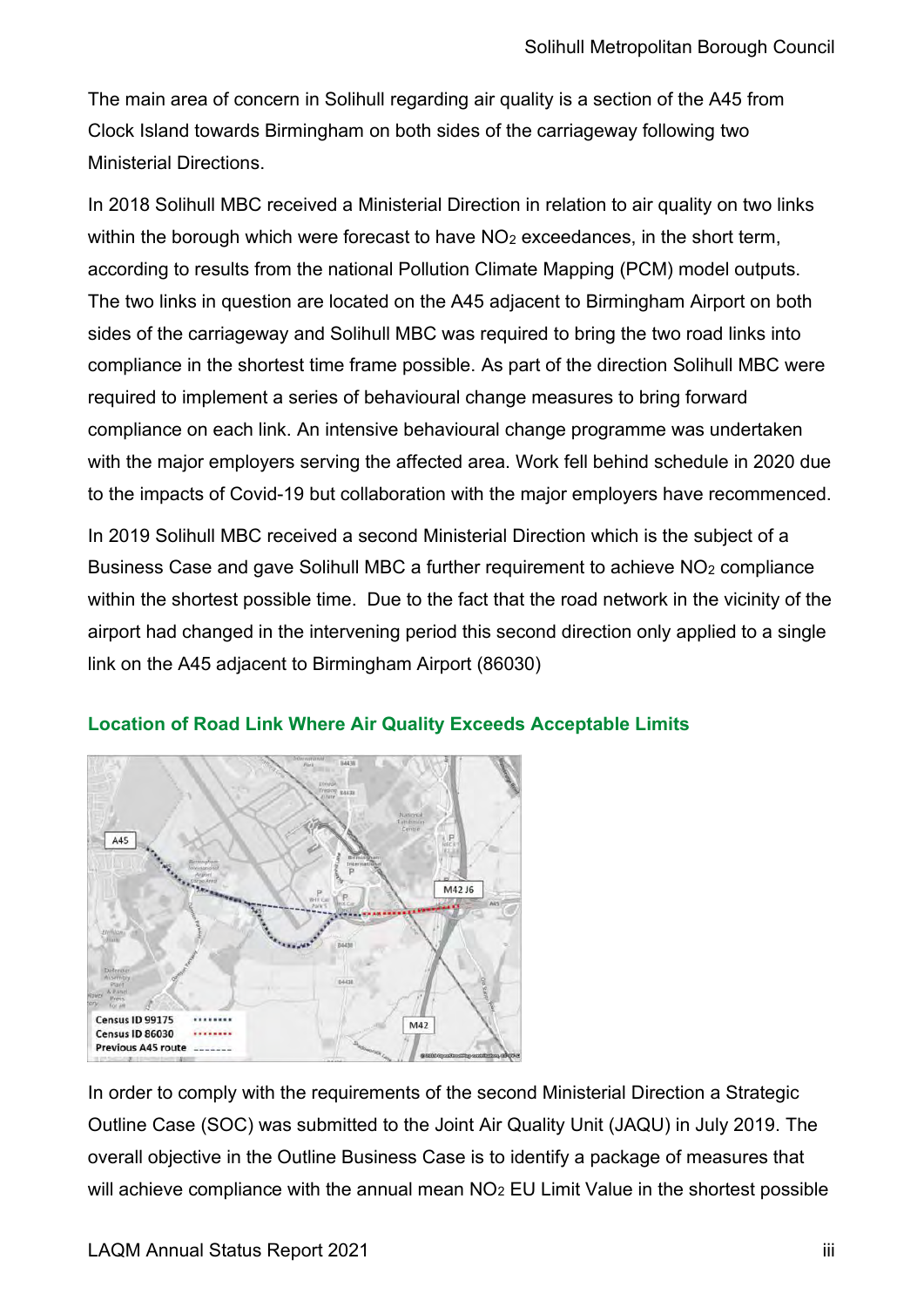time whilst also supporting the wider vision of Solihull MBC. This was followed by the submission of an Initial Evidence Submission (IES). A Full Business Case (FBC) was submitted in August 2021 and is awaiting ministerial approval. We continue to report our monitoring for this stretch of road directly to JAQU and have regular meetings to discuss the on-going case. It should be noted that traffic flows in the vicinity of the exceedance link, which is adjacent to Birmingham Airport and the National Exhibition Centre (NEC), have reduced as a result of the impacts of the COVID-19 pandemic.

The Covid lockdowns during 2020 created restrictions on travelling which are reflected in the monitoring results throughout the borough as large portions of the workforce were initially working from home or furloughed and traffic was lighter than it was in pre-Covid time. The diffusion tube results were generally lower than the previous year and the current locations will continue into next year and beyond.

There are some major upcoming highway works that may have an impact on air quality in the borough: works around HS2 are ongoing and a Development Consent Order (DCO) for the delivery of the M42 Junction 6 Improvement Scheme is currently under construction from Highways England.

### **Development Consent Order-DCO**

Highways England have received a Development Consent Order (DCO) for the delivery of the M42 Junction 6 Improvement Scheme which is currently under construction. As part of the delivery of the scheme a new slip road will be constructed from the A45 east bound to the M42 northbound.

A new 2.4km dual carriageway link road will be constructed along with a new junction on the M42 and a new bridge will be constructed above the A45 close to the Arden Hotel. When completed the capacity on the motorway will be increased so reducing congestion. Access will be improved to key locations such as Birmingham Airport and access will also be improved for cyclists and pedestrians.

The scheme is expected to continue until 2024. Full details can be found on the Highways England web site.

https://highwaysengland.co.uk/our-work/west-midlands/m42-junction-6/

### **HS2**

HS2 is one of the largest infrastructure projects ever undertaken in this country, and will transform connectivity and economic performance at local, regional and national levels.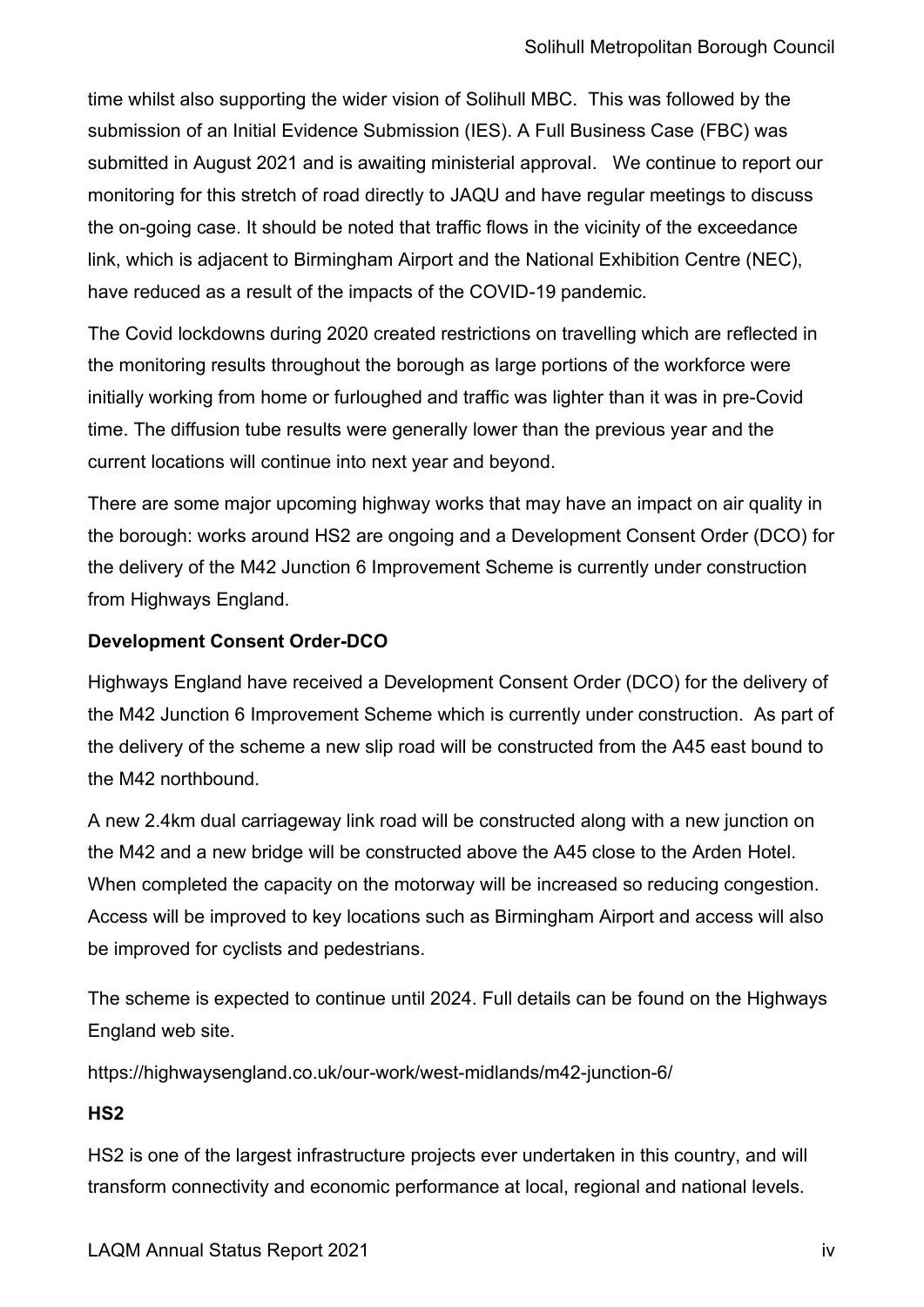Solihull will be served by a new HS2 station, to act as a hub for the wider region; consequently, generating significant numbers of access and egress trips to destinations both in the immediate vicinity of the station, and also places further afield in the West Midlands and beyond. In order to make the most of the opportunity presented by HS2, SMBC has created UK Central which is an economic development programme that seeks to capitalise on the opportunities afforded to the Borough by HS2 and wider growth plans.

While these growth and development plans provide a rare opportunity for significant economic growth and benefits for Solihull, it is vital to ensure the extra trips generated by these developments do not have an adverse impact on the transport network and environment. It is therefore important that Solihull works closely with its neighbours

Enabling works for HS2 continued throughout 2020 and into 2021 and talks are underway with HS2 concerning haulage routes along with the ongoing works. An environmental minimum requirement (EMR) has been issued for haulage routes which has been approved by the Secretary of State. Full details of these can be found here

#### <https://www.gov.uk/government/publications/environmental-minimum-requirements>

#### **Other works**

There are works to be carried out on A45/Damson Parkway junction which is one of the busiest in Solihull serving not only Birmingham Airport but also a major car manufacturer in the area and one of the largest employers in the area. Once completed the junction will be able to cater for future traffic demands with shorter journeys through the junction and will also improve local air quality.

### <span id="page-5-0"></span>**Actions to Improve Air Quality**

Whilst air quality has improved significantly in recent decades, and will continue to improve due to national policy decisions, there are some areas where local action is needed to improve air quality further.

The 2019 Clean Air Strategy<sup>5</sup> sets out the case for action, with goals even more ambitious than EU requirements to reduce exposure to harmful pollutants. The Road to Zero $6$  sets

<sup>5</sup> Defra. Clean Air Strategy, 2019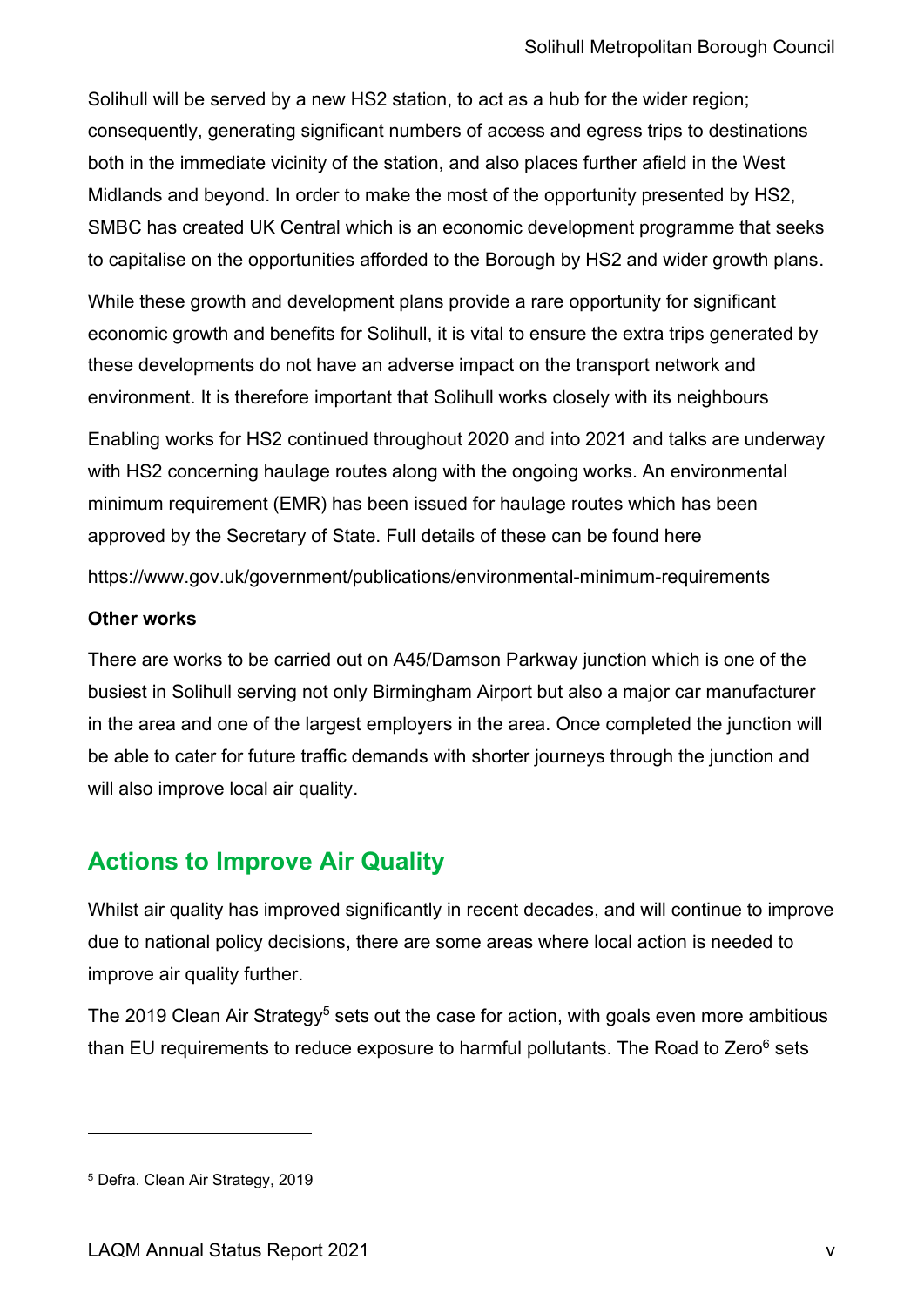out the approach to reduce exhaust emissions from road transport through a number of mechanisms; this is extremely important given that the majority of Air Quality Management Areas (AQMAs) are designated due to elevated concentrations heavily influenced by transport emissions.

Solihull produced its first clean air policy in 2019 and a steering group has been formed within the Council which consists of officers from Public Health, Highways, Communications, Monitoring and Compliance, Planning, Procurement and Sustainability along with elected members. The group has set out its aims and purposes in their strategy documents and meets on a regular basis to discuss strategies and policies as well as monitoring results and potential hot spots. The aim is to proactively steer action regarding air quality issues.

Consultation with planning colleagues continues for any significant applications received which are assessed against the effect they may have on the air quality in Solihull.

Solihull is also in the process of updating its local plan. This sets out the vision for future development to enable the borough to grow and develop into the place we would like it to be. As part of the policy P9 to mitigate and adapt to climate change there is a new requirement in the local plan that all new residential dwellings shall have at least one EV charging point.

The draft local plan has been submitted to the secretary of state via the planning inspectorate to be independently examined.

The local plan review can be found on our website at [https://www.solihull.gov.uk/Planning](https://www.solihull.gov.uk/Planning-and-building-control/Local-Plan-Review)[and-building-control/Local-Plan-Review](https://www.solihull.gov.uk/Planning-and-building-control/Local-Plan-Review)

Road transport represents a major source of air pollution in Solihull and is also the main source of carbon emissions, contributing to the Borough's carbon footprint. Eliminating these harmful impacts from transport is therefore core priority of the Council.

This will be achieved through a wider approach to sustainable travel that incorporates measures to reduce travel demand, increase levels of walking and cycling as well as developing new models of demand-responsive public transport.

<sup>6</sup> DfT. The Road to Zero: Next steps towards cleaner road transport and delivering our Industrial Strategy, July 2018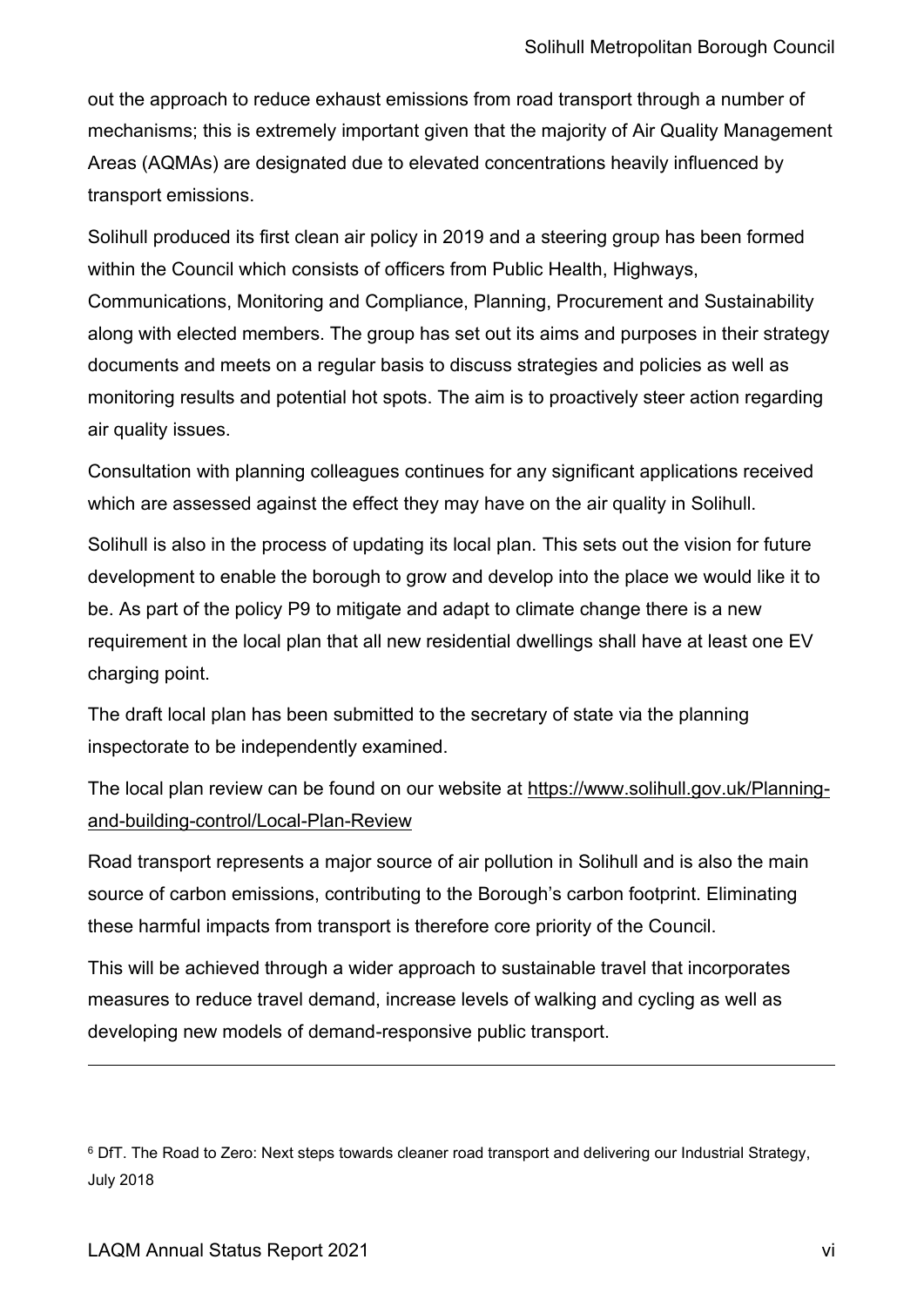Solihull Council has a new cycling and walking strategy for the borough following consultation with local residents and businesses. Alongside the comprehensive new strategy, a Local Cycling and Walking Infrastructure Plan (LCWIP) was also approved at Cabinet.

The Cycling and Walking strategy outlines the overall strategic approach to active travel in Solihull. The document supports the National Cycling and Walking Plan, adopted in July 2020 and sets a clear standard for cycling and walking infrastructure. It aims to embed cycling and walking initiatives into local policy and ensures major developments consider integrating active travel infrastructure from the start.

The need to develop a Cycling and Walking Strategy, and associated LCWIP, was initially established as part of the Council's transport strategy, Solihull Connected, and is further emphasized by the work that the Council has adopted, such as the Clean Air Strategy and Climate Change Prospectus. Encouraging residents to cycle and walk more often also closely aligns with the Council's emerging [Net Zero Action Plan](https://netzerosolihull.co.uk/) which outlines how the borough intends to achieve net zero carbon emissions by 2041.

During the development of the Cycling and Walking Strategy and associated LCWIP there have been two rounds of consultation, firstly in February 2020 and again in November-December 2020. Some of the key themes mentioned during consultation included support for segregated cycle lanes, improving cycle storage facilities and reducing barriers for pedestrians in local centers.

Based on the feedback received a number of changes were made to the strategy such as adding further rural links to the Cycling Network Plan, adding a specific policy on School Streets and including an overview of region-wide cycling and walking programmes taking place in the West Midlands.

Elements of the strategy are already being implemented with three free to use [cycle repair](https://www.solihull.gov.uk/news/free-use-bicycle-repair-stations-keep-cyclists-moving)  [stations](https://www.solihull.gov.uk/news/free-use-bicycle-repair-stations-keep-cyclists-moving) being installed across the borough. The repair stations have been installed following a successful bid to the Emergency Active Travel Fund.

The stations are free to use and each includes a bike stand, pressure gauge pump and tools for simple repairs. They are located at the following places:

- Stratford Road, Shirley outside Shirley Park
- High Street, Solihull Town Centre
- Whitlocks End rail station car park

### LAQM Annual Status Report 2021 vii in the status of the status of the status of the status of the status of the status of the status of the status of the status of the status of the status of the status of the status of th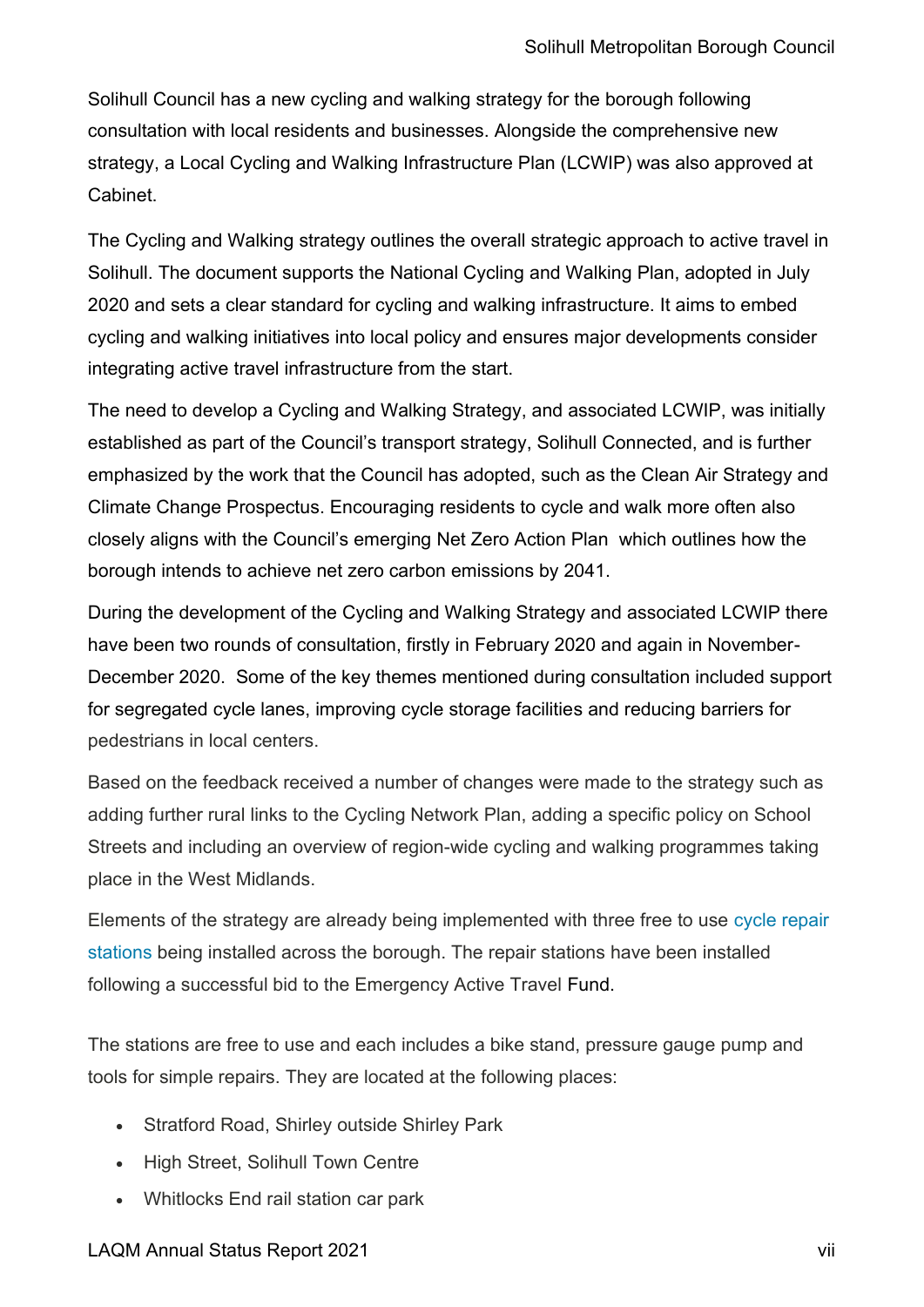

Image of a free to use cycle repair station

An EV charging trial using Virgin Media's infrastructure, the [Virgin Media Park & Charge](https://www.current-news.co.uk/news/connected-kerb-vattenfall-unveiled-as-partners-in-project-to-revolutionise-on-street-charging)  [project,](https://www.current-news.co.uk/news/connected-kerb-vattenfall-unveiled-as-partners-in-project-to-revolutionise-on-street-charging) is underway in the West Midlands although not specifically Solihull at this point. The project, run by a consortium including Vattenfall, Connected Kerb, Cenex and Loughborough University, aims to deploy 1,200 charging sockets in towns and cities across the country by early 2022.

The West Midlands Combined Authority forms part of the consortium along with other local authorities. If the trial is successful the Virgin Media powered cabinets will see charging sockets deployed across the UK in the next 2 years.

### <span id="page-8-0"></span>**Conclusions and Priorities**

SMBC has not declared any Air Quality Management Areas. (AQMAs) and we endeavour to ensure that the air quality objectives are met in Solihull. No exceedances of the air quality objectives were recorded in 2020 but this year was far from ordinary with Covid lockdowns and travel restrictions in place which led to less traffic generally. We are however still continuing to monitor air quality throughout the borough via our diffusion tube network.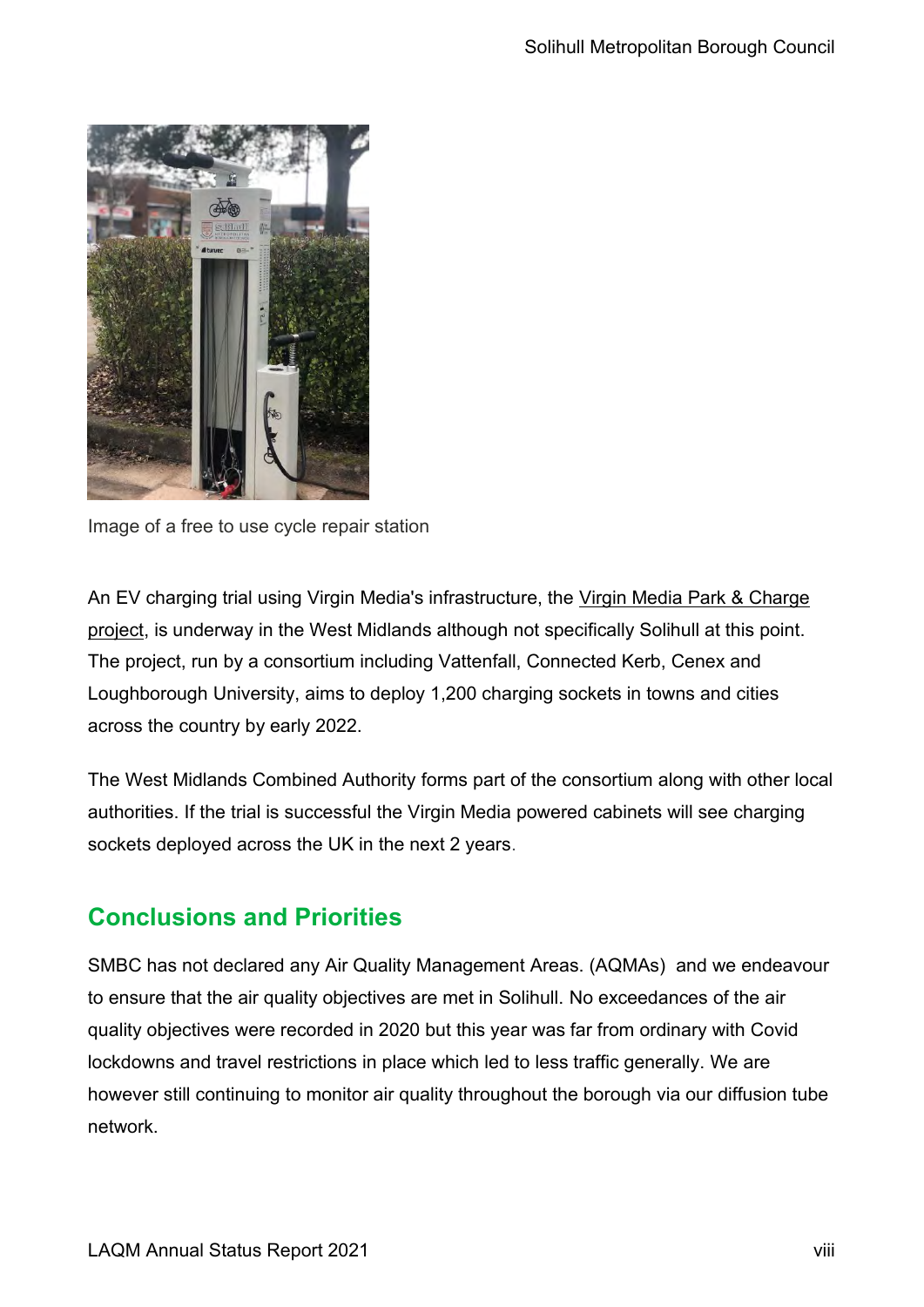Results of the NO2 diffusion tubes were down from the previous year at the same locations and a number of new locations were started just at the beginning of the Covid outbreak. The current monitoring locations will be continued for 2021.

SMBC will continue reporting directly to Defra (through JAQU) regarding monitoring results on the A45, which was subject to the Ministerial Direction

### <span id="page-9-0"></span>**Local Engagement and how to get involved**

People who live and work in Solihull can help to improve air quality by using sustainable transport options, such as walking cycling and using public transport or to share transport through car sharing at www.liftshare.com although at this current time lift share is limited due to Covid.

Residents were invited to respond to the cycling and walking infrastructure plan which saw consultation with residents and local businesses.

A public consultation has taken place for three new temporary cycle lanes in Solihull as part of the West Midlands active travel fund. The consultation ran until March 2021. For more information on this visit:

www[.solihullactivetravel.commonplace.is](https://solihullactivetravel.commonplace.is/)

The routes proposed are Blossomfield Road, Knowle to Solihull Town Centre and Meriden to Millisons Wood.

The Energy Saving Trust provides advice on fuel saving, active travel and advice on electric vehicles as well as eco driving techniques. Information from the Energy Saving Trust can be found at:

### <https://energysavingtrust.org.uk/low-carbon-travel/>

Residents can obtain more air quality information on the following websites

DEFRAs UK-AIR: Air information Resource [https://uk-air.defra.gov.uk](https://uk-air.defra.gov.uk/)

Environmental Protection UK Air Pollution website [https://www.environmental](https://www.environmental-protection.org.uk/policy-areas/air-quality/about-air-pollution/)[protection.org.uk/policy-areas/air-quality/about-air-pollution/](https://www.environmental-protection.org.uk/policy-areas/air-quality/about-air-pollution/)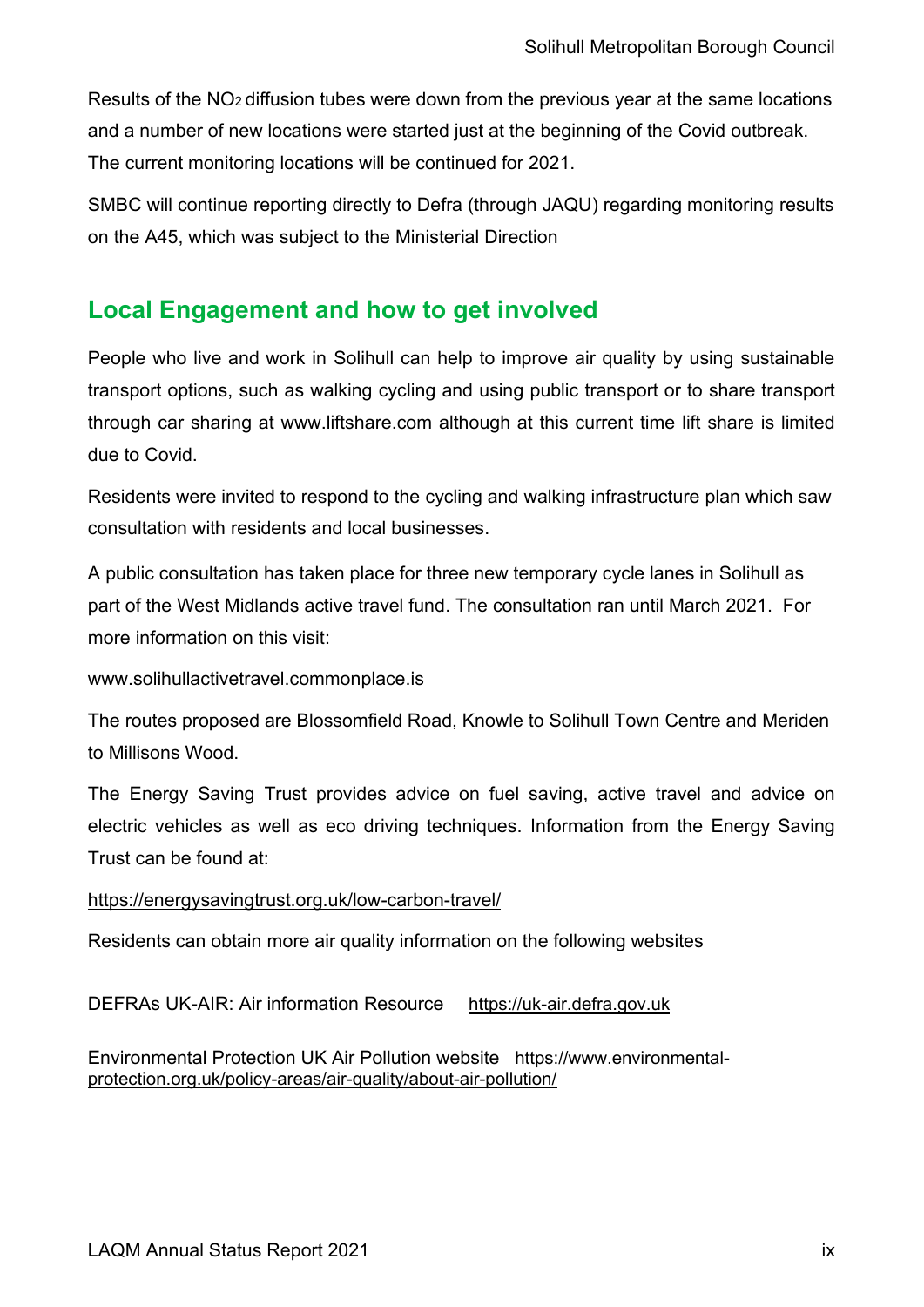### **Table of Contents**

| 1<br>$\mathbf{2}$<br>2.1<br>Progress and Impact of Measures to address Air Quality in Solihull2<br>2.2<br>PM2.5 - Local Authority Approach to Reducing Emissions and/or Concentrations10<br>2.3<br>Air Quality Monitoring Data and Comparison with Air Quality Objectives and<br>3<br>3.1<br>3.1.1<br>3.1.2<br>3.2<br>3.2.1<br>3.2.2<br>3.2.3<br>3.2.4<br>Appendix C: Supporting Technical Information / Air Quality Monitoring Data<br>Challenges and Constraints Imposed by COVID-19 upon LAQM within SMBC33 |  |
|----------------------------------------------------------------------------------------------------------------------------------------------------------------------------------------------------------------------------------------------------------------------------------------------------------------------------------------------------------------------------------------------------------------------------------------------------------------------------------------------------------------|--|
|                                                                                                                                                                                                                                                                                                                                                                                                                                                                                                                |  |
|                                                                                                                                                                                                                                                                                                                                                                                                                                                                                                                |  |
|                                                                                                                                                                                                                                                                                                                                                                                                                                                                                                                |  |
|                                                                                                                                                                                                                                                                                                                                                                                                                                                                                                                |  |
|                                                                                                                                                                                                                                                                                                                                                                                                                                                                                                                |  |
|                                                                                                                                                                                                                                                                                                                                                                                                                                                                                                                |  |
|                                                                                                                                                                                                                                                                                                                                                                                                                                                                                                                |  |
|                                                                                                                                                                                                                                                                                                                                                                                                                                                                                                                |  |
|                                                                                                                                                                                                                                                                                                                                                                                                                                                                                                                |  |
|                                                                                                                                                                                                                                                                                                                                                                                                                                                                                                                |  |
|                                                                                                                                                                                                                                                                                                                                                                                                                                                                                                                |  |
|                                                                                                                                                                                                                                                                                                                                                                                                                                                                                                                |  |
|                                                                                                                                                                                                                                                                                                                                                                                                                                                                                                                |  |
|                                                                                                                                                                                                                                                                                                                                                                                                                                                                                                                |  |
|                                                                                                                                                                                                                                                                                                                                                                                                                                                                                                                |  |
|                                                                                                                                                                                                                                                                                                                                                                                                                                                                                                                |  |
|                                                                                                                                                                                                                                                                                                                                                                                                                                                                                                                |  |
|                                                                                                                                                                                                                                                                                                                                                                                                                                                                                                                |  |
|                                                                                                                                                                                                                                                                                                                                                                                                                                                                                                                |  |
|                                                                                                                                                                                                                                                                                                                                                                                                                                                                                                                |  |
|                                                                                                                                                                                                                                                                                                                                                                                                                                                                                                                |  |
|                                                                                                                                                                                                                                                                                                                                                                                                                                                                                                                |  |
|                                                                                                                                                                                                                                                                                                                                                                                                                                                                                                                |  |
|                                                                                                                                                                                                                                                                                                                                                                                                                                                                                                                |  |
|                                                                                                                                                                                                                                                                                                                                                                                                                                                                                                                |  |
|                                                                                                                                                                                                                                                                                                                                                                                                                                                                                                                |  |
|                                                                                                                                                                                                                                                                                                                                                                                                                                                                                                                |  |
|                                                                                                                                                                                                                                                                                                                                                                                                                                                                                                                |  |
|                                                                                                                                                                                                                                                                                                                                                                                                                                                                                                                |  |
|                                                                                                                                                                                                                                                                                                                                                                                                                                                                                                                |  |
|                                                                                                                                                                                                                                                                                                                                                                                                                                                                                                                |  |
|                                                                                                                                                                                                                                                                                                                                                                                                                                                                                                                |  |
|                                                                                                                                                                                                                                                                                                                                                                                                                                                                                                                |  |
|                                                                                                                                                                                                                                                                                                                                                                                                                                                                                                                |  |
|                                                                                                                                                                                                                                                                                                                                                                                                                                                                                                                |  |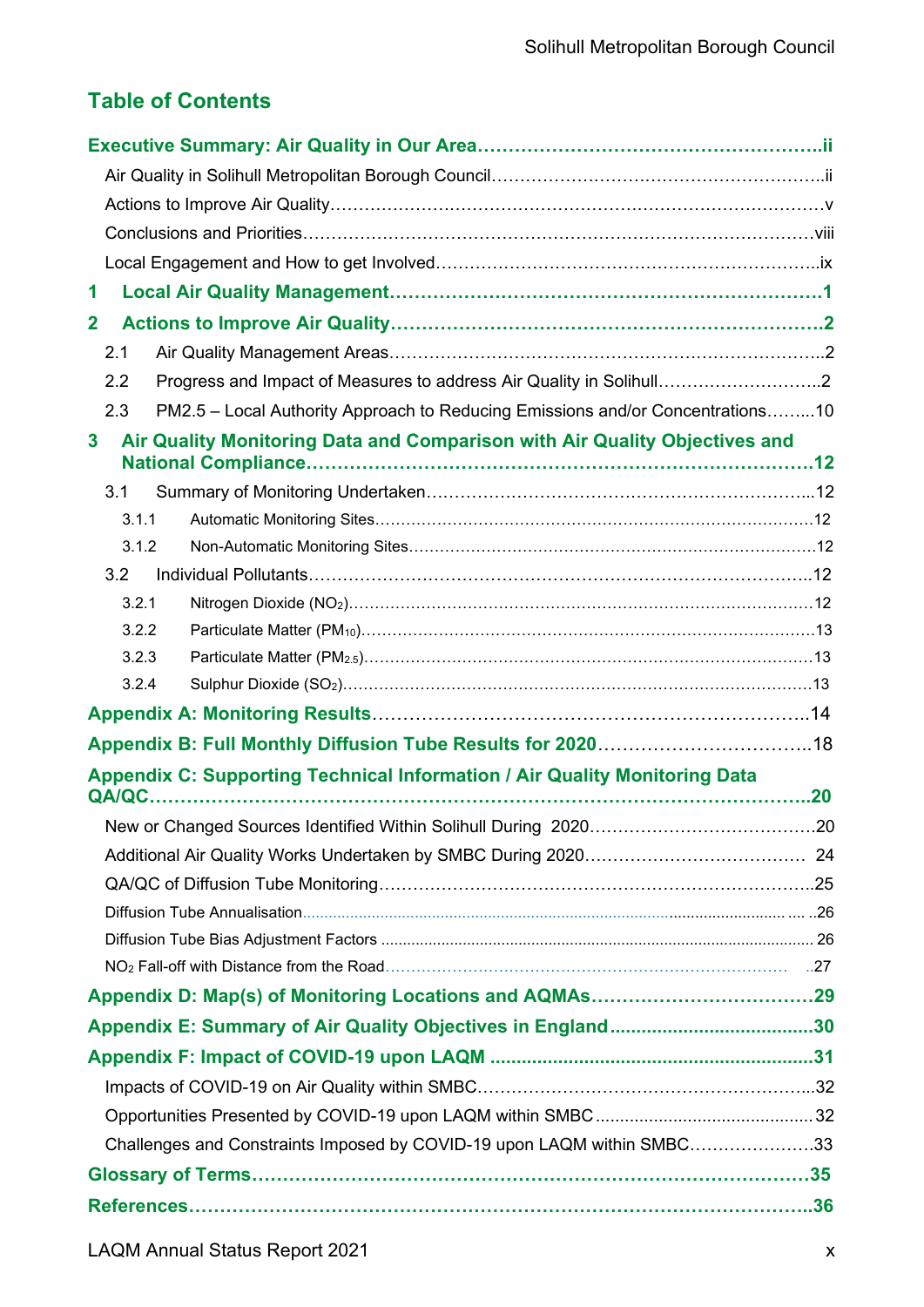### **Figures**

### **Tables**

| Table A.4 – Annual Mean NO <sub>2</sub> Monitoring Results: Non-Automatic Monitoring ( $\mu$ g/m <sup>3</sup> )16 |  |
|-------------------------------------------------------------------------------------------------------------------|--|
|                                                                                                                   |  |
|                                                                                                                   |  |
| Table C.2 – Annualisation Summary (concentrations presented in $\mu g/m^3$ )26                                    |  |
|                                                                                                                   |  |
|                                                                                                                   |  |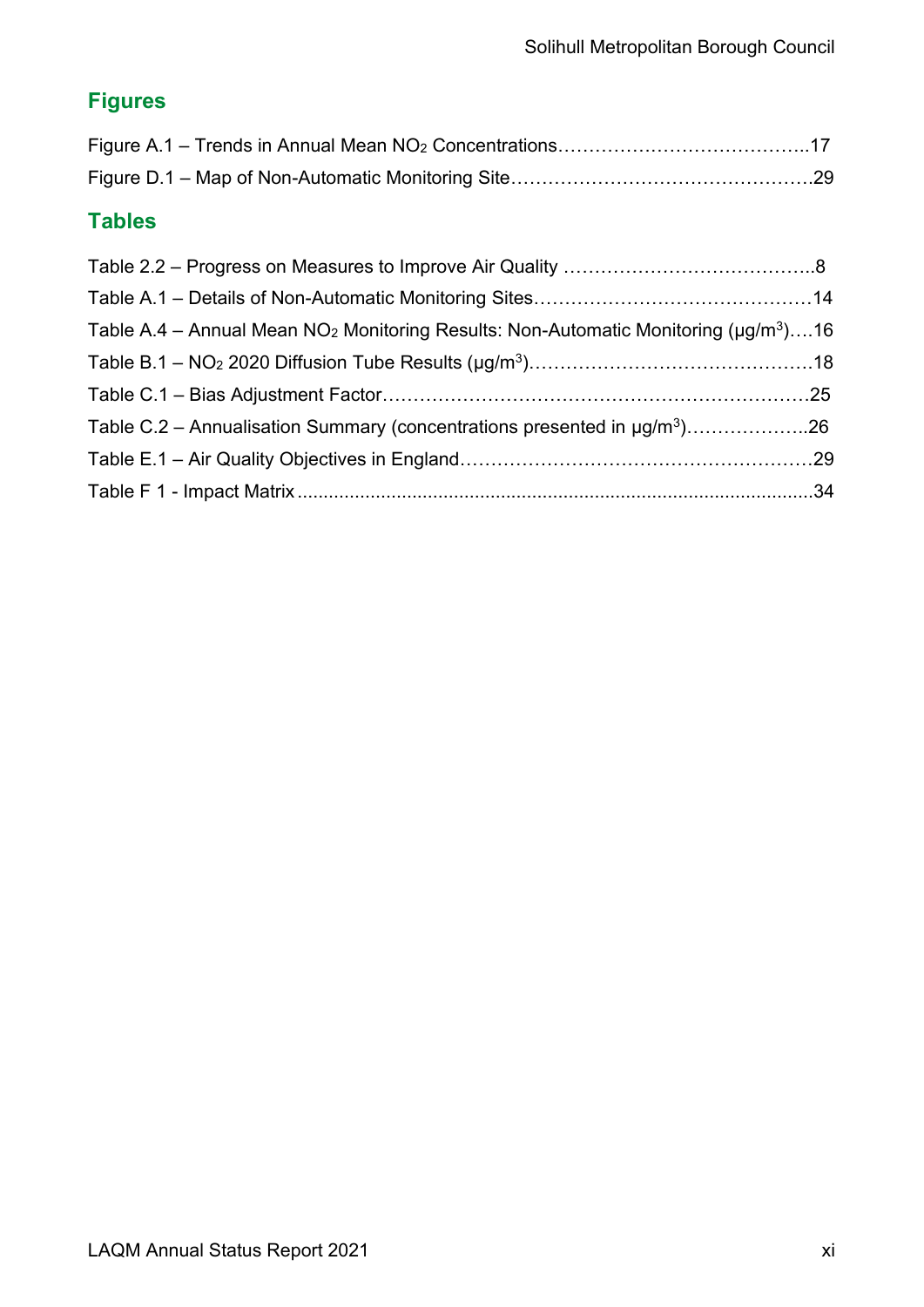### <span id="page-12-0"></span>**1 Local Air Quality Management**

This report provides an overview of air quality in Solihull during 2020. It fulfils the requirements of Local Air Quality Management (LAQM) as set out in Part IV of the Environment Act (1995) and the relevant Policy and Technical Guidance documents.

The LAQM process places an obligation on all local authorities to regularly review and assess air quality in their areas, and to determine whether or not the air quality objectives are likely to be achieved. Where an exceedance is considered likely the local authority must declare an Air Quality Management Area (AQMA) and prepare an Air Quality Action Plan (AQAP) setting out the measures it intends to put in place in pursuit of the objectives. This Annual Status Report (ASR) is an annual requirement showing the strategies employed by SMBC to improve air quality and any progress that has been made.

The statutory air quality objectives applicable to LAQM in England are presented in [Table](#page-41-1)  [E.1.](#page-41-1)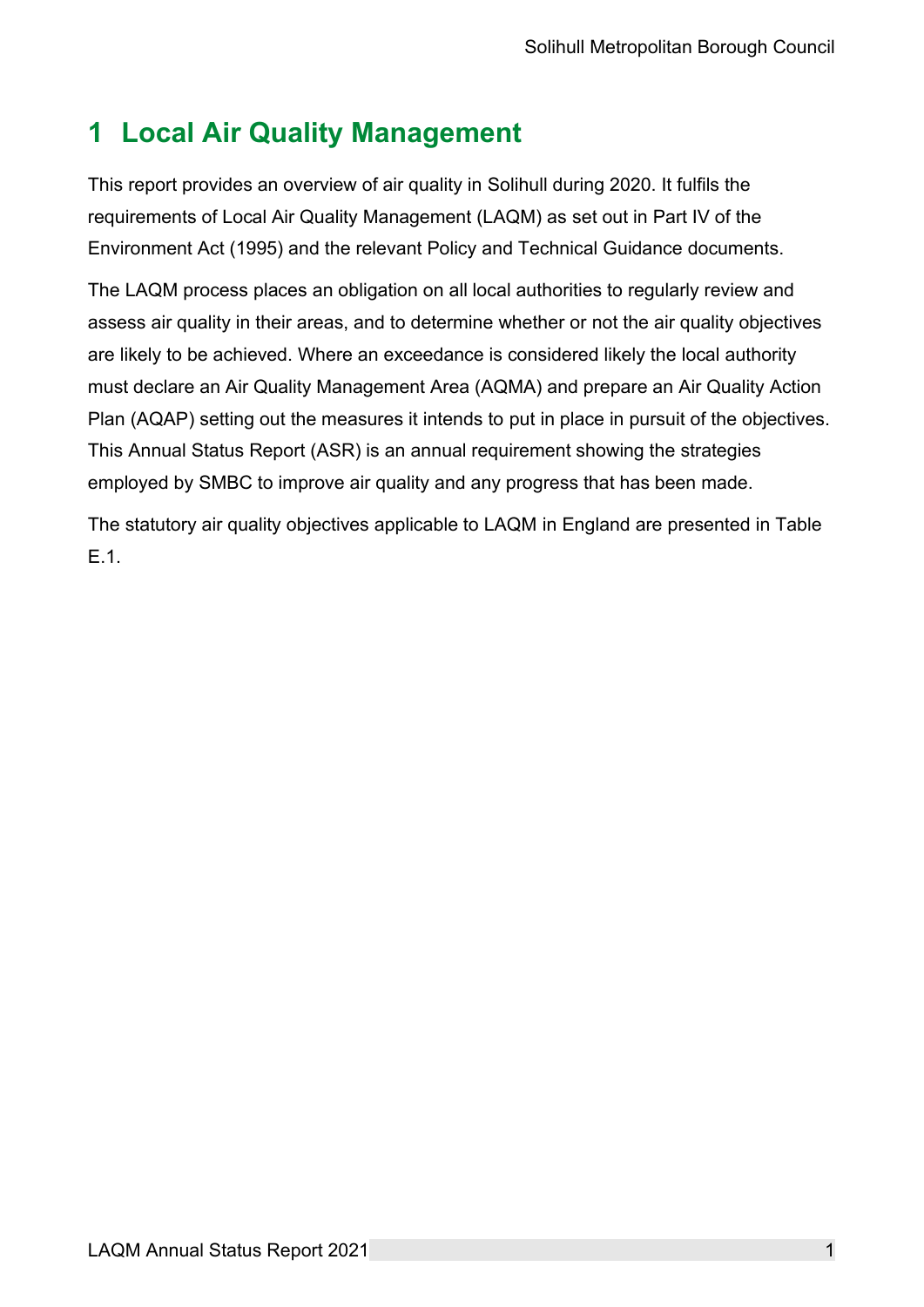### <span id="page-13-0"></span>**2 Actions to Improve Air Quality**

### **Air Quality Management Areas**

Air Quality Management Areas (AQMAs) are declared when there is an exceedance or likely exceedance of an air quality objective. After declaration, the authority should prepare an Air Quality Action Plan (AQAP) within 12 months setting out measures it intends to put in place in pursuit of compliance with the objectives.

Solihull currently does not have any declared AQMA's but will continue to monitor via our diffusion tube network throughout the borough. Our Clean Air Strategy (2019-24) sets out our aims for the next 5 years and this available on our website:

[https://www.solihull.gov.uk/Environment-and-animals/Air-quality-monitoring-in-Solihull.](https://www.solihull.gov.uk/Environment-and-animals/Air-quality-monitoring-in-Solihull)

Our climate change prospectus details how SMBC is planning for a more sustainable future and can be found here:

<https://www.solihull.gov.uk/Planning-and-building-control/Greener-Solihull>

### **Progress and Impact of Measures to address Air Quality in SMBC**

Defra's appraisal of last year's ASR concluded that future reports should show a borough map included, with the monitoring locations shown. This has now been included. There was also a recommendation that the report should include links to Public Health Outcomes Frameworks and this is also included.

A number of points from last year's ASR shown in table 2.2 have been progressed.

The electric vehicle strategy has been published, along with the walking and cycling strategy.

The vandalised EV charge points installed as an electric car sharing club have now been repaired as well as new EV charging points installed. These are identified later in this report.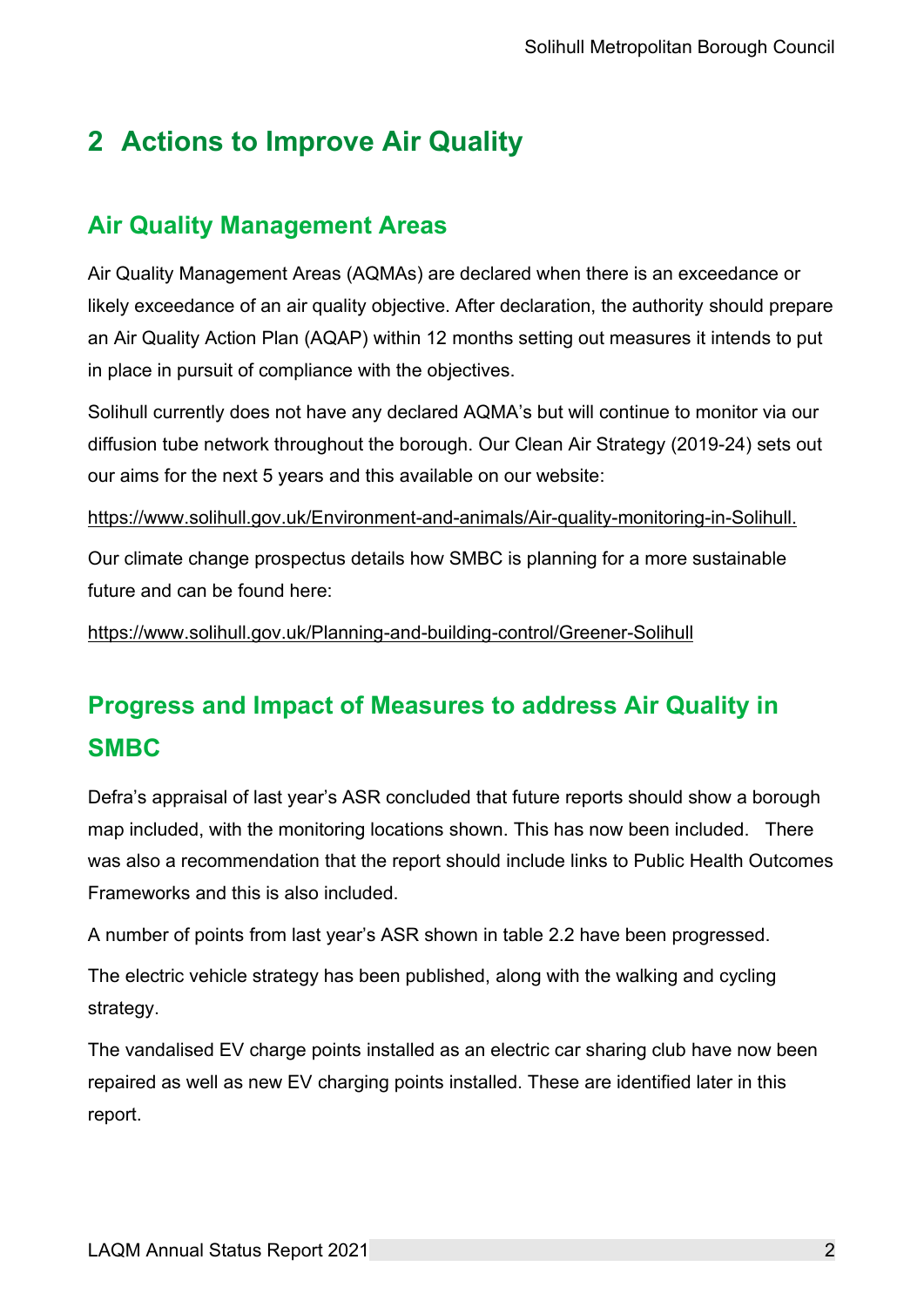The draft local plan has now been submitted to the inspectorate and air quality is now considered along with other policy areas which are looking to reduce vehicle use. The draft plan references all new residential dwellings having an EV charging point.

The 'Switch off - young lungs at work' campaign started in 2019 is aimed at reducing vehicles idling outside schools and continues to be promoted at schools via leaflets and education. Some schools have had volunteer patrols made up of Councillors, school staff and parents, giving out information to waiting vehicles.

The Be Active Campaign continues to be promoted via our website and social media pages and encourages very simple ways to help everyone make changes to become more active and less reliant on driving vehicles. Whether this is by walking, cycling, other sports or just becoming more active in normal life. More detail is available at the following website www.solihullactive.co.uk

SMBC has taken forward a number of direct measures during the current reporting year of 2020 in pursuit of improving local air quality.

A review of the NO<sup>2</sup> diffusion tube network was carried out and it was agreed that all monitoring points should remain as they were for at least the following year.

A scheme has been given approval to construct 3 new cycle lanes which will connect communities to the Town Centre and help to change travel behaviour.

An online consultation attracted over 900 contributions, with the majority of respondents expressing support for the scheme proposals.

The new dedicated cycle lanes, designed to enhance cycling opportunities in Solihull, form part of the Active Travel Fund (ATF), established by the Department for Transport (DfT). Following a successful funding submission, approximately £1m has been secured from DfT to finance the three cycle lanes, of which £200k is from SMBC funding along with a borough wide cycle parking scheme.

It is hoped that the scheme will be completed late 2021 or early 2022.

Solihull Council is working with Transport for West Midlands (TfWM) to investigate the opportunity to install a wide range of traffic and environmental sensors across the region. It is expected that the TfWM-led project will provide sensors on important traffic routes and specific areas to better understand traffic movements and weather conditions. The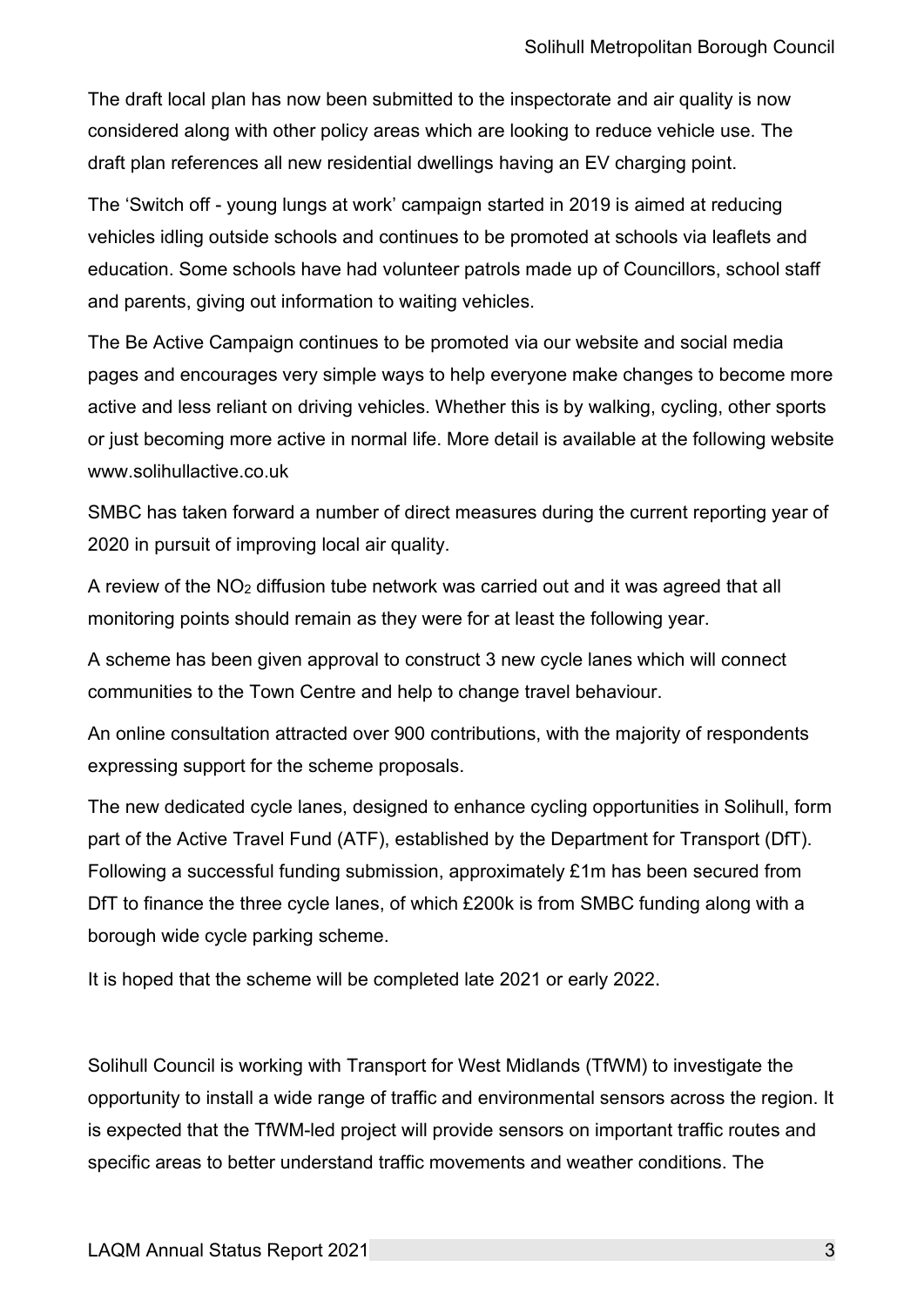sensors are expected to be installed in late 2021 and provide data to TfWM and the local authorities, including Solihull Council for a five year period.

Details of all measures completed, in progress or planned are set out in Table 2.2 with the type of measure and the progress SMBC have made during the reporting year of 2020 presented. Where there have been, or continue to be, barriers restricting the implementation of the measure, these are also presented within Table 2.2.

More detail on these measures can be found in their respective Action Plans

<https://www.solihull.gov.uk/Planning-and-building-control/Greener-Solihull>

<https://www.solihull.gov.uk/Environment-and-animals/Air-quality-monitoring-in-Solihull>

<https://www.solihull.gov.uk/About-the-Council/Cycling-walking-strategy>

[https://www.solihull.gov.uk/sites/default/files/Solihull%20Cycling%20and%20Walking%20I](https://www.solihull.gov.uk/sites/default/files/Solihull%20Cycling%20and%20Walking%20Infrastructure%20Plan.pdf) [nfrastructure%20Plan.pdf](https://www.solihull.gov.uk/sites/default/files/Solihull%20Cycling%20and%20Walking%20Infrastructure%20Plan.pdf)

#### <https://www.solihull.gov.uk/About-the-Council/Solihull-connected>

Following the adoption of Solihull's Electric Vehicle Strategy, a number of new electric vehicle (EV) charging points are being installed around the borough. Shirley, Knowle, Olton, Silhill, Blythe, Lyndon, Elmdon, Dorridge and Smiths Wood will all benefit from the new points.

Funding has been jointly provided by Central Government through the Office of Zero Emission Vehicles (75%) and the Council's own funds (25%) to improve charging infrastructure across the borough.

The locations of the EV charging points have been carefully considered based on whether there is a demand or expected future demand for electric vehicles in that area, or simply if residents don't have access to their own off-street parking. The Council will continue to engage with residents to understand where there is appetite to improve the local charging infrastructure as it plans its next round of installations.

As well as the new installations, nine charge points installed in the north of the Borough under a previous EV car club project which was shelved due to vandalism have now been bought into use, which gives residents new options if they are looking to go electric.

If residents are thinking about getting an electric vehicle in the future there is a short survey on our website where they are encouraged to look at some of the barriers they may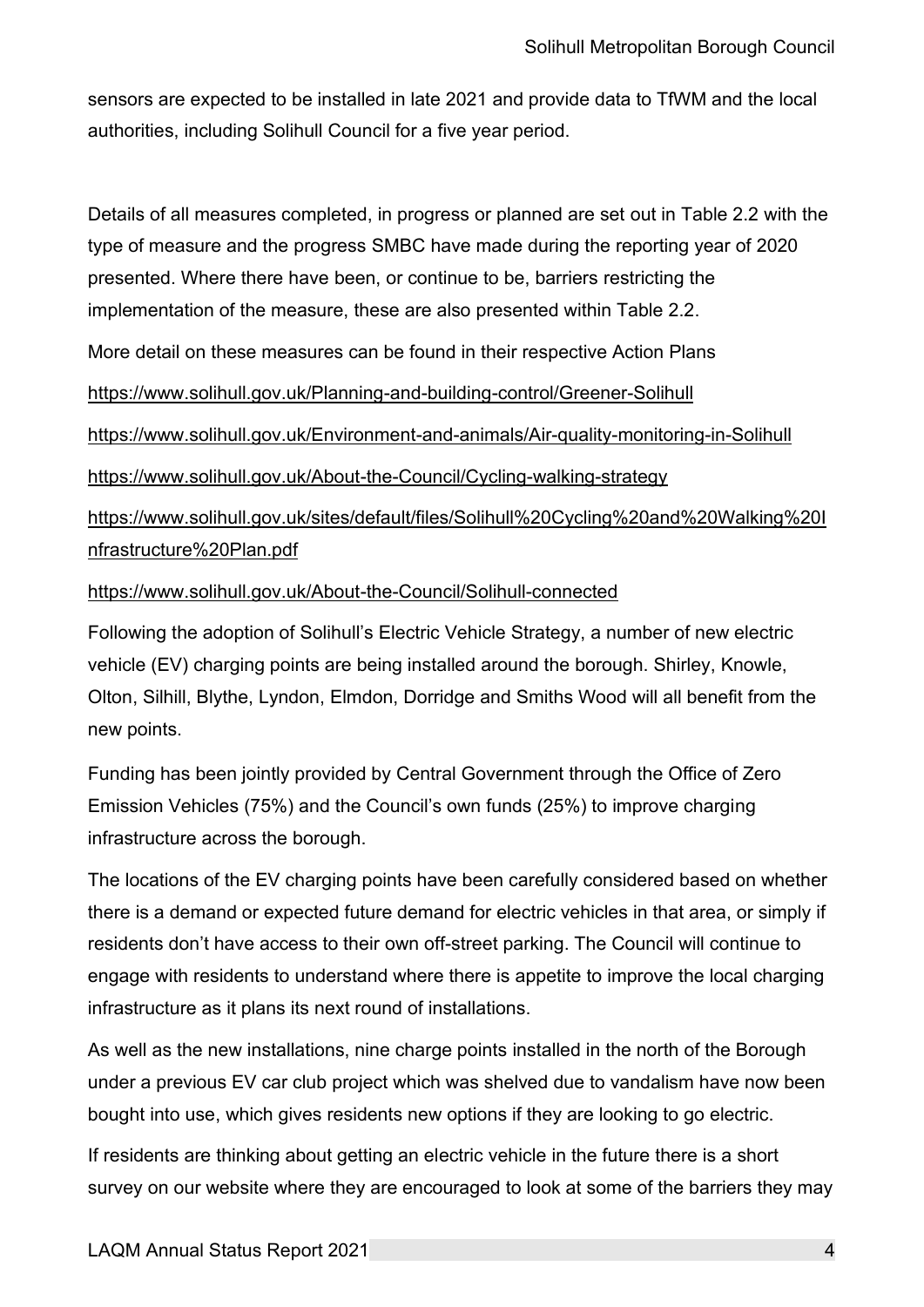perceive. The feedback gathered through this will help to inform us of where we should target our efforts. The survey can be found at the following address:

*<https://www.solihull.gov.uk/About-the-Council/Electric-Vehicle-Strategy>*



Photo showing one of the new EV charging points

SMBC's priorities for the coming year are:

- To ensure that the air quality objectives are met in Solihull Metropolitan Borough Council.
- To continue reporting directly to JAQU concerning the A45 Ministerial Direction
- To collaborate with planning regarding air quality matters on significant planning applications received.
- To continue monitoring NO<sub>2</sub> through our diffusion tube network.

Solihull MBC expects the following measures to be undertaken over the course of the next reporting year:

- Ongoing consultation with planning colleagues in relation to all significant planning applications.
- Continued expansion of the EV charging infrastructure.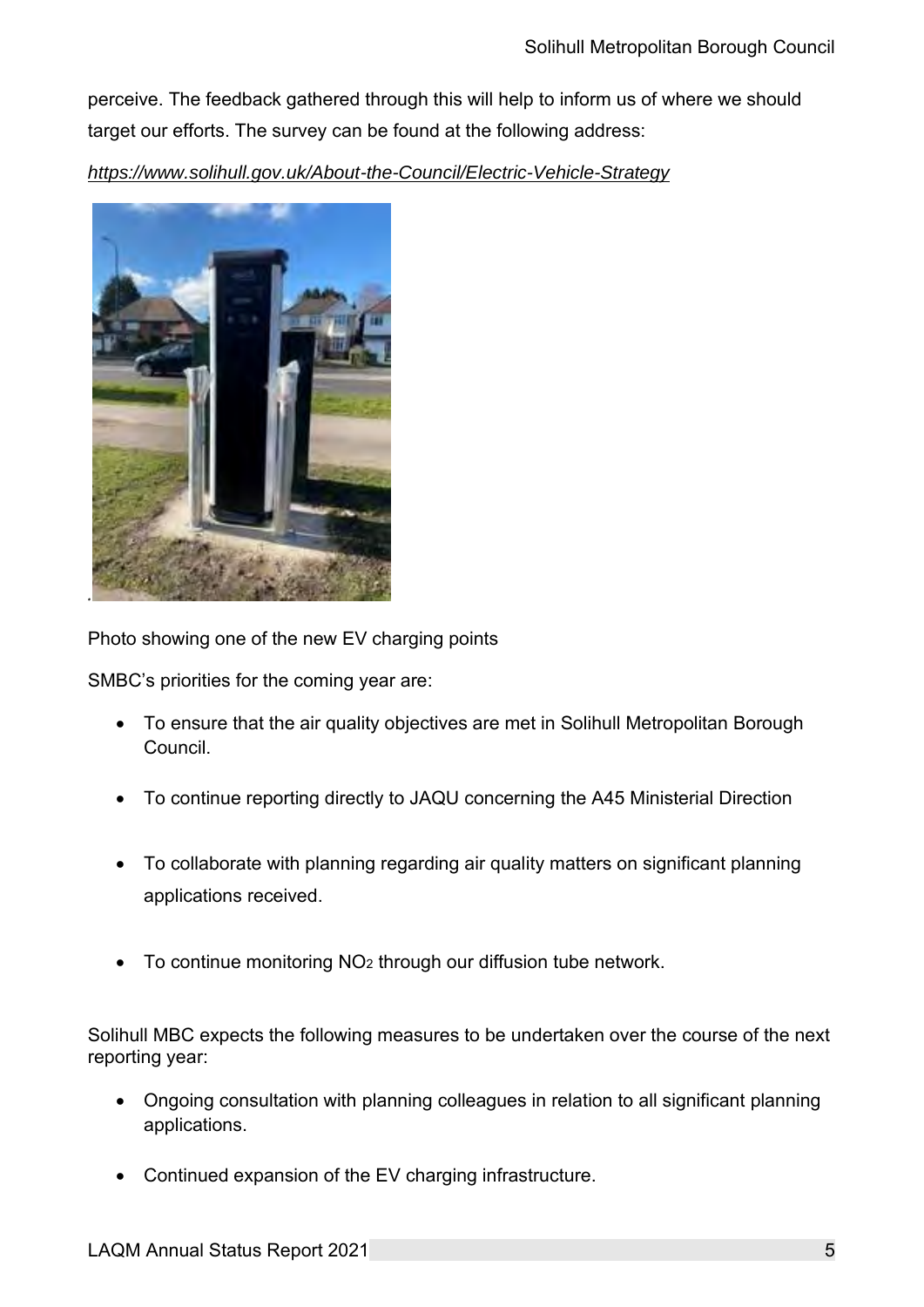- Ongoing collaboration with HS2 on all air quality matters and haulage routes though these are covered by Environmental Minimum Requirements (EMR) which have been approved by the Secretary of State.
- Approval for the Solihull Draft Local Plan which incorporates air quality considerations.
- Work commencing on the Town Centre Heat Network
- Expansion of school streets scheme to more schools

Consultation is taking place on a proposed scheme to improve the A45 Coventry Road / Damson Parkway / Terminal Road junction. Sitting along an important route, which serves both Birmingham Airport and the nearby Jaguar Land Rover plant, this key junction is one of the busiest in Solihull.

Solihull connected transport strategy was published in 2016 and recently updated. It sets out the future direction for investment in our transport system. It also looks into research regarding behavioural change and marketing techniques to encourage a greater shift to sustainable modes as we invest in new infrastructure. It supports and enables the integrated delivery of sustainable and efficient forms of transport like mass-transit, cycling and walking. Available here: [https://www.solihull.gov.uk/About-the-Council/Solihull](https://www.solihull.gov.uk/About-the-Council/Solihull-connected)[connected](https://www.solihull.gov.uk/About-the-Council/Solihull-connected)

An application for a new energy facility in the town centre has been approved by Cabinet in May 2021 following a public consultation. The Energy Centre will generate and deliver affordable low carbon heat and power to Solihull town centre buildings, utilising a range of renewable and low carbon energy solutions, including Air Source Heat Pumps and Gas Combined Heat and Power. The Energy Centre will be able to provide heat and power to nearby public and private sector customers, including council owned buildings, education campuses and commercial offices.

This scheme forms part of a wider strategic approach Solihull Council is developing to decarbonise the borough over the next twenty years.

The planning application and associated documents can be found via the Council's [planning portal u](https://publicaccess.solihull.gov.uk/online-applications/)sing the following reference number: **PL/2021/00682/MINFOT**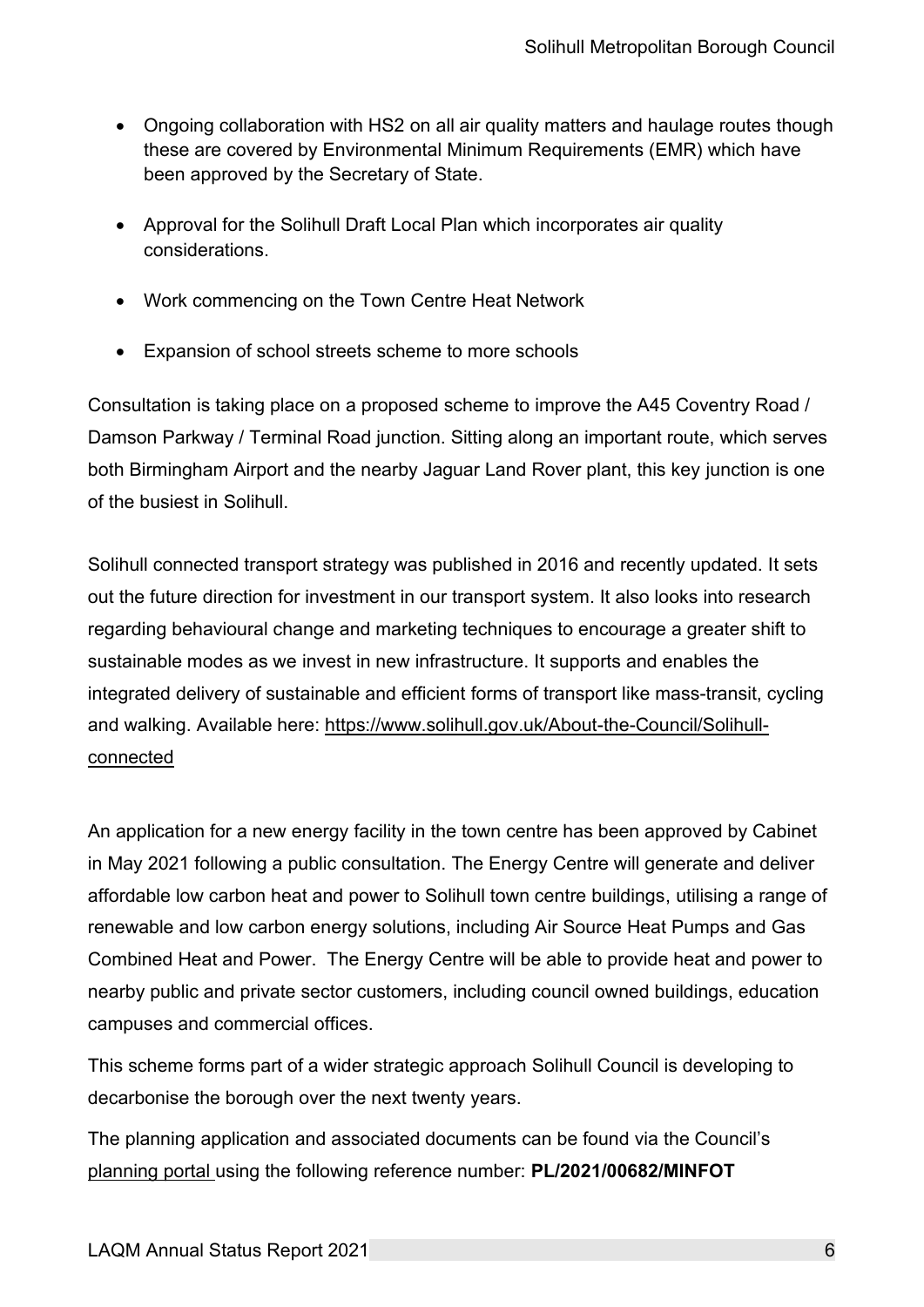The School Streets Programme, introduced to reduce traffic around schools at certain peak times has now been extended to other schools. St Andrews Primary School and Widney Junior School will be included in the scheme which is hoped to now take place in 2021. The project aims to address issues by limiting traffic in the streets surrounding schools at key times, creating a predominantly car free zone.

There has been no change to our EV fleet since last year but some of the fleet are due to be replaced in 2021 and it is hoped that this will increase our numbers.

Home working was already on-going at SMBC pre-Covid but when lockdown started in March 2020 the majority of the workforce switched over and this is currently continuing into late 2021. SMBC is preparing for staff to return to work and workspaces have been re arranged to minimise office attendance. Attendance of employees at council premises is currently being rationalised which will have a positive benefit in terms of air quality.

The principal challenges and barriers to implementation that SMBC anticipates facing are the on-going uncertainties regarding Covid, and associated knowledge of projected traffic flows,(e.g. commercial fleet), constraints regarding the rolling out of EV charging infrastructure and the further expansion of the school streets scheme will depend upon ongoing local support.

SMBC will also be required to manage tensions between the air quality implications of new housing developments and meeting the boroughs increased housing needs.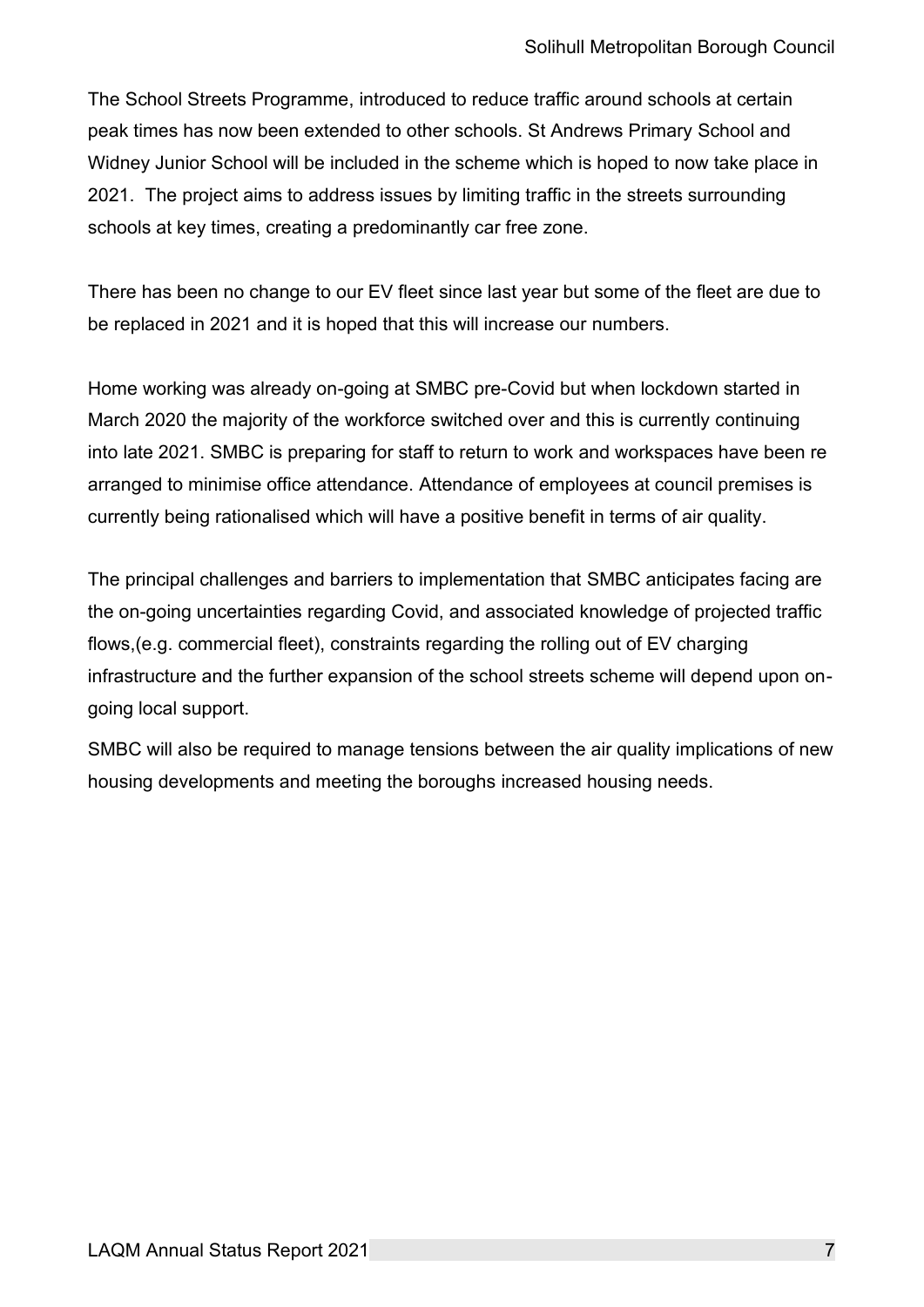### Solihull Metropolitan Borough Council

### **Table 2.2 – Progress on Measures to Improve Air Quality**

| <b>Measure</b><br>No. | <b>Measure</b>                               | Category                                             | <b>Classification</b>                                                                                                                        | Year<br><b>Measure</b><br><b>Introduced</b> | <b>Estimated /</b><br><b>Actual</b><br><b>Completion</b><br>Year | <b>Organisations</b><br><b>Involved</b> | <b>Funding</b><br><b>Source</b> | <b>Defra</b><br><b>AQ</b><br>Grant<br><b>Funding</b> | <b>Funding</b><br><b>Status</b> | <b>Estimated</b><br><b>Cost of</b><br><b>Measure</b> | <b>Measure</b><br><b>Status</b> | <b>Reduction in</b><br><b>Pollutant /</b><br><b>Emission from</b><br><b>Measure</b> | Key<br>Performance<br>Indicator                                             | <b>Progress to Date</b>                       | <b>Comments / Barriers</b><br>to Implementation                                       |
|-----------------------|----------------------------------------------|------------------------------------------------------|----------------------------------------------------------------------------------------------------------------------------------------------|---------------------------------------------|------------------------------------------------------------------|-----------------------------------------|---------------------------------|------------------------------------------------------|---------------------------------|------------------------------------------------------|---------------------------------|-------------------------------------------------------------------------------------|-----------------------------------------------------------------------------|-----------------------------------------------|---------------------------------------------------------------------------------------|
|                       | Draft Local Plan                             | <b>Policy Guidance</b><br>and Development<br>Control | Other policy                                                                                                                                 | 2019                                        | 2021                                                             | <b>SMBC</b>                             | In house                        | <b>No</b>                                            | n/a                             | < £10k/£10k                                          | planning                        | Increased Ev<br>uptake                                                              | Plan approved<br>by inspectorate                                            | Submitted to<br>inspectorate                  | Need approval by<br>planning<br>inspectorate                                          |
| $\overline{2}$        | <b>Town Centre</b><br><b>Heat Network</b>    | Promoting low<br>emission plant                      | Procurement of<br>combustion<br>sources                                                                                                      | 2018                                        | 2024                                                             | SMBC and<br>Developers                  | Consortium<br>of<br>Developers  | No                                                   | funded                          | No cost to<br><b>SMBC</b>                            | planning                        | Unable to<br>determine                                                              | Approval<br>granted and<br>works<br>commencing                              | Planning                                      | Some years to<br>completion                                                           |
| 3                     | Electric vehicle<br>strategy                 | Promoting Low<br>Emission<br>Transport               | <b>Public Vehicle</b><br>Procurement -<br>Prioritising uptake<br>of low emission<br>vehicles                                                 | 2020                                        | 2021                                                             | <b>SMBC</b>                             | In house                        | <b>No</b>                                            | n/a                             | <£10k/£10k                                           | completed                       | Reduced vehicle<br>emissions                                                        | Proportion of<br>alternatively<br>fuelled vehicles<br>in the fleet          | Implementation on-<br>going                   | Changing public<br>opinions on EV                                                     |
| -4                    | Installation of<br>new EV<br>charging points | Promoting Low<br>Emission<br>Transport               | Procuring<br>alternative<br>Refuelling<br>infrastructure to<br>promote Low<br>Emission Vehicles,<br>EV recharging,<br>Gas fuel<br>recharging | 2020                                        | 2021                                                             | SMBC/Partners                           | Not yet<br>funded               | No                                                   | Not<br>secured                  | Unknown at<br>present                                | Partly<br>implemented           | Reduced vehicle<br>emissions                                                        | Usage to be<br>reviewed                                                     | Implementation on-<br>going                   | More charging<br>points should<br>influence car<br>purchasing                         |
| 5                     | Pop up cycle<br>lanes                        | Traffic<br>management                                | Strategic highway<br>improvements                                                                                                            | 2020                                        | 2021/22                                                          | Active travel<br>fund/SMBC              | Dft/SMBC                        | No                                                   | Fully<br>funded                 | £1m/£1m                                              | planning                        | Reduced vehicle<br>emissions                                                        | Increased<br>number of<br>cyclists                                          | Planning                                      | Work is due to be<br>completed Dec 21<br>to Jan 22                                    |
| 6                     | Cycling and<br>walking<br>strategy           | Promoting travel<br>alternatives                     | Promotion of<br>cycling walking                                                                                                              | 2019                                        | 2021                                                             | <b>SMBC</b>                             | n/a                             | No                                                   | n/a                             | <£10k/£10k                                           | completed                       | Reduced vehicle<br>emissions                                                        | Increase in<br>alternative<br>travel                                        | Completed                                     | Uptake needed                                                                         |
| -7                    | Electric bike<br>hire scheme                 | Promoting travel<br>alternatives                     | Promoting of<br>cycling                                                                                                                      | 2020/21                                     | 2021                                                             | <b>Transport for West</b><br>Midlands   | <b>TfWM</b>                     | <b>No</b>                                            | Fully<br>funded                 | < £10k/£10k                                          | completed                       | Reduced vehicle<br>emissions                                                        | Scheme review<br>for uptake                                                 | Too early to<br>determine use                 | Promoting service                                                                     |
| 8                     | Increase in EV<br>fleet                      | Promoting low<br>emission transport                  | <b>Company Vehicle</b><br>Procurement -<br>Prioritising uptake<br>of low emission<br>vehicles                                                | 2021                                        | 2022                                                             | SMBC tender<br>process                  | n/a                             | No                                                   | Tender<br>process               | $<$ £10k/£10k                                        | planning                        | Reduced vehicle<br>emissions                                                        | <b>Updated fleet</b>                                                        | Some vehicles<br>have been updated            | New technology<br>needed for larger<br>fleet vehicles                                 |
| 9                     | Home working                                 | Promoting travel<br>alternatives                     | Facilitate home<br>working                                                                                                                   | 2019                                        | On-going                                                         | <b>SMBC</b>                             | n/a                             | No                                                   | n/a                             | $<$ £10k/£10k                                        | completed                       | Reduced vehicle<br>emissions                                                        | Home working<br>is constantly<br>reviewed by<br>CEO and heads<br>of service | High numbers of<br>staff working from<br>home | Corporate<br>decisions to be<br>made to determine<br>forward planning                 |
| 10                    | HS2 haulage<br>routes approval               | Freight and<br>delivery<br>management                | Route<br>Management<br>Plans/ Strategic<br>routing strategy for<br>HGV's                                                                     | 2020                                        | 2024                                                             | HS2/SMBC                                | n/a                             | No                                                   | n/a                             | $<$ £10k/£10k                                        | planning                        | Reduce HGV<br>through village                                                       | Reduce HGV<br>through village                                               | Planning stage                                | Approved with sec<br>of state                                                         |
| 11                    | <b>School Streets</b><br>(extension)         | Traffic<br>management                                | Reduction of<br>speed limit, 20<br>mph zones                                                                                                 | 2017                                        | 2021/22                                                          | <b>SMBC</b>                             | n/a                             | No                                                   | n/a                             | $<$ £10k/£10k                                        | Partly<br>implemented           | Reduced vehicle<br>emissions and<br>improved safety<br>around schools               | Reduced<br>vehicle<br>emissions                                             | Planning stage                                | Scheme extended<br>to more schools                                                    |
| 12                    | Online EV<br>survey                          | Promoting low<br>emission transport                  | Public Vehicle<br>Procurement -<br>Prioritising uptake<br>of low emission<br>vehicles                                                        | 2020                                        | 2021                                                             | <b>SMBC</b>                             | n/a                             | No                                                   | n/a                             | $<$ £10k/£10k                                        | completed                       | Reduced vehicle<br>emissions                                                        | Uptake of<br>residents EV<br>purchase/lease                                 | Not quantified                                | Encouragement<br>needed to<br>complete so SMBC<br>can determine<br>perceived barriers |
| 13                    | Engines Off:<br>Young Lungs at<br>Work       | Traffic<br>management                                | Anti-idling<br>enforcement                                                                                                                   | 2019                                        | On-going                                                         | <b>SMBC</b>                             | n/a                             | No                                                   | n/a                             | $<$ £10k/£10k                                        | Partly<br>implemented           | Reduced vehicle<br>emissions                                                        | Reduced<br>vehicle<br>emissions                                             | Not quantified                                | Needs constant re<br>enforcement                                                      |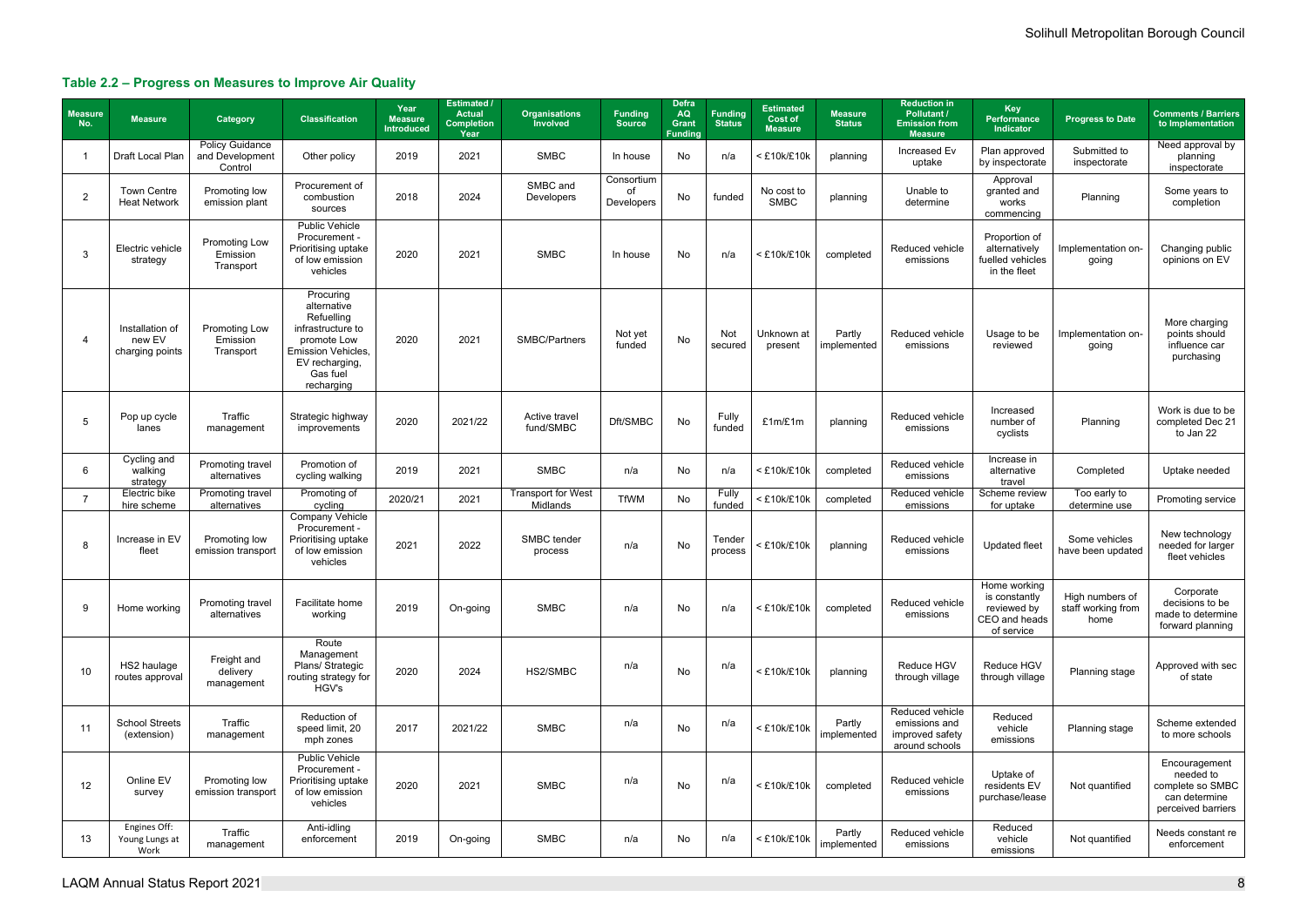### Solihull Metropolitan Borough Council

| <b>Measure</b><br>No. | <b>Measure</b>           | <b>Category</b>                        | <b>Classification</b>   | Year<br>Measure<br><b>Introduced</b> | Estimated /<br><b>Actual</b><br><b>Completion</b><br>Year | <b>Organisations</b><br><b>Involved</b>                                    | <b>Funding</b><br><b>Source</b>           | <b>Defra</b><br>AQ<br><b>Grant</b><br>Funding | <b>Funding</b><br><b>Status</b> | <b>Estimated</b><br><b>Cost of</b><br><b>Measure</b> | <b>Measure</b><br><b>Status</b> | <b>Reduction in</b><br>Pollutant /<br><b>Emission from</b><br><b>Measure</b> | <b>Key</b><br><b>Performance</b><br><b>Indicator</b> | <b>Progress to Date</b> | <b>Comments / Barriers</b><br>to Implementation |
|-----------------------|--------------------------|----------------------------------------|-------------------------|--------------------------------------|-----------------------------------------------------------|----------------------------------------------------------------------------|-------------------------------------------|-----------------------------------------------|---------------------------------|------------------------------------------------------|---------------------------------|------------------------------------------------------------------------------|------------------------------------------------------|-------------------------|-------------------------------------------------|
|                       | Lift share<br>scheme     | Alternatives to<br>private vehicle use | Lift share scheme       | 2019                                 | On-going                                                  | SMBC, NEC,<br>Birmingham airport,<br>B'ham Business<br>Park, Resorts World | n/a                                       | No                                            | n/a                             | $<$ £10k/£10k                                        | completed                       | Reduced vehicle<br>emissions                                                 | Reduced<br>vehicle<br>emissions                      | Low uptake              | Scheme shelved  <br>temp. due to Covid          |
| 15                    | Cycle repair<br>stations | Promoting travel<br>alternatives       | Promotion of<br>cycling | 2020                                 | 2020                                                      | <b>SMBC</b>                                                                | <b>Emergency</b><br>active<br>travel fund | <b>No</b>                                     | unded                           | $<$ £10k/£10k                                        | completed                       | Reduced vehicle<br>emissions                                                 | Increased<br>cycling                                 | Stations in use         | Stations in use                                 |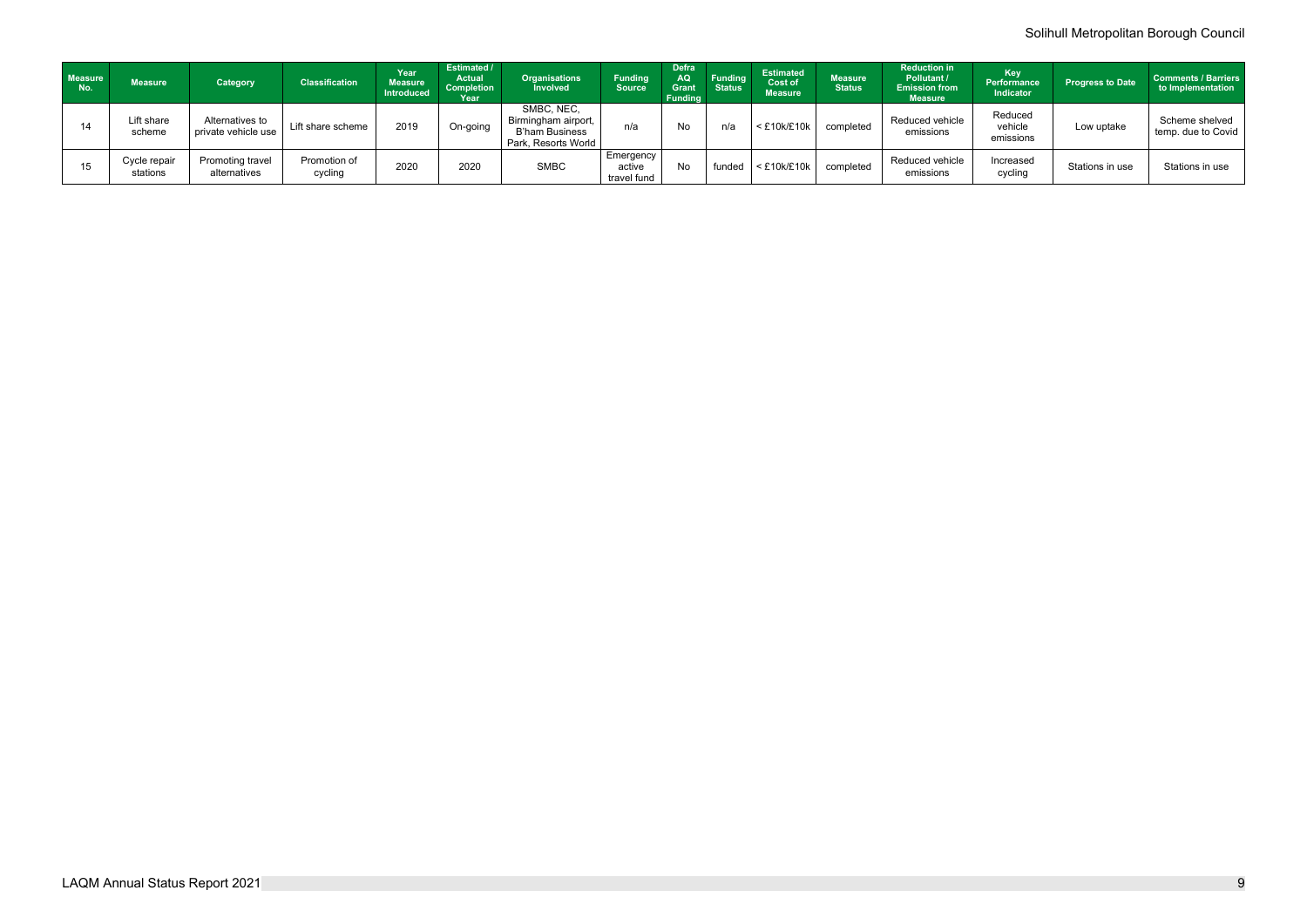### **PM2.5 – Local Authority Approach to Reducing Emissions and/or Concentrations**

As detailed in Policy Guidance LAQM.PG16 (Chapter 7), local authorities are expected to work towards reducing emissions and/or concentrations of PM<sub>2.5</sub> (particulate matter with an aerodynamic diameter of 2.5µm or less). There is clear evidence that PM2.5 has a significant impact on human health, including premature mortality, allergic reactions, and cardiovascular diseases.

Solihull have carried out monitoring for this pollutant. However the equipment was not Defra approved and it was agreed with Defra that it was not appropriate to submit this data as part of our annual status report. This is currently under review.

The Defra background maps for 2020 show very similar readings to that of 2019 with an average annual mean of under 9 μg/m $^3$ . There is no recommended air quality objective for this pollutant but it is recommended that authorities work towards reducing emissions. No areas within Solihull are considered likely to exceed the EU Limit Value for PM2.5 (an annual average concentration of  $25 \mu g/m^3$ ).

The Public Health Outcomes Framework (PHOF)

[\(https://fingertips.phe.org.uk/profile/public-health-outcomes-framework/\)](https://fingertips.phe.org.uk/profile/public-health-outcomes-framework/) is a Department of Health tool which sets out key indicators on the state of public health and includes an indicator relating to air pollution from fine particulate matter,(PM 2.5) – indicator 'D01 Fraction of mortality attributable to particulate air pollution' reports the estimated fraction of all cause adult mortality attributable to anthropogenic particulate air pollution.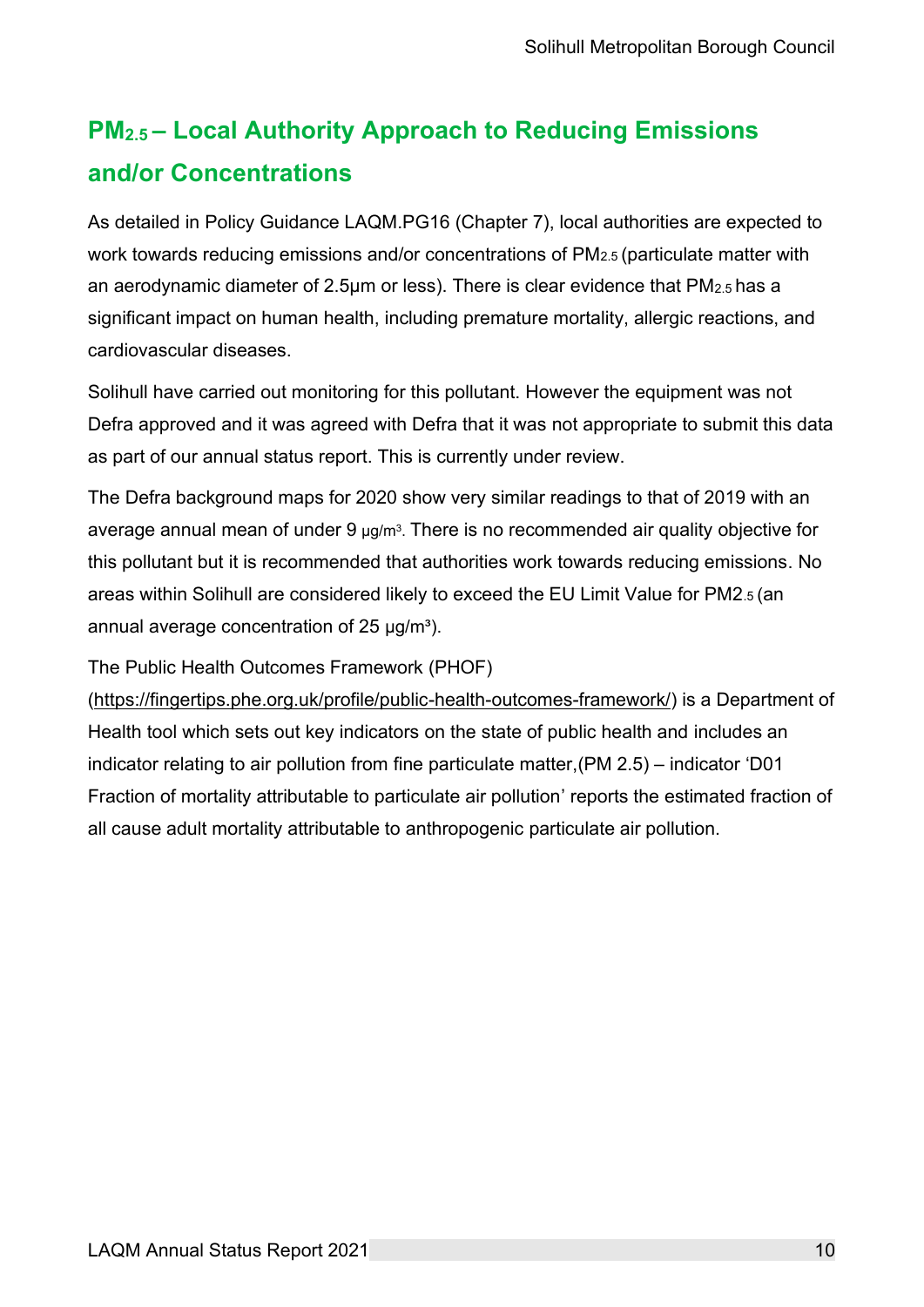

In 2010 there was a morbidity burden of 6.0% associated with long-term exposure to particulate air pollution for Solihull residents. In 2019, this had improved to an estimated 5.6%. When Solihull is compared with the West Midlands (as a whole) and England fractions, there are similar reductions between 2010 and 2019. While Solihull figures are slightly higher than both as can be seen from the graph, trend lines are similar. 2020 data is not yet available.

Details of the site can be found here

### [https://fingertips.phe.org.uk/search/air%20pollution#page/4/gid/1/pat/6/par/E12000005/ati/](https://fingertips.phe.org.uk/search/air%20pollution#page/4/gid/1/pat/6/par/E12000005/ati/102/are/E08000029/iid/30101/age/230/sex/4/cid/4/tbm/1/page-options/ovw-do-0) [102/are/E08000029/iid/30101/age/230/sex/4/cid/4/tbm/1/page-options/ovw-do-0](https://fingertips.phe.org.uk/search/air%20pollution#page/4/gid/1/pat/6/par/E12000005/ati/102/are/E08000029/iid/30101/age/230/sex/4/cid/4/tbm/1/page-options/ovw-do-0)

We recognise that pollution from fine particulate matter is important. To further review the findings we have approached a local academic organisation to better understand the geographical distribution of the PM 2.5 across the borough and are in the process of having data modelled. It is hoped findings can be included in the next ASR.

SMBC is hoping to raise awareness of the air quality implications of using wood burners in domestic properties through its website.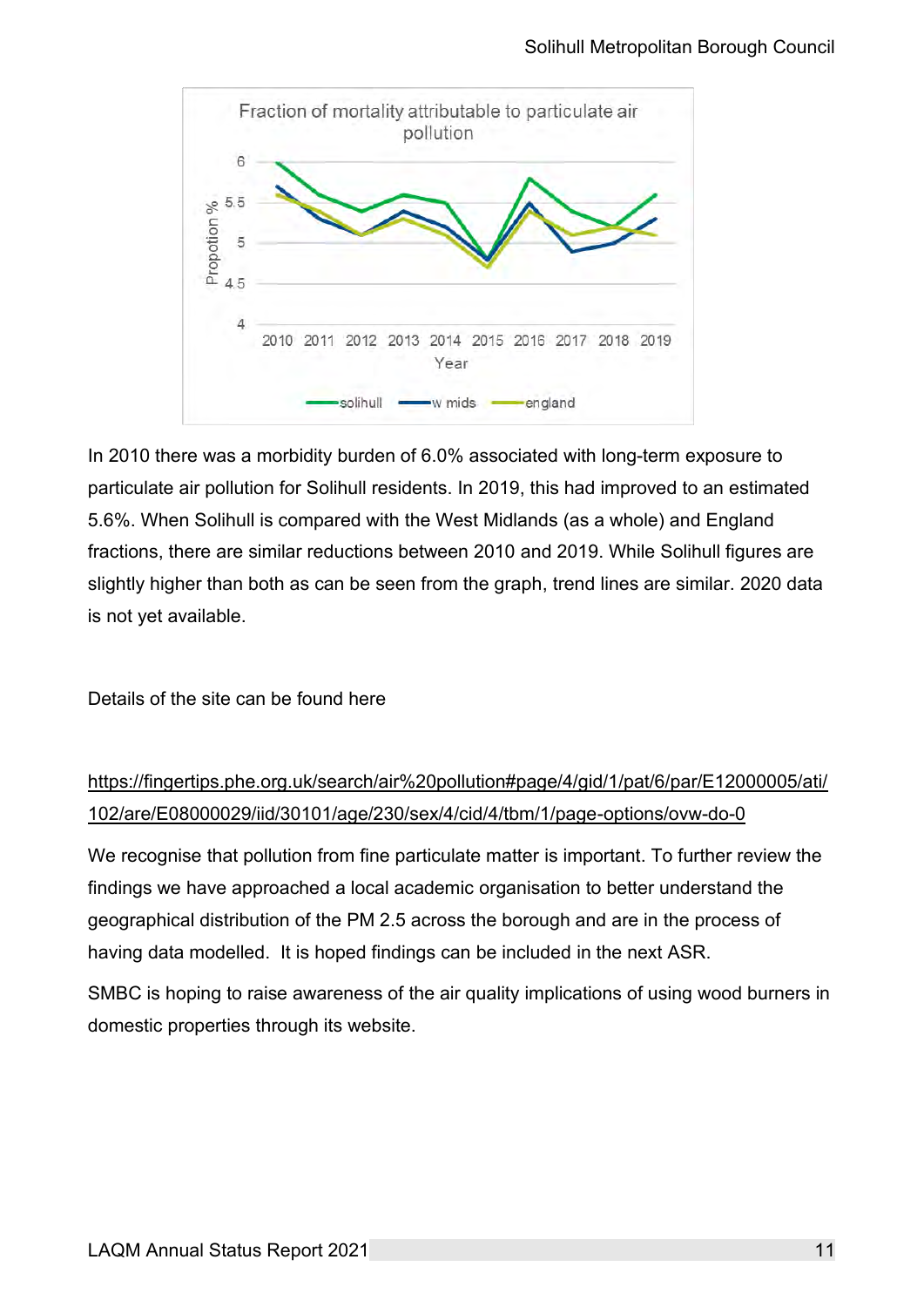### <span id="page-23-0"></span>**3 Air Quality Monitoring Data and Comparison with Air Quality Objectives and National Compliance**

This section sets out the monitoring undertaken within 2020 by SMBC and how it compares with the relevant air quality objectives. In addition, monitoring results are presented for a longer period where monitoring was available to allow monitoring trends to be identified and discussed.

### <span id="page-23-1"></span>**Summary of Monitoring Undertaken**

### <span id="page-23-2"></span>**3.1.1 Automatic Monitoring Sites**

SMBC does not currently have any Defra approved automatic monitoring sites.

### <span id="page-23-3"></span>**3.1.2 Non-Automatic Monitoring Sites**

SMBC undertook non- automatic (i.e. passive) monitoring of NO<sub>2</sub> at 31 sites during 2020. Table A.1 in [Appendix A](#page-25-0) presents the details of the non-automatic sites. There were a total of 49 monthly tubes with nine of these sites accommodating triplicate tubes (along the A45 following a ministerial direction).

Maps showing the location of the monitoring sites are provided in Appendix D. Further details on Quality Assurance/Quality Control (QA/QC) for the diffusion tubes, including bias adjustments and any other adjustments applied (e.g. annualisation and/or distance correction), are included in [Appendix C.](#page-31-0)

### <span id="page-23-4"></span>**Individual Pollutants**

The air quality monitoring results presented in this section are, where relevant, adjusted for bias, annualisation (where the annual mean data capture is below 75% and greater than 33%), and distance correction. Further details on adjustments are provided in [Appendix C.](#page-31-0)

### <span id="page-23-5"></span>**3.1.3 Nitrogen Dioxide (NO2)**

Table [A](#page-25-0).4 in Appendix A compares the ratified and adjusted monitored NO<sub>2</sub> annual mean concentrations for the preceding years (where such data exists) with the air quality

LAQM Annual Status Report 2021 12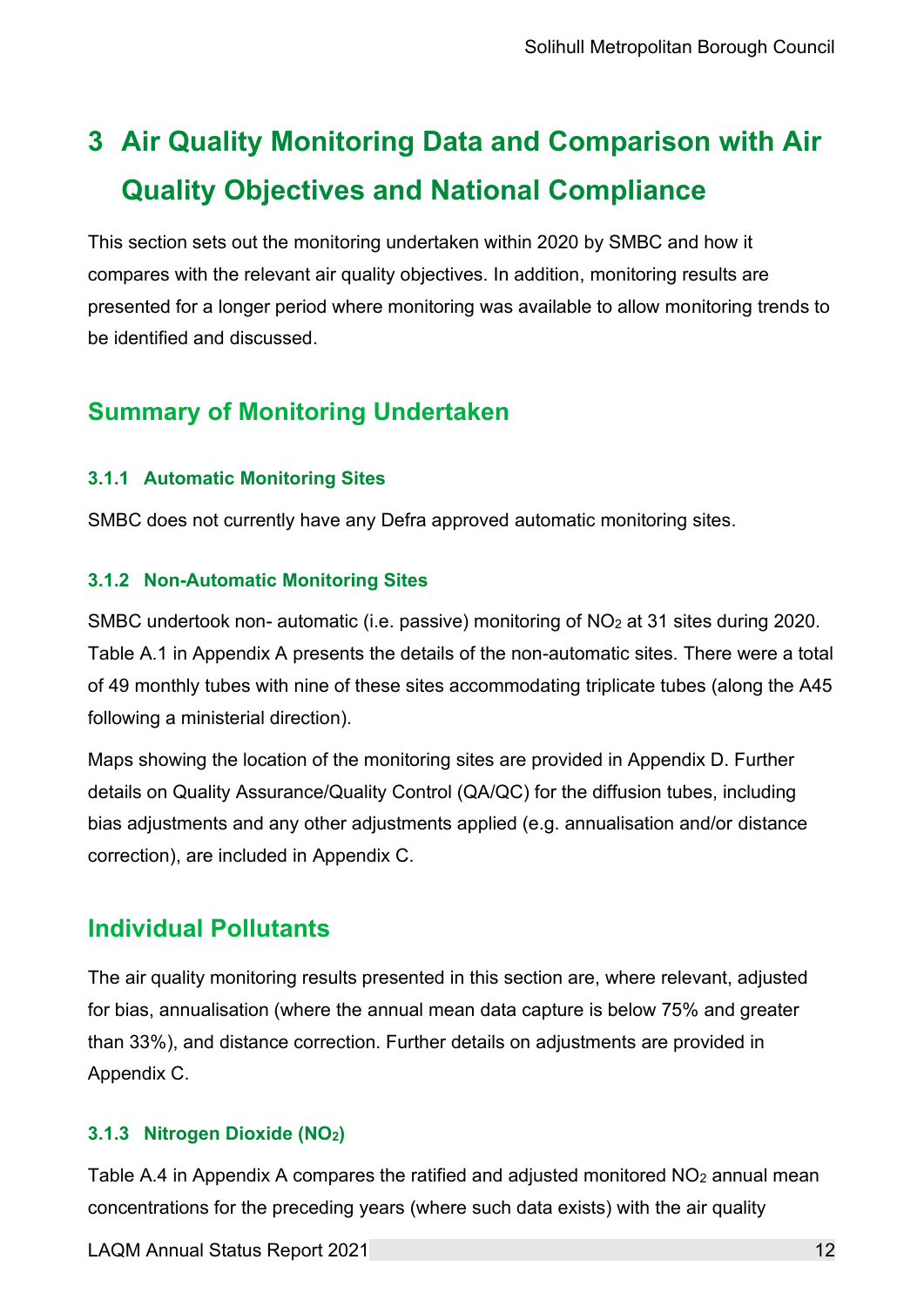objective of 40µg/m<sup>3</sup>. Note that the concentration data presented represents the concentration at the location of the monitoring site, following the application of bias adjustment and annualisation, as required (i.e. the values are exclusive of any consideration to fall-off with distance adjustment).

For diffusion tubes, the full 2020 dataset of monthly mean values is provided in [Appendix](#page-29-0)  [B.](#page-29-0) Note that the concentration data presented in [Table B.1](#page-29-1) includes distance corrected values, only where relevant.

During 2020 there were no exceedances of the air quality objectives for the annual mean. NO2. As 2020 results may have been affected by Covid lockdowns and reduced traffic the existing diffusion tube sites will remain in place for 2021 and beyond.

Table A.4 shows historical data is limited to 3 years for trend analysis (and for many sites only 1 or 2 years are available for comparison). Other sites have been utilised across the borough, since 2017/2018 however, sites were removed from the monitoring network when found to be highly compliant with objective levels. Going forwards SMBC will keep the current sites for longer periods to allow for longer term trend data to be produced.

A review of our diffusion tube network will continue after analysis of results and liaison with highways to understand any potential new areas to monitor. Where new locations were added in 2020 these will continue to be monitored throughout 2021.

#### <span id="page-24-0"></span>**3.1.4 Particulate Matter (PM10)**

Solihull have carried out monitoring for this pollutant. However the equipment was not Defra approved. It was agreed with Defra that it was not appropriate to submit this data as part of our (ASR). Such monitoring is currently under review.

#### <span id="page-24-1"></span>**3.1.5 Particulate Matter (PM2.5)**

Solihull have carried out monitoring for this pollutant. However the equipment was not Defra approved. It was agreed with Defra that it was not appropriate to submit this data as part of our (ASR). Such monitoring is currently under review.

#### **3.2.4 Sulphur Dioxide (SO2)**

SMBC does not currently monitor SO2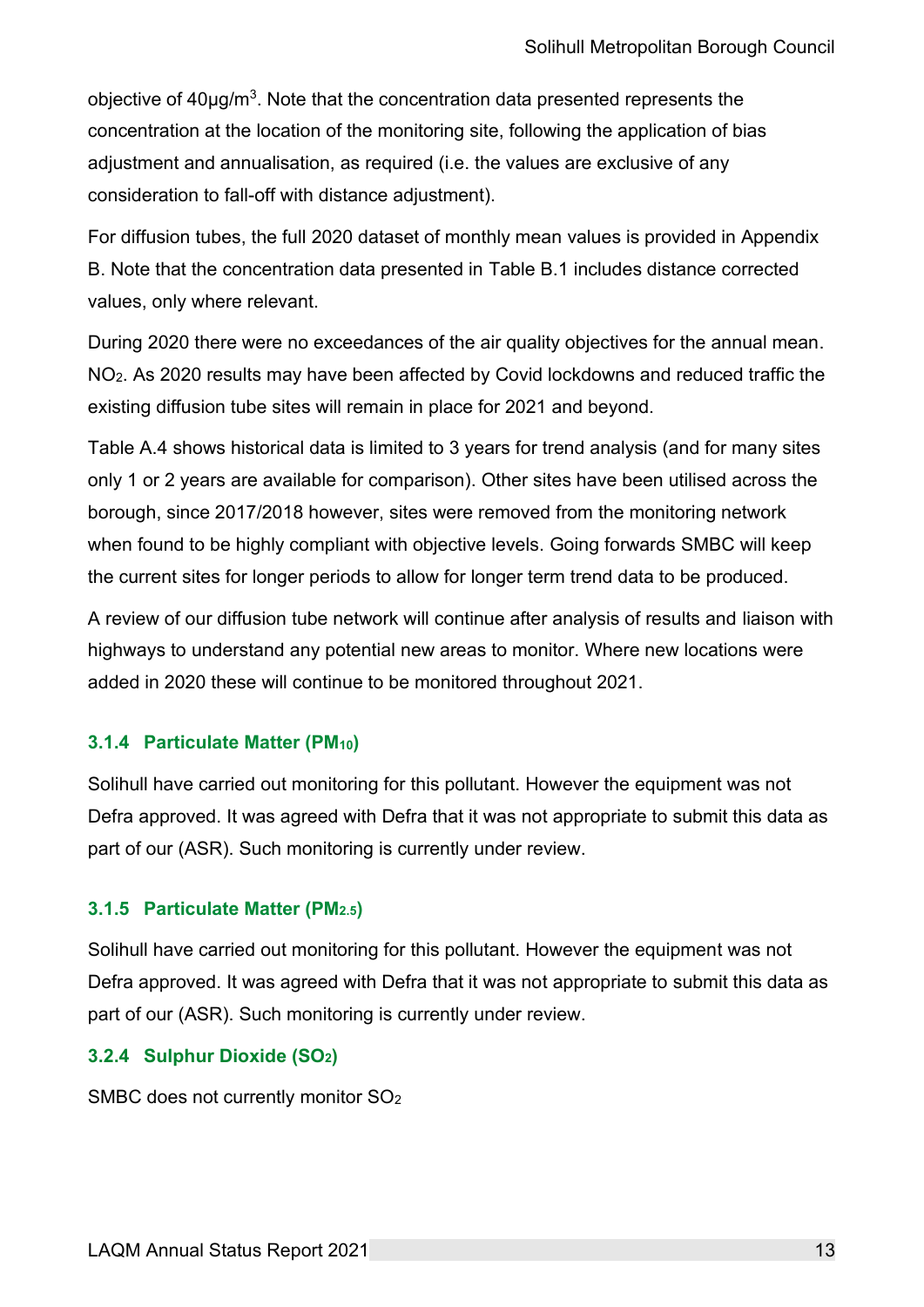### <span id="page-25-0"></span>**Appendix A: Monitoring Results**

<span id="page-25-1"></span>

|  | Table A.1 - Details of Non-Automatic Monitoring Sites |  |
|--|-------------------------------------------------------|--|
|--|-------------------------------------------------------|--|

| <b>Diffusion</b><br><b>Tube ID</b> | <b>Site Name</b>                      | <b>Site Type</b>    | X OS Grid Ref<br>(Easting) | <b>Y OS Grid Ref</b><br>(Northing) | <b>Pollutants</b><br><b>Monitored</b> | In AQMA?<br><b>Which</b><br>AQMA? | <b>Distance to</b><br><b>Relevant</b><br><b>Exposure</b><br>$(m)$ <sup>(1)</sup> | <b>Distance to kerb</b><br>of nearest road<br>$(m)$ <sup>(2)</sup> | <b>Tube Co-</b><br>located with a<br><b>Continuous</b><br>Analyser? | <b>Tube Height</b><br>(m) |
|------------------------------------|---------------------------------------|---------------------|----------------------------|------------------------------------|---------------------------------------|-----------------------------------|----------------------------------------------------------------------------------|--------------------------------------------------------------------|---------------------------------------------------------------------|---------------------------|
| AB1                                | Kingsleigh Drive                      | Roadside            | 414297                     | 289963                             | NO <sub>2</sub>                       | <b>No</b>                         | 0.0                                                                              | 11.4                                                               | No                                                                  | 1.9                       |
| AB4                                | <b>Olton Library</b>                  | Roadside            | 413337                     | 282206                             | NO <sub>2</sub>                       | No                                | 0.0                                                                              | 5.6                                                                | No                                                                  | 1.9                       |
| AB <sub>5</sub>                    | Elm Farm Avenue                       | Roadside            | 417108                     | 285417                             | NO <sub>2</sub>                       | No                                | 0.0                                                                              | 15.0                                                               | No                                                                  | $\overline{2.1}$          |
| AB <sub>6</sub>                    | <b>Streetsbrook Road</b>              | Roadside            | 414698                     | 279709                             | NO <sub>2</sub>                       | No                                | 0.0                                                                              | 11.4                                                               | No                                                                  | 1.9                       |
| AB <sub>8</sub>                    | <b>Warwick Road Nursery</b>           | Roadside            | 415229                     | 279699                             | NO <sub>2</sub>                       | No                                | 0.0                                                                              | 4.8                                                                | No                                                                  | $\sqrt{2}$                |
| AB9                                | <b>Stratford Road/ Haslucks Green</b> | Roadside            | 411740                     | 279645                             | NO <sub>2</sub>                       | No                                | 0.0                                                                              | 3.2                                                                | No                                                                  | $\overline{2}$            |
| AB16                               | <b>Bishopton Close</b>                | Roadside            | 412229                     | 278254                             | NO <sub>2</sub>                       | No                                | 0.0                                                                              | 5.2                                                                | No                                                                  | 2.2                       |
| <b>AB17</b>                        | New Road                              | Roadside            | 414622                     | 279481                             | NO <sub>2</sub>                       | No                                | 0.0                                                                              | 2.8                                                                | No                                                                  | 1.9                       |
| AB19                               | Lode Lane opp Hermitage               | Roadside            | 415267                     | 280427                             | NO <sub>2</sub>                       | <b>No</b>                         | 0.0                                                                              | 16.7                                                               | <b>No</b>                                                           | 1.9                       |
| AB21                               | Kenilworth Road by Kelsey Lane        | Roadside            | 424203                     | 276372                             | NO <sub>2</sub>                       | No                                | 0.0                                                                              | 20.1                                                               | No                                                                  | $\overline{2}$            |
| AB23                               | <b>Clock Lane Road</b>                | Roadside            | 418494                     | 282878                             | NO <sub>2</sub><br>NO <sub>2</sub>    | No                                | 0.0                                                                              | 4.5                                                                | No                                                                  | 1.8                       |
| AB24                               | <b>Stratford Road/Costa</b>           | Roadside            | 413003                     | 277139                             | NO <sub>2</sub>                       | No<br>No                          | 0.0                                                                              | 10.6                                                               | No<br>No                                                            | 1.9                       |
| <b>AB25</b>                        | A45/Damson Parkway A                  | Triplicate<br>set 1 | 416803                     | 283259                             |                                       |                                   | 0.0                                                                              | 14.7                                                               |                                                                     | 1.8                       |
| AB <sub>26</sub>                   | A45/Damson Parkway B                  | Triplicate<br>set 1 | 416803                     | 283259                             | NO <sub>2</sub>                       | No                                | 0.0                                                                              | 14.7                                                               | No                                                                  | 1.8                       |
| <b>AB27</b>                        | A45/Damson Parkway C                  | Triplicate<br>set 1 | 416803                     | NO <sub>2</sub><br>283259          |                                       | No                                | 0.0                                                                              | 14.7                                                               | No                                                                  | 1.8                       |
| <b>AB28</b>                        | A45/Clock Lane A                      | Triplicate<br>set 2 | 418505                     | 282921                             | NO <sub>2</sub>                       | No                                | 40.0                                                                             | 3.3                                                                | No                                                                  | 2.3                       |
| AB29                               | A45/Clock Lane B                      | Triplicate<br>set 2 | 418505                     | 282921                             | NO <sub>2</sub>                       | No                                | 40.0                                                                             | 3.3                                                                | <b>No</b>                                                           | 2.3                       |
| AB30                               | A45/Clock Lane                        | Triplicate<br>set 2 | 418505                     | 282921                             | NO <sub>2</sub>                       | No                                | 40.0                                                                             | 3.3                                                                | No                                                                  | 2.3                       |
| AB31                               | A45 Nr Tristar A                      | Triplicate<br>set 3 | 417400                     | 283121                             | NO <sub>2</sub>                       | No                                | 24.0                                                                             | 4.0                                                                | No                                                                  | 2.4                       |
| AB32                               | A45 Nr Tristar B                      | Triplicate<br>set 3 | 417400                     | 283121                             | NO <sub>2</sub>                       | No                                | 24.0                                                                             | 4.0                                                                | No                                                                  | 2.4                       |
| AB33                               | A45 Nr Tristar C                      | Triplicate<br>set 3 | 417400                     | 283121                             | NO <sub>2</sub>                       | No                                | 24.0                                                                             | 4.0                                                                | No                                                                  | 2.4                       |
| AB34                               | A45 Nr Arden A                        | Triplicate<br>set 4 | 419213                     | 283020                             | NO <sub>2</sub>                       | No                                | 72.0                                                                             | 4.3                                                                | No                                                                  | 2.12                      |
| AB35                               | A45 Nr Arden B                        | Triplicate<br>set 4 | 419213                     | 283020                             | NO <sub>2</sub>                       | No                                | 72.0                                                                             | 4.3                                                                | No                                                                  | 2.12                      |
| AB36                               | A45 Nr Arden C                        | Triplicate<br>set 4 | 419213                     | 283020                             | NO <sub>2</sub>                       | No                                | 72.0                                                                             | 4.3                                                                | No                                                                  | 2.12                      |
| AB37                               | A45/Old Damson Lane A                 | Triplicate<br>set 5 | 417223                     | 283137                             | NO <sub>2</sub>                       | No                                | 0.0                                                                              | 6.9                                                                | No                                                                  | 1.6                       |
| AB38                               | A45/Old Damson Lane B                 | Triplicate<br>set 5 | 417223                     | 283137                             | NO <sub>2</sub>                       | No                                | 0.0                                                                              | 6.9                                                                | No                                                                  | 1.6                       |
| AB39                               | A45/Old Damson Lane C                 | Triplicate<br>set 5 | 417223                     | 283137                             | NO <sub>2</sub>                       | No                                | 0.0                                                                              | 6.9                                                                | No                                                                  | 1.6                       |
| AB40                               | Church Lane A                         | Triplicate<br>set 6 | 419242                     | 282980                             | NO <sub>2</sub>                       | No                                | 125.0                                                                            | 3.1                                                                | No                                                                  | 2.2                       |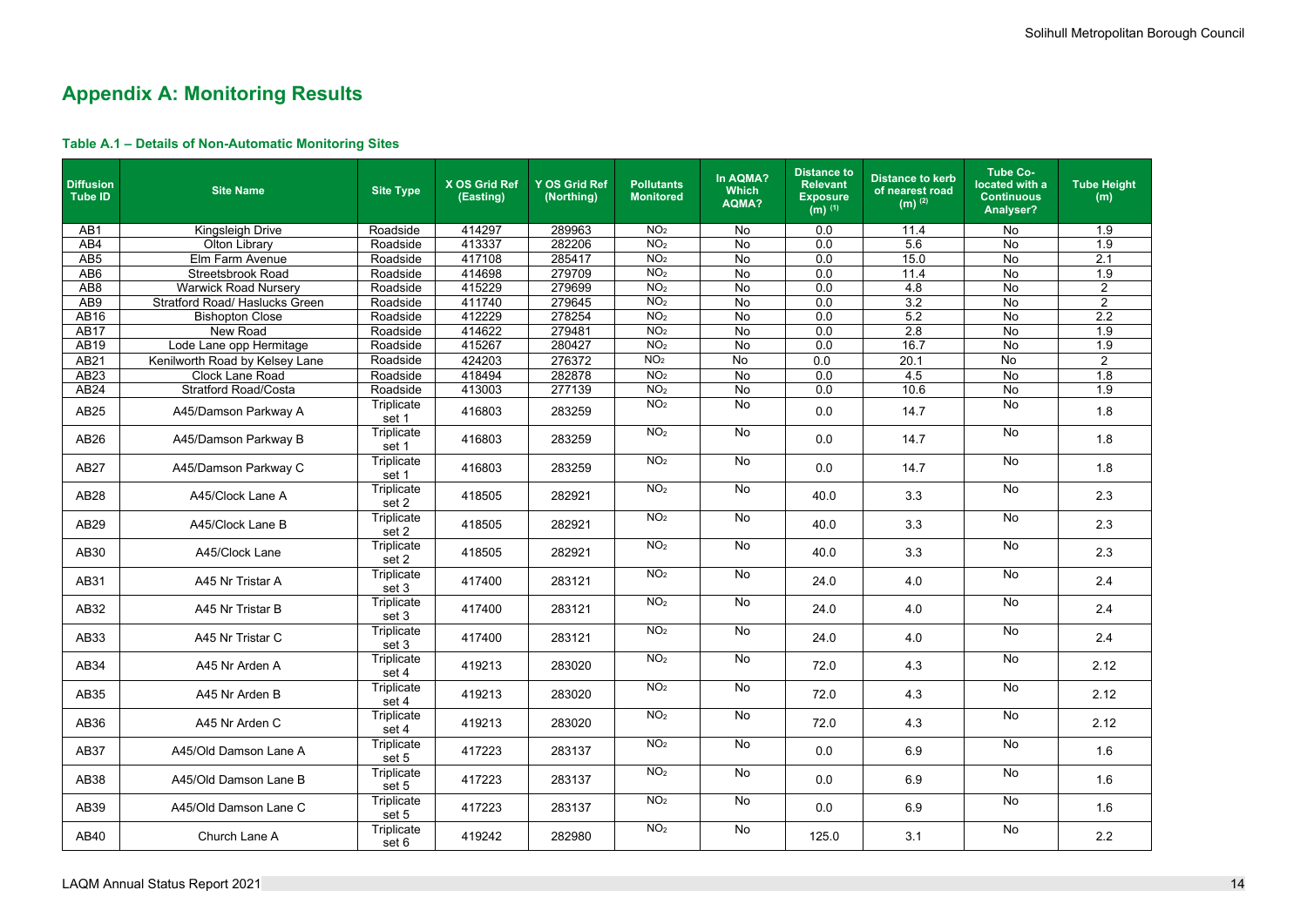### Solihull Metropolitan Borough Council

| <b>Diffusion</b><br><b>Tube ID</b> | <b>Site Name</b>        | <b>Site Type</b>    | X OS Grid Ref<br>(Easting) | <b>Y OS Grid Ref</b><br>(Northing) | <b>Pollutants</b><br><b>Monitored</b> | In AQMA?<br><b>Which</b><br><b>AQMA?</b> | <b>Distance to</b><br><b>Relevant</b><br><b>Exposure</b><br>$(m)$ <sup>(1)</sup> | <b>Distance to kerb</b><br>of nearest road<br>$(m)$ <sup>(2)</sup> | <b>Tube Co-</b><br>located with a<br><b>Continuous</b><br><b>Analyser?</b> | <b>Tube Height</b><br>(m) |
|------------------------------------|-------------------------|---------------------|----------------------------|------------------------------------|---------------------------------------|------------------------------------------|----------------------------------------------------------------------------------|--------------------------------------------------------------------|----------------------------------------------------------------------------|---------------------------|
| AB41                               | Church Lane B           | Triplicate<br>set 6 | 419242                     | 282980                             | NO <sub>2</sub>                       | No                                       | 125.0                                                                            | 3,1                                                                | No                                                                         | 2.2                       |
| AB42                               | Church Lane C           | Triplicate<br>set 6 | 419242                     | 282980                             | NO <sub>2</sub>                       | No                                       | 125.0                                                                            | 3.1                                                                | No                                                                         | 2.2                       |
| AB43                               | Church Lane 2 A         | Triplicate<br>set 7 | 419500                     | 283004                             | NO <sub>2</sub>                       | No                                       | 220.0                                                                            | 3.1                                                                | No                                                                         | 2.4                       |
| <b>AB44</b>                        | Church Lane 2 B         | Triplicate<br>set 7 | 419500                     | 283004                             | NO <sub>2</sub>                       | No                                       | 220.0                                                                            | 3.1                                                                | No                                                                         | 2.4                       |
| AB45                               | Church Lane 2 C         | Triplicate<br>set 7 | 419500                     | 283004                             | NO <sub>2</sub>                       | No                                       | 220.0                                                                            | 3.1                                                                | No                                                                         | 2.4                       |
| AB46                               | Longacre A              | Triplicate<br>set 8 | 419285                     | 283022                             | NO <sub>2</sub>                       | No                                       | 35.0                                                                             | 1.0                                                                | No                                                                         | 2.4                       |
| <b>AB47</b>                        | Longacre B              | Triplicate<br>set 8 | 419285                     | 283022                             | NO <sub>2</sub>                       | No                                       | 35.0                                                                             | 1.0                                                                | $\overline{N}$                                                             | 2.4                       |
| AB48                               | Longacre C              | Triplicate<br>set 8 | 419285                     | 283022                             | NO <sub>2</sub>                       | No                                       | 35.0                                                                             | 1.0                                                                | No                                                                         | 2.4                       |
| AB49                               | A45/Goodway A           | Triplicate<br>set 9 | 416277                     | 283691                             | NO <sub>2</sub>                       | No                                       | 0.0                                                                              | 7.0                                                                | <b>No</b>                                                                  | $\overline{2}$            |
| AB50                               | A45/Goodway B           | Triplicate<br>set 9 | 416277                     | 283691                             | NO <sub>2</sub>                       | No                                       | 0.0                                                                              | 7.0                                                                | <b>No</b>                                                                  | $\overline{2}$            |
| <b>AB51</b>                        | A45/Goodway C           | Triplicate<br>set 9 | 416277                     | 283691                             | NO <sub>2</sub>                       | No                                       | 0.0                                                                              | 7.0                                                                | No                                                                         | $\overline{2}$            |
| AC1                                | <b>Orkney Close</b>     | Roadside            | 417716                     | 289086                             | NO <sub>2</sub>                       | No                                       | 0.0                                                                              | 2.6                                                                | No                                                                         | 2.2                       |
| AC <sub>2</sub>                    | Kenilworth Road/Centre  | Roadside            | 423881                     | 277290                             | NO <sub>2</sub>                       | <b>No</b>                                | 0.0                                                                              | 9.0                                                                | <b>No</b>                                                                  | 1.8                       |
| AC3                                | <b>Kelsey Lane</b>      | Roadside            | 424383                     | 276289                             | NO <sub>2</sub>                       | <b>No</b>                                | 0.0                                                                              | 17.3                                                               | <b>No</b>                                                                  | $\overline{1.7}$          |
| AC4                                | <b>Bosworth Drive</b>   | Roadside            | 417180                     | 286880                             | NO <sub>2</sub>                       | <b>No</b>                                | 0.0                                                                              | 8.2                                                                | No                                                                         | 2                         |
| AC <sub>5</sub>                    | Longmore Road           | Roadside            | 412965                     | 278406                             | NO <sub>2</sub>                       | No                                       | 0.0                                                                              | 5.9                                                                | No                                                                         | $\overline{2}$            |
| AC <sub>6</sub>                    | Lode Lane by JLR        | Roadside            | 415001                     | 281564                             | NO <sub>2</sub>                       | No                                       | 0.0                                                                              | 10.3                                                               | <b>No</b>                                                                  | 1.6                       |
| AC7                                | Old Lode Lane           | Roadside            | 414902                     | 282623                             | NO <sub>2</sub>                       | No                                       | 0.0                                                                              | 12.3                                                               | <b>No</b>                                                                  | 1.7                       |
| AC <sub>8</sub>                    | Rye Close Croft         | Roadside            | 418682                     | 287390                             | NO <sub>2</sub>                       | No                                       | 0.0                                                                              | 7.8                                                                | No                                                                         | $\overline{2}$            |
| AC9                                | <b>Whitefields Road</b> | Roadside            | 414088                     | 278186                             | NO <sub>2</sub>                       | No                                       | 0.0                                                                              | 17.5                                                               | No                                                                         | $\overline{2}$            |
| AC <sub>10</sub>                   | <b>Darlaston Row</b>    | Roadside            | 423969                     | 282261                             | NO <sub>2</sub>                       | <b>No</b>                                | 0.0                                                                              | 4.8                                                                | <b>No</b>                                                                  | $\overline{2}$            |

#### **Notes:**

(1) 0m if the monitoring site is at a location of exposure (e.g. installed on the façade of a residential property). (2) N/A if not applicable.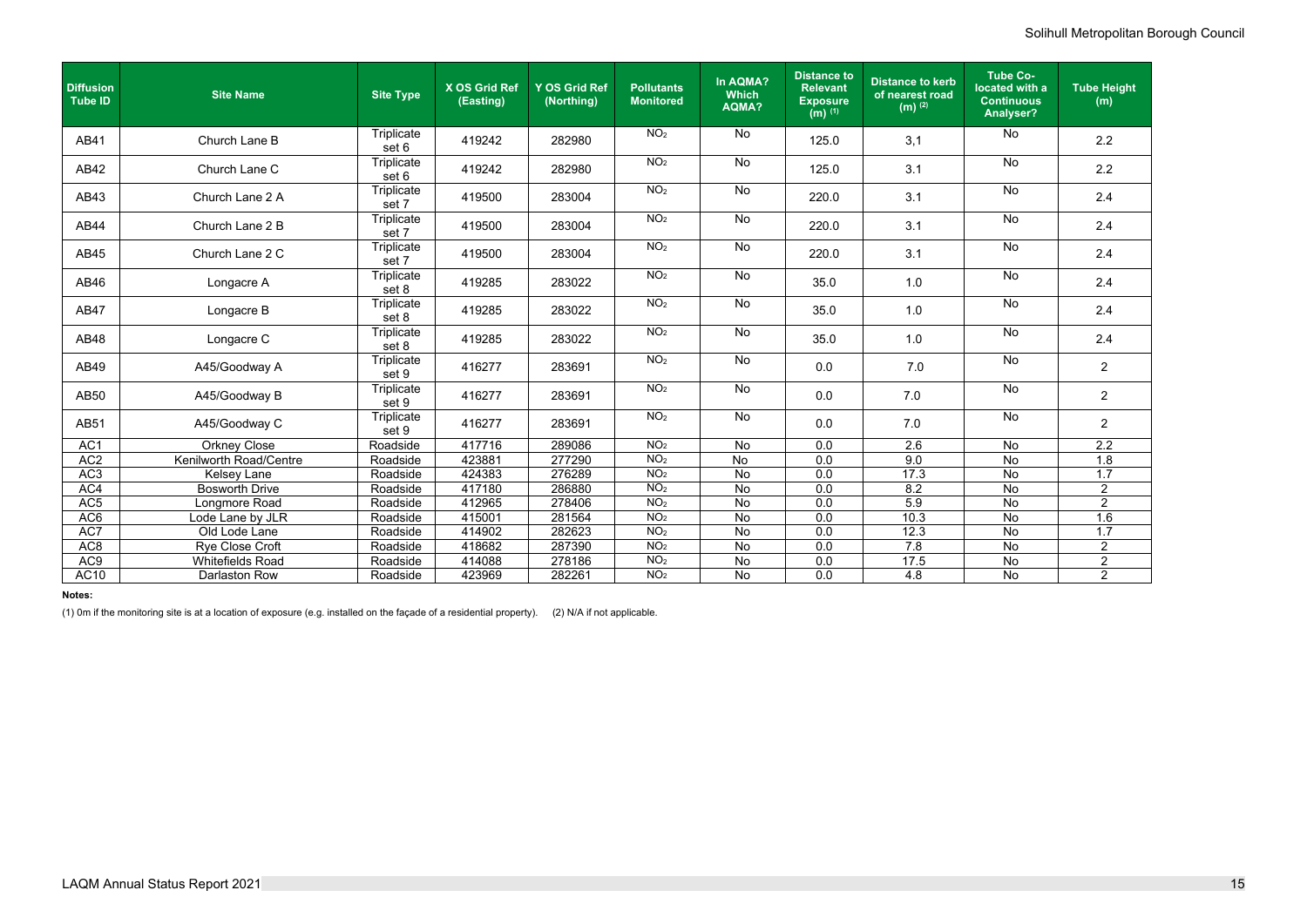### Solihull Metropolitan Borough Council

<span id="page-27-0"></span>

|  |  | Table A.4 - Annual Mean NO <sub>2</sub> Monitoring Results: Non-Automatic Monitoring (µg/m <sup>3</sup> ) |  |
|--|--|-----------------------------------------------------------------------------------------------------------|--|
|--|--|-----------------------------------------------------------------------------------------------------------|--|

| <b>Diffusion Tube ID</b> | X OS Grid Ref<br>(Easting) | <b>Y OS Grid Ref</b><br>(Northing) | <b>Site Type</b> | <b>Valid Data</b><br><b>Capture for</b><br><b>Monitoring</b><br>Period $(\%)^{(1)}$ | <b>Valid Data</b><br>Capture 2020 (%)<br>(2) | 2016    | 2017    | 2018    | 2019    | 2020              |
|--------------------------|----------------------------|------------------------------------|------------------|-------------------------------------------------------------------------------------|----------------------------------------------|---------|---------|---------|---------|-------------------|
| AB1                      | 414297                     | 289963                             | Roadside         |                                                                                     | 75                                           | No data | No data | No data | 21.2    | 16.7              |
| AB4                      | 413337                     | 282206                             | Roadside         |                                                                                     | 75                                           | No data | No data | 29.3    | 27.0    | 22.0              |
| AB <sub>5</sub>          | 417108                     | 285417                             | Roadside         |                                                                                     | 75                                           | No data | No data | 20.2    | 18.8    | 15.3              |
| AB <sub>6</sub>          | 414698                     | 279709                             | Roadside         |                                                                                     | 59.6                                         | No data | No data | No data | 21.9    | 17.0              |
| AB <sub>8</sub>          | 415229                     | 279699                             | Roadside         |                                                                                     | 57.7                                         | No data | No data | No data | 24.8    | $\overline{20.5}$ |
| AB9                      | 411740                     | 279645                             | Roadside         |                                                                                     | 75                                           | No data | No data | 33.8    | 31.2    | 25.1              |
| AB16                     | 412229                     | 278254                             | Roadside         |                                                                                     | 75                                           | No data | No data | No data | 24.1    | 20.9              |
| <b>AB17</b>              | 414622                     | 279481                             | Roadside         |                                                                                     | 65.4                                         | No data | No data | No data | 26.1    | 17.2              |
| AB19                     | 415267                     | 280427                             | Roadside         |                                                                                     | 75                                           | No data | No data | No data | 19.4    | 14.4              |
| AB21                     | 424203                     | 276372                             | Roadside         |                                                                                     | 75                                           | No data | No data | No data | 17.8    | 10.3              |
| AB23                     | 418494                     | 282878                             | Roadside         |                                                                                     | 75                                           | No data | No data | No data | 19.5    | 13.2              |
| AB <sub>24</sub>         | 413003                     | 277139                             | Roadside         |                                                                                     | 75                                           | No data | No data | No data | 21.3    | 15.2              |
| AB25 AB26 AB27           | 416803                     | 283259                             | Roadside         |                                                                                     | $\overline{75}$                              | No data | No data | No data | 21.4    | 15.1              |
| AB28 AB29 AB30           | 418505                     | 282921                             | Roadside         |                                                                                     | 75                                           | No data | No data | No data | 31.5    | 20.8              |
| AB31 AB32 AB33           | 417400                     | 283121                             | Roadside         |                                                                                     | 75                                           | No data | No data | No data | 36.7    | 26.6              |
| AB34 AB35 AB36           | 419213                     | 283020                             | Roadside         |                                                                                     | 75                                           | No data | No data | No data | 49.9    | 32.8              |
| AB37 AB38 AB39           | 417223                     | 283137                             | Roadside         |                                                                                     | 75                                           | No data | No data | No data | 29.4    | 21.3              |
| AB40 AB41 AB42           | 419242                     | 282980                             | Roadside         |                                                                                     | 65.4                                         | No data | No data | No data | 39.2    | 23.8              |
| AB43 AB44 AB45           | 419500                     | 283004                             | Roadside         |                                                                                     | 75                                           | No data | No data | No data | 43.8    | 27.2              |
| AB46 AB47 AB48           | 419285                     | 283022                             | Roadside         |                                                                                     | 75                                           | No data | No data | No data | 55.3    | 36.3              |
| AB49 AB50 AB51           | 416277                     | 283691                             | Roadside         |                                                                                     | 75                                           | No data | No data | No data | 22.2    | 17.7              |
| AC <sub>1</sub>          | 417716                     | 289086                             | Roadside         |                                                                                     | 59.6                                         | No data | No data | No data | No data | 18.0              |
| AC <sub>2</sub>          | 423881                     | 277290                             | Roadside         |                                                                                     | 75                                           | No data | No data | No data | No data | 12.1              |
| AC <sub>3</sub>          | 424383                     | 276289                             | Roadside         |                                                                                     | 75                                           | No data | No data | No data | No data | 10.1              |
| AC4                      | 417180                     | 286880                             | Roadside         |                                                                                     | 59.6                                         | No data | No data | No data | No data | 16.8              |
| AC <sub>5</sub>          | 412965                     | 278406                             | Roadside         |                                                                                     | 59.6                                         | No data | No data | No data | No data | 15.9              |
| AC <sub>6</sub>          | 415001                     | 281564                             | Roadside         |                                                                                     | 59.6                                         | No data | No data | No data | No data | 15.7              |
| AC7                      | 414902                     | 282623                             | Roadside         |                                                                                     | 59.6                                         | No data | No data | No data | No data | 19.2              |
| AC <sub>8</sub>          | 418682                     | 287390                             | Roadside         |                                                                                     | 59.6                                         | No data | No data | No data | No data | 16.7              |
| AC <sub>9</sub>          | 414088                     | 278186                             | Roadside         |                                                                                     | 59.6                                         | No data | No data | No data | No data | 10.8              |
| AC10                     | 423969                     | 282261                             | Roadside         |                                                                                     | 59.6                                         | No data | No data | No data | No data | 18.2              |

☒ **Annualisation has been conducted where data capture is <75% and >33% in line with LAQM.TG16** 

☒ **Diffusion tube data has been bias adjusted** 

☒ **Reported concentrations are those at the location of the monitoring site (bias adjusted and annualised, as required), i.e. prior to any fall-off with distance Notes:**

The annual mean concentrations are presented as  $\mu$ g/m<sup>3</sup>.

Exceedances of the NO<sub>2</sub> annual mean objective of  $40\mu g/m^3$  are shown in **bold**.

NO<sub>2</sub> annual means exceeding 60µg/m<sup>3</sup>, indicating a potential exceedance of the NO<sub>2</sub> 1-hour mean objective are shown in <mark>bold and underlined</mark>.

Means for diffusion tubes have been corrected for bias. All means have been "annualised" as per LAQM.TG16 if valid data capture for the full calendar year is less than 75%. See [Appendix C](#page-31-0) for details.

Concentrations are those at the location of monitoring and not those following any fall-off with distance adjustment.

(1) Data capture for the monitoring period, in cases where monitoring was only carried out for part of the year.

(2) Data capture for the full calendar year (e.g. if monitoring was carried out for 6 months, the maximum data capture for the full calendar year is 50%).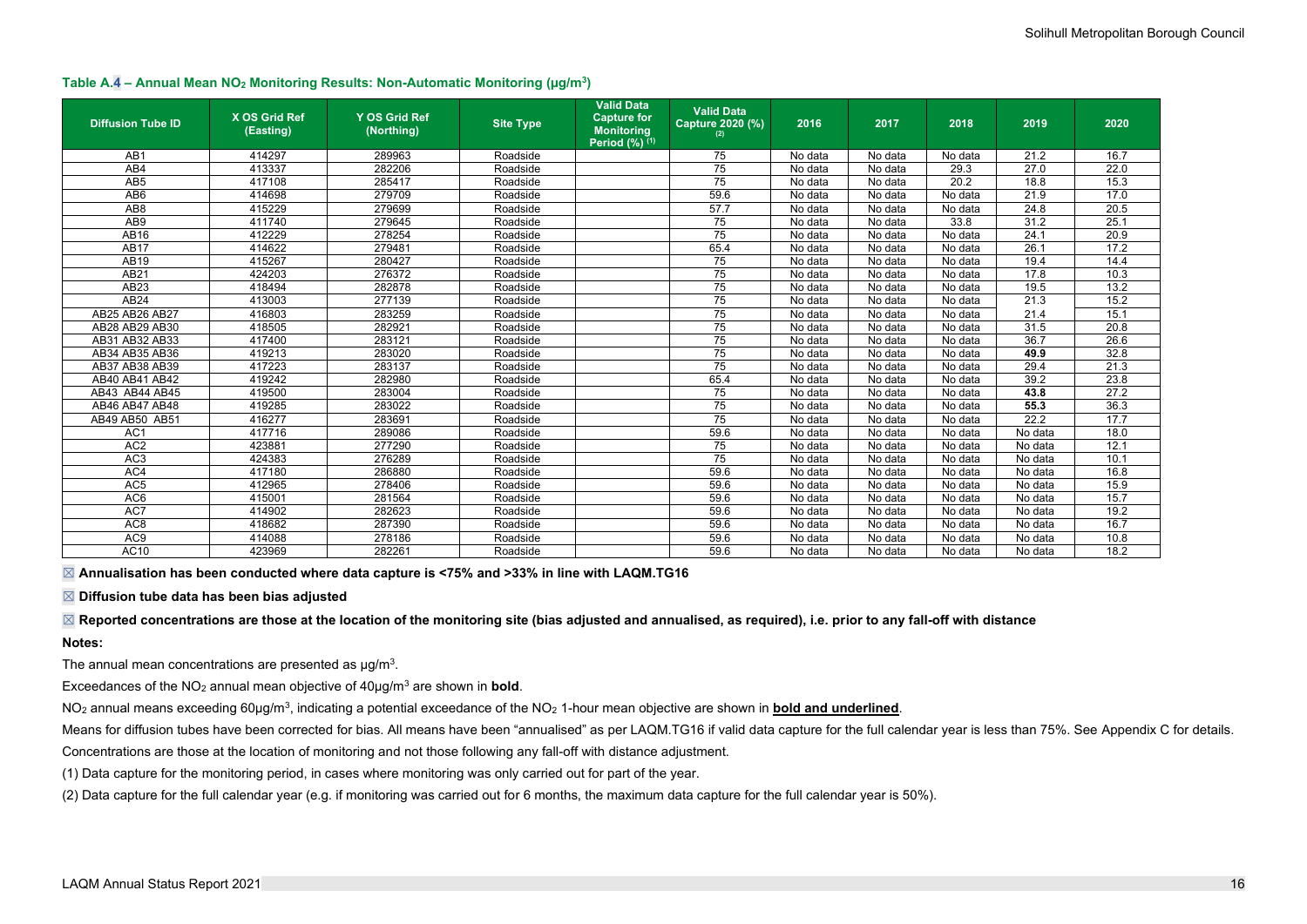<span id="page-28-0"></span>

The above chart presents NO<sub>2</sub> annual mean concentrations for single tube sites between years 2018 to 2020 (where full data exists). There are no exceedances of the annual mean objective in 2020 and *there is a general trend of reduction experienced across the sites.*

The above chart presents NO<sub>2</sub> annual mean concentrations for triplicate sites AB25 to AB51 between years 2019 to 2020 (there is no data for these sites in 2018). There are no exceedances of the *annual mean objective in 2020 and there is a general trend of reduction experienced across the sites.*

LAQM Annual Status Report 2021 **17** 

Figure A.2 – Trends in Annual Mean NO<sup>2</sup> Concentrations (Triplicate Tube Sites)

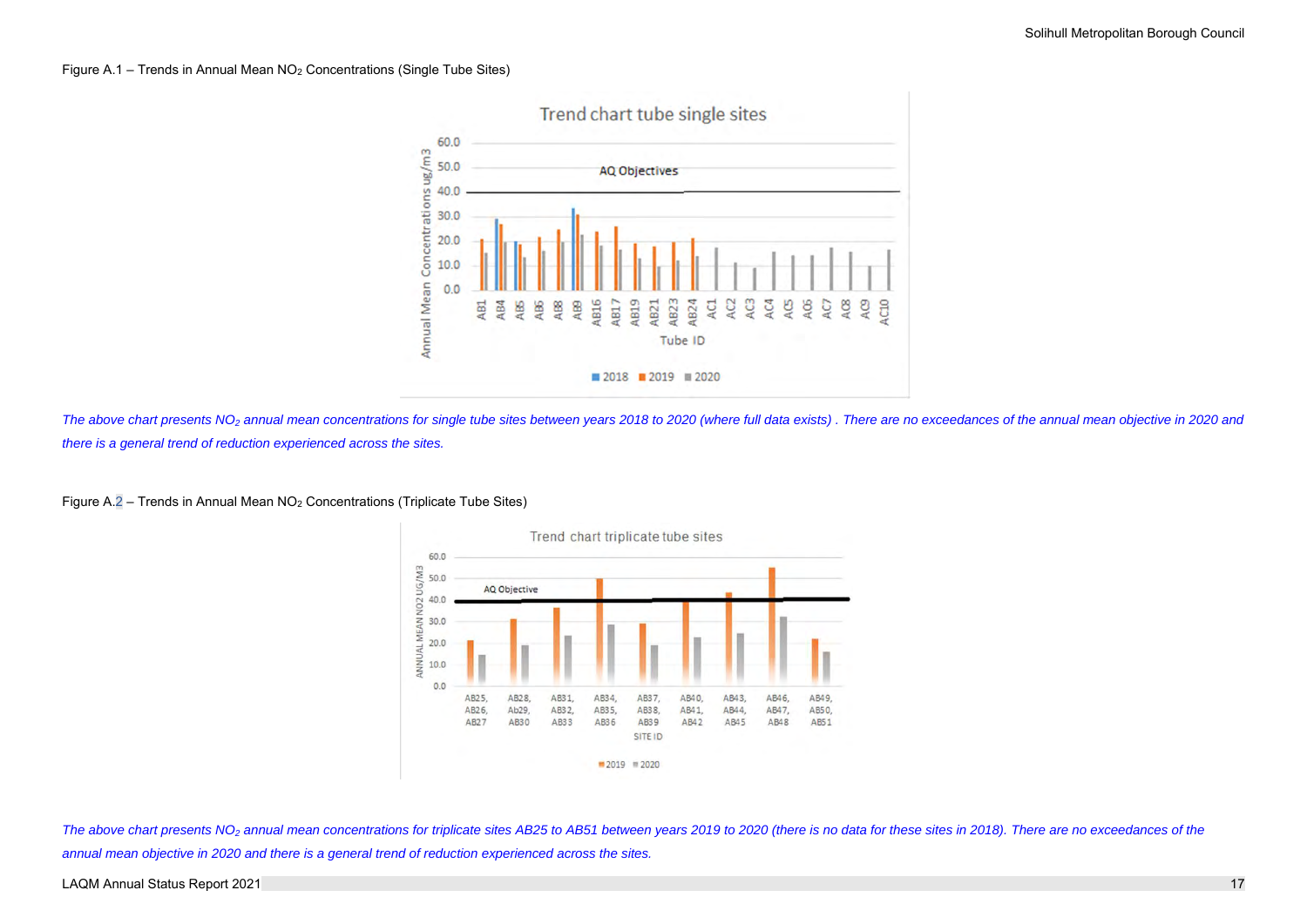### <span id="page-29-0"></span>**Appendix B: Full Monthly Diffusion Tube Results for 2020**

### <span id="page-29-1"></span>**Table B.1 – NO<sup>2</sup> 2020 Diffusion Tube Results (µg/m<sup>3</sup> )**

| <b>DT ID</b>     | <b>XOS</b><br><b>Grid Ref</b><br>(Easting) | <b>YOS</b><br><b>Grid Ref</b><br>(Easting) | <b>Jan</b> | Feb  | <b>Mar</b> | Apr | <b>May</b> | Jun  | Jul  | <b>Aug</b> | <b>Sep</b> | Oct  | <b>Nov</b> | <b>Dec</b> | <b>Annual Mean:</b><br><b>Raw Data</b> | <b>Annual Mean:</b><br><b>Annualised and</b><br><b>Bias Adjusted</b><br>(0.83) | <b>Annual Mean:</b><br><b>Distance</b><br><b>Corrected to</b><br><b>Nearest</b><br><b>Exposure</b> | <b>Comment</b>                                                                   |
|------------------|--------------------------------------------|--------------------------------------------|------------|------|------------|-----|------------|------|------|------------|------------|------|------------|------------|----------------------------------------|--------------------------------------------------------------------------------|----------------------------------------------------------------------------------------------------|----------------------------------------------------------------------------------|
| AB1              | 414297                                     | 289963                                     | 24.9       | 19.1 |            |     | 13.9       | 14.7 | 15.1 | 17.5       | 22.4       | 19.6 | 25.4       | 22.5       | 20.1                                   | 16.7                                                                           |                                                                                                    |                                                                                  |
| AB4              | 413337                                     | 282206                                     | 31.1       | 27.7 |            |     | 16.8       | 19.6 | 20.7 | 22.3       | 29.0       | 26.7 | 30.7       | 31.1       | 26.5                                   | 22.0                                                                           |                                                                                                    |                                                                                  |
| AB <sub>5</sub>  | 417108                                     | 285417                                     | 24.2       | 19.2 |            |     | 10.7       | 12.4 | 11.6 | 14.7       | 18.5       | 18.4 | 23.4       | 23.2       | 18.4                                   | 15.3                                                                           |                                                                                                    |                                                                                  |
| AB <sub>6</sub>  | 414698                                     | 279709                                     | 30.0       | 21.6 |            |     | 15.8       | 15.8 |      | 18.7       |            | 22.4 | 26.6       | 24.3       | 22.7                                   | 17.0                                                                           |                                                                                                    |                                                                                  |
| AB <sub>8</sub>  | 415229                                     | 279699                                     | 32.5       | 23.6 |            |     | 19.1       | 19.1 | 17.6 |            | 27.3       | 26.4 |            | 30.0       | 25.4                                   | 20.5                                                                           |                                                                                                    |                                                                                  |
| AB9              | 411740                                     | 279645                                     | 42.6       | 34.0 |            |     | 19.6       | 20.9 | 24.6 | 27.9       | 28.4       | 27.2 | 33.9       | 33.5       | 30.3                                   | 25.1                                                                           |                                                                                                    |                                                                                  |
| AB16             | 412229                                     | 278254                                     | 34.7       | 32.6 |            |     | 13.9       | 16.1 | 18.0 | 20.5       | 22.9       | 23.1 | 32.1       | 27.7       | 25.2                                   | 20.9                                                                           |                                                                                                    |                                                                                  |
| <b>AB17</b>      | 414622                                     | 279481                                     | 35.0       | 24.4 |            |     | 15.0       | 13.7 | 12.7 |            | 21.4       | 20.0 | 24.8       | 26.7       | 22.4                                   | 17.2                                                                           |                                                                                                    |                                                                                  |
| AB19             | 415267                                     | 280427                                     | 22.5       | 17.1 |            |     | 13.3       | 14.5 | 9.5  | 16.0       | 18.3       | 18.7 | 22.0       | 17.5       | 17.3                                   | 14.4                                                                           |                                                                                                    |                                                                                  |
| AB21             | 424203                                     | 276372                                     | 17.7       | 16.2 |            |     | 9.8        | 7.9  | 6.7  | 8.7        | 11.1       | 9.5  | 17.2       | 16.9       | 12.4                                   | 10.3                                                                           |                                                                                                    |                                                                                  |
| AB <sub>23</sub> | 418494                                     | 282878                                     | 22.3       | 15.9 |            |     | 12.2       | 11.8 | 11.4 | 13.2       | 15.6       | 14.9 | 18.2       | 20.0       | 15.9                                   | 13.2                                                                           |                                                                                                    |                                                                                  |
| AB24             | 413003                                     | 277139                                     | 20.1       | 16.3 |            |     | 12.4       | 13.2 | 12.4 | 18.1       | 18.3       | 18.4 | 23.8       | 23.7       | 18.4                                   | 15.2                                                                           |                                                                                                    |                                                                                  |
| AB25             | 416803                                     | 283259                                     | 20.2       | 14.5 |            |     | 16.6       | 17.3 |      | 17.6       | 20.4       | 19.0 | 17.7       | 17.2       |                                        |                                                                                |                                                                                                    | Triplicate Site with AB25, AB26 and AB27 -<br>Annual data provided for AB27 only |
| AB <sub>26</sub> | 416803                                     | 283259                                     | 22.5       | 15.9 |            |     | 18.1       | 17.3 | 11.1 | 18.2       | 20.6       | 18.7 | 23.8       | 24.9       |                                        |                                                                                |                                                                                                    |                                                                                  |
| AB <sub>27</sub> | 416803                                     | 283259                                     | 21.4       | 15.2 |            |     | 16.7       | 17.1 | 10.3 | 18.2       | 21.6       | 17.8 | 20.6       |            | 18.2                                   | 15.1                                                                           |                                                                                                    |                                                                                  |
| AB28             | 418505                                     | 282921                                     | 30.2       | 26.3 |            |     | 18.3       | 18.9 | 18.6 | 22.3       | 25.1       | 27.0 | 25.4       | 23.5       |                                        | $\blacksquare$                                                                 |                                                                                                    | Triplicate Site with AB28, AB29 and AB30 -<br>Annual data provided for AB30 only |
| AB29             | 418505                                     | 282921                                     | 36.4       | 22.5 |            |     | 18.8       | 21.0 | 15.3 | 23.9       | 28.7       | 26.9 | 31.3       | 28.8       | $\blacksquare$                         |                                                                                |                                                                                                    |                                                                                  |
| AB30             | 418505                                     | 282921                                     | 32.2       | 23.7 |            |     | 17.8       | 17.2 | 15.9 | 22.9       | 29.9       | 25.1 | 27.3       | 30.7       | 25.1                                   | 20.8                                                                           |                                                                                                    |                                                                                  |
| AB31             | 417400                                     | 283121                                     | 44.9       | 29.1 |            |     | 17.9       | 21.0 | 20.1 | 24.9       | 31.3       | 30.5 | 40.9       | 34.8       | $\overline{\phantom{0}}$               | $\blacksquare$                                                                 |                                                                                                    | Triplicate Site with AB31, AB32 and AB33 -<br>Annual data provided for AB33 only |
| AB32             | 417400                                     | 283121                                     | 46.8       | 34.9 |            |     | 17.8       | 25.8 | 23.0 | 38.4       | 33.5       | 31.2 | 36.4       | 36.3       |                                        |                                                                                |                                                                                                    |                                                                                  |
| AB33             | 417400                                     | 283121                                     | 42.8       | 36.4 |            |     | 19.3       | 20.5 | 23.6 | 19.8       | 32.6       | 31.6 | 42.3       | 34.0       | 32.0                                   | 26.6                                                                           |                                                                                                    |                                                                                  |
| AB34             | 419213                                     | 283020                                     | 60.3       | 49.9 |            |     | 21.3       | 21.3 | 26.1 | 33.5       | 40.0       | 37.9 | 44.0       | 44.3       | $\blacksquare$                         |                                                                                |                                                                                                    | Triplicate Site with AB34, AB35 and AB36 -<br>Annual data provided for AB36 only |
| AB35             | 419213                                     | 283020                                     | 54.3       | 55.8 |            |     | 20.6       | 27.1 | 24.5 | 27.5       | 39.4       | 35.4 | 47.3       | 37.0       | $\blacksquare$                         | $\blacksquare$                                                                 |                                                                                                    |                                                                                  |
| AB36             | 419213                                     | 283020                                     | 62.3       | 46.9 |            |     | 23.5       | 25.6 | 28.2 | 35.6       | 43.1       | 37.9 | 45.0       | 42.9       | 39.5                                   | 32.8                                                                           |                                                                                                    |                                                                                  |
| AB37             | 417223                                     | 283137                                     | 35.3       | 26.1 |            |     | 17.7       | 19.9 | 19.9 | 20.5       | 29.2       | 27.8 | 35.9       | 26.9       |                                        |                                                                                |                                                                                                    | Triplicate Site with AB37, AB38 and AB39 -<br>Annual data provided for AB39 only |
| AB38             | 417223                                     | 283137                                     | 32.7       | 22.4 |            |     | 17.1       | 18.6 | 19.0 | 19.6       | 28.6       | 24.1 | 29.3       | 25.3       | $\blacksquare$                         | $\blacksquare$                                                                 |                                                                                                    |                                                                                  |

| lean:<br>ce<br>$\overline{ad}$ to<br>st<br>ure | <b>Comment</b>                                                                   |
|------------------------------------------------|----------------------------------------------------------------------------------|
|                                                |                                                                                  |
|                                                |                                                                                  |
|                                                |                                                                                  |
|                                                |                                                                                  |
|                                                |                                                                                  |
|                                                |                                                                                  |
|                                                |                                                                                  |
|                                                |                                                                                  |
|                                                |                                                                                  |
|                                                |                                                                                  |
|                                                |                                                                                  |
|                                                |                                                                                  |
|                                                | Triplicate Site with AB25, AB26 and AB27 -<br>Annual data provided for AB27 only |
|                                                |                                                                                  |
|                                                |                                                                                  |
|                                                | Triplicate Site with AB28, AB29 and AB30 -<br>Annual data provided for AB30 only |
|                                                |                                                                                  |
|                                                |                                                                                  |
|                                                | Triplicate Site with AB31, AB32 and AB33 -                                       |
|                                                | Annual data provided for AB33 only                                               |
|                                                |                                                                                  |
|                                                | Triplicate Site with AB34, AB35 and AB36 -                                       |
|                                                | Annual data provided for AB36 only                                               |
|                                                |                                                                                  |
|                                                |                                                                                  |
|                                                | Triplicate Site with AB37, AB38 and AB39 -<br>Annual data provided for AB39 only |
|                                                |                                                                                  |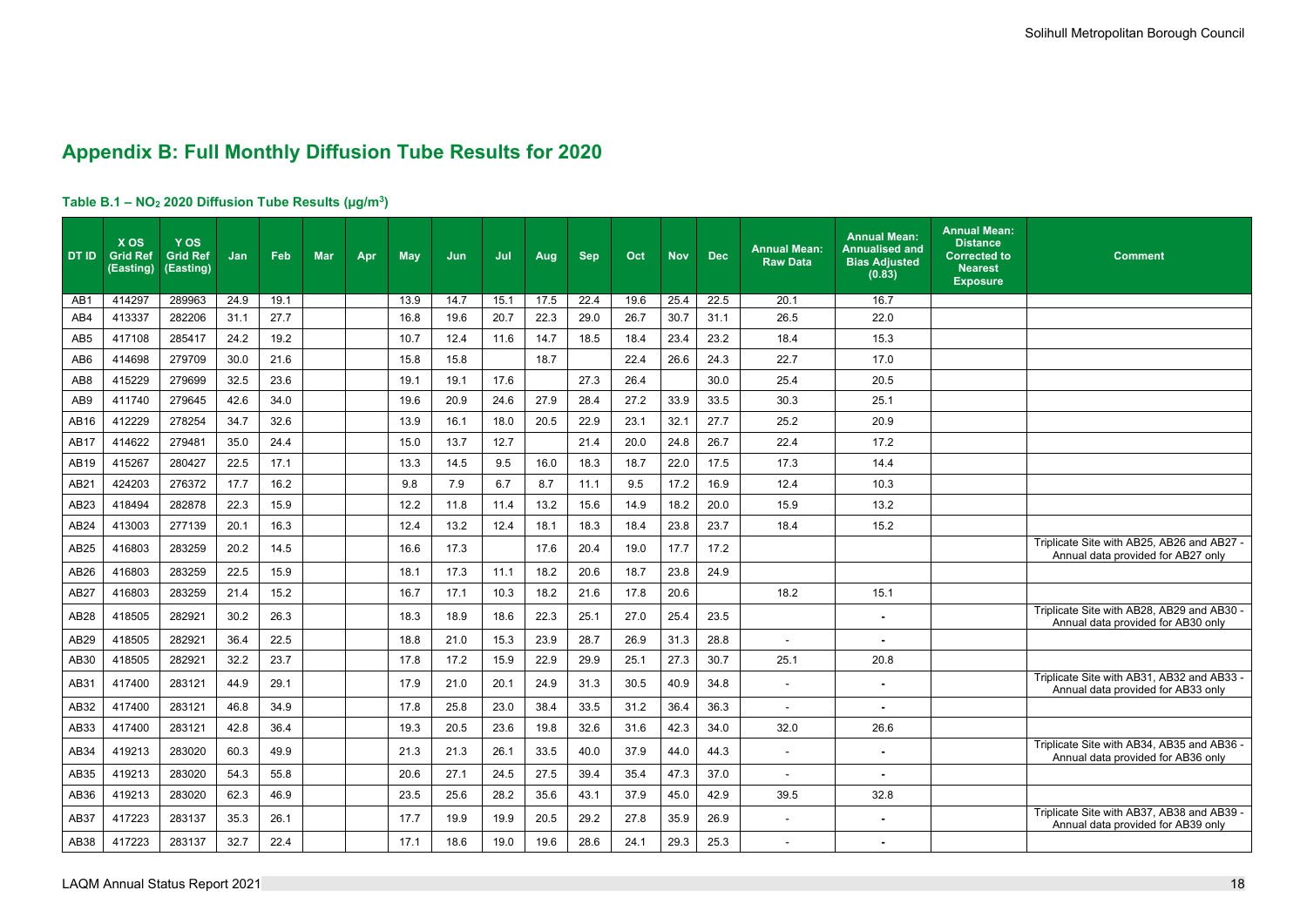### Solihull Metropolitan Borough Council

| DT ID           | <b>XOS</b><br>Grid Ref<br>(Easting) | Y OS<br><b>Grid Ref</b><br>(Easting) | Jan  | Feb  | <b>Mar</b> | Apr | <b>May</b> | Jun     | Jul  | Aug  | <b>Sep</b> | Oct  | <b>Nov</b> | <b>Dec</b> | <b>Annual Mean:</b><br><b>Raw Data</b> | <b>Annual Mean:</b><br><b>Annualised and</b><br><b>Bias Adjusted</b><br>(0.83) | <b>Annual Mean:</b><br><b>Distance</b><br><b>Corrected to</b><br><b>Nearest</b><br><b>Exposure</b> | <b>Comment</b>                                                                   |
|-----------------|-------------------------------------|--------------------------------------|------|------|------------|-----|------------|---------|------|------|------------|------|------------|------------|----------------------------------------|--------------------------------------------------------------------------------|----------------------------------------------------------------------------------------------------|----------------------------------------------------------------------------------|
| AB39            | 417223                              | 283137                               | 33.8 | 24.9 |            |     | 16.4       | 18.2    | 17.8 | 22.2 | 28.5       | 27.7 | 28.6       | 31.4       | 25.7                                   | 21.3                                                                           |                                                                                                    |                                                                                  |
| AB40            | 419242                              | 282980                               | 36.9 | 30.1 |            |     | 22.3       | 22.3    | 24.7 | 28.5 | 35.6       |      | 30.5       | 35.5       | $\overline{\phantom{a}}$               |                                                                                |                                                                                                    | Triplicate Site with AB40, AB41 and AB42 -<br>Annual data provided for AB42 only |
| AB41            | 419242                              | 282980                               | 37.3 | 27.3 |            |     | 21.6       | 23.9    | 24.1 | 28.3 | 34.0       |      | 32.3       | 30.4       | $\blacksquare$                         |                                                                                |                                                                                                    |                                                                                  |
| AB42            | 419242                              | 282980                               | 38.5 | 25.3 |            |     | 21.2       | 24.5    | 24.0 | 27.5 | 32.9       |      | 36.8       | 31.3       | 30.1                                   | 23.8                                                                           |                                                                                                    |                                                                                  |
| AB43            | 419500                              | 283004                               | 39.6 | 26.4 |            |     | 22.7       | 24.1    | 28.6 | 34.3 | 39.8       | 34.3 | 36.8       | 34.6       | $\sim$                                 | $\blacksquare$                                                                 |                                                                                                    | Triplicate Site with AB43, AB44 and AB45 -<br>Annual data provided for AB45 only |
| <b>AB44</b>     | 419500                              | 283004                               | 33.5 | 26.9 |            |     | 22.7       | 24.9    | 28.0 | 34.4 | 37.9       | 32.2 | 31.9       | 38.2       |                                        |                                                                                |                                                                                                    |                                                                                  |
| AB45            | 419500                              | 283004                               | 40.5 | 30.4 |            |     | 22.8       | 25.8    | 27.0 | 33.9 | 37.6       |      | 34.7       | 32.1       | 32.8                                   | 27.2                                                                           |                                                                                                    |                                                                                  |
| AB46            | 419285                              | 283022                               | 71.5 | 61.6 |            |     |            | 31.0    | 31.1 | 36.6 | 48.1       | 41.9 | 34.8       | 40.2       | $\sim$                                 | $\blacksquare$                                                                 |                                                                                                    | Triplicate Site with AB46, AB47 and AB48 -<br>Annual data provided for AB48 only |
| <b>AB47</b>     | 419285                              | 283022                               | 62.4 | 56.8 |            |     | 29.8       |         | 36.9 | 42.6 | 49.8       | 45.5 | 48.5       | 39.4       |                                        |                                                                                |                                                                                                    |                                                                                  |
| AB48            | 419285                              | 283022                               | 61.0 | 51.9 |            |     | 25.3       | 31.1    | 32.7 | 20.5 | 49.4       | 42.8 | 42.5       | 49.4       | 43.8                                   | 36.3                                                                           | 23.5                                                                                               |                                                                                  |
| AB49            | 416277                              | 283691                               | 30.6 | 25.3 |            |     | 14.0       | 13.6    | 11.8 | 15.0 | 19.4       | 20.0 | 28.0       | 29.4       | $\blacksquare$                         |                                                                                |                                                                                                    | Triplicate Site with AB49, AB50 and AB51 -<br>Annual data provided for AB51 only |
| AB50            | 416277                              | 283691                               | 32.5 | 24.8 |            |     | 15.9       | 12.8    | 11.5 | 14.4 | 18.3       | 20.7 | 27.7       | 29.0       | $\overline{\phantom{a}}$               |                                                                                |                                                                                                    |                                                                                  |
| <b>AB51</b>     | 416277                              | 283691                               | 32.2 | 23.3 |            |     | 16.7       | 13.1    | 11.7 | 14.3 | 18.6       | 21.8 | 29.4       | 27.2       | 21.4                                   | 17.7                                                                           |                                                                                                    |                                                                                  |
| AC <sub>1</sub> | 417716                              | 289086                               | 28.5 | 21.8 |            |     | 18.0       | missing | 12.0 | 20.0 | 22.1       | 21.9 |            | 29.8       | 22.5                                   | 18.0                                                                           |                                                                                                    |                                                                                  |
| AC <sub>2</sub> | 423881                              | 277290                               | 16.9 | 14.6 |            |     | 11.2       | 10.6    | 9.2  | 11.6 | 14.9       | 13.7 | 21.6       | 18.6       | 14.6                                   | 12.1                                                                           |                                                                                                    |                                                                                  |
| AC <sub>3</sub> | 424383                              | 276289                               | 16.2 | 11.3 |            |     | 9.0        | 8.2     | 7.8  | 9.3  | 12.4       | 12.1 | 17.9       | 14.6       | 12.2                                   | 10.1                                                                           |                                                                                                    |                                                                                  |
| AC4             | 417180                              | 286880                               |      |      |            |     | 13.5       | 15.2    | 12.3 | 16.7 | 19.6       | 21.2 | 28.9       | 26.6       | 20.2                                   | 16.8                                                                           |                                                                                                    |                                                                                  |
| AC <sub>5</sub> | 412965                              | 278406                               |      |      |            |     | 12.2       | 11.8    | 12.2 | 16.6 | 18.8       | 20.0 | 25.4       | 27.6       | 19.1                                   | 15.9                                                                           |                                                                                                    |                                                                                  |
| AC <sub>6</sub> | 415001                              | 281564                               |      |      |            |     | 12.7       | 12.6    | 17.5 | 16.0 | 18.5       | 18.5 | 25.0       | 23.5       | 18.8                                   | 15.7                                                                           |                                                                                                    |                                                                                  |
| AC7             | 414902                              | 282623                               |      |      |            |     | 14.3       | 16.5    | 11.9 | 21.2 | 25.4       | 23.1 | 32.1       | 30.1       | 23.1                                   | 19.2                                                                           |                                                                                                    |                                                                                  |
| AC <sub>8</sub> | 418682                              | 287390                               |      |      |            |     | 15.6       | 17.3    | 13.0 | 17.9 | 22.3       | 19.7 | 22.9       | 26.0       | 20.0                                   | 16.7                                                                           |                                                                                                    |                                                                                  |
| AC <sub>9</sub> | 414088                              | 278186                               |      |      |            |     | 8.7        | 8.6     | 7.9  | 10.1 | 17.7       | 12.2 | 16.1       | 17.7       | 13.0                                   | 10.8                                                                           |                                                                                                    |                                                                                  |
| <b>AC10</b>     | 423969                              | 282261                               |      |      |            |     | 14.0       | 16.5    | 17.9 | 19.6 | 22.8       | 21.6 | 30.7       | 24.2       | 21.9                                   | 18.2                                                                           |                                                                                                    |                                                                                  |

NO<sub>2</sub> annual means exceeding 60µg/m<sup>3</sup>, indicating a potential exceedance of the NO<sub>2</sub> 1-hour mean objective are shown in <mark>bold and underlined</mark>. See [Appendix C](#page-31-0) for details on bias adjustment and annualisation.

☒ **All erroneous data has been removed from the NO<sup>2</sup> diffusion tube dataset presented in Table B.1**

☒ **Annualisation has been conducted where data capture is <75% and >33% in line with LAQM.TG16** 

☐ **Local bias adjustment factor used**

☒ **National bias adjustment factor used**

☒ **Where applicable, data has been distance corrected for relevant exposure in the final column**

☒ **SMBC confirms that all 2020 diffusion tube data has been uploaded to the Diffusion Tube Data Entry System.**

**Notes:** 

Exceedances of the NO<sub>2</sub> annual mean objective of 40µg/m<sup>3</sup> are shown in **bold**.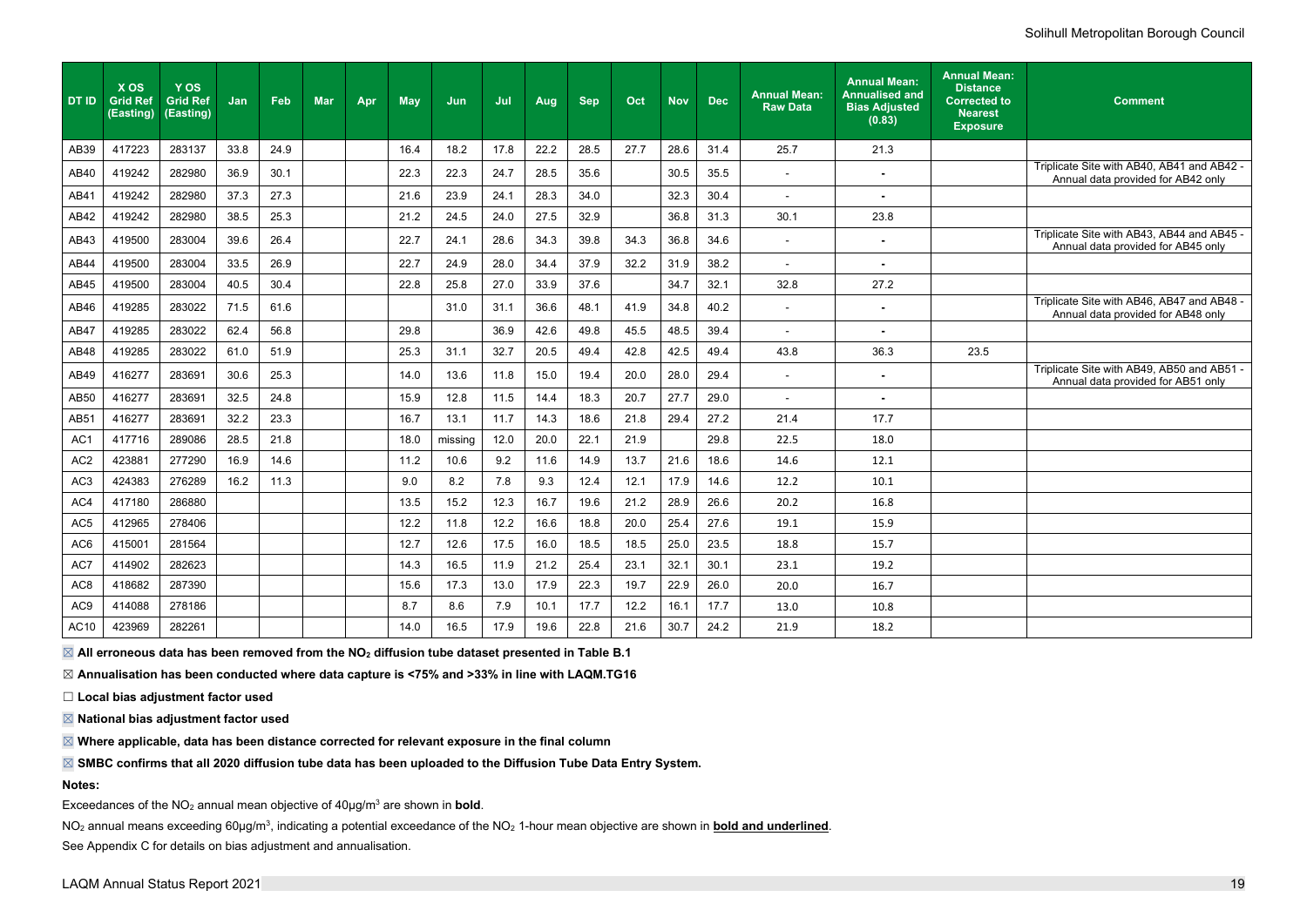### <span id="page-31-0"></span>**Appendix C: Supporting Technical Information / Air Quality Monitoring Data QA/QC**

### <span id="page-31-1"></span>**New or Changed Sources Identified Within SMBC During 2020**

There are some sources in Solihull that have been identified with a potential to impact air quality. These may include sources that are already operational, have planning permission granted or have been identified at an earlier stage of the planning process. Sources may include additional road traffic, static or standby plant, biomass or industrial processes, etc.

### **The M42 Junction 6 Development Consent Order (DCO) 2020**

The scheme has been in development since March 2016 with a DCO application being made at the end of 2018, with a hearing held between May and November 2019. The Examining Authority's (ExA) recommendations on the scheme were submitted to the Secretary of State (SoS) for Transport in February 2020 and the SoS's decision (one of granted consent) was published on the 21st May 2020.

### **Birmingham Clean Air Zone (CAZ)**

Birmingham City Council (BCC) have now introduced a charging CAZ covering all roads within the Middleway Ring Round surrounding the city centre as from 1<sup>st</sup> June 2021.

The A45 Coventry Road forms one of the main arterial corridors into Birmingham and the Birmingham CAZ will inevitably have an impact upon the composition of traffic on the A45 corridor and the exceedance link in Solihull.

The Birmingham CAZ Traffic Model Forecasting Report indicates that in 2020 the proportion of non-compliant vehicles crossing the CAZ boundary during the AM peak is forecast to reduce from 28% of the total flow to 9% of the flow which equates to a reduction of 40,000 non-compliant vehicles crossing the boundary. The report can be found here.

[https://www.birmingham.gov.uk/downloads/file/11358/appendix\\_e\\_part\\_1\\_](https://www.birmingham.gov.uk/downloads/file/11358/appendix_e_part_1_-_transport_modelling_forecasting_report_2020_obc_with_additional_measures) transport modelling forecasting report 2020 obc with additional measures

In addition, the introduction of the various measures, including the CAZ, are forecast to result in an overall reduction of 22,000 vehicles crossing the CAZ boundary. The scheme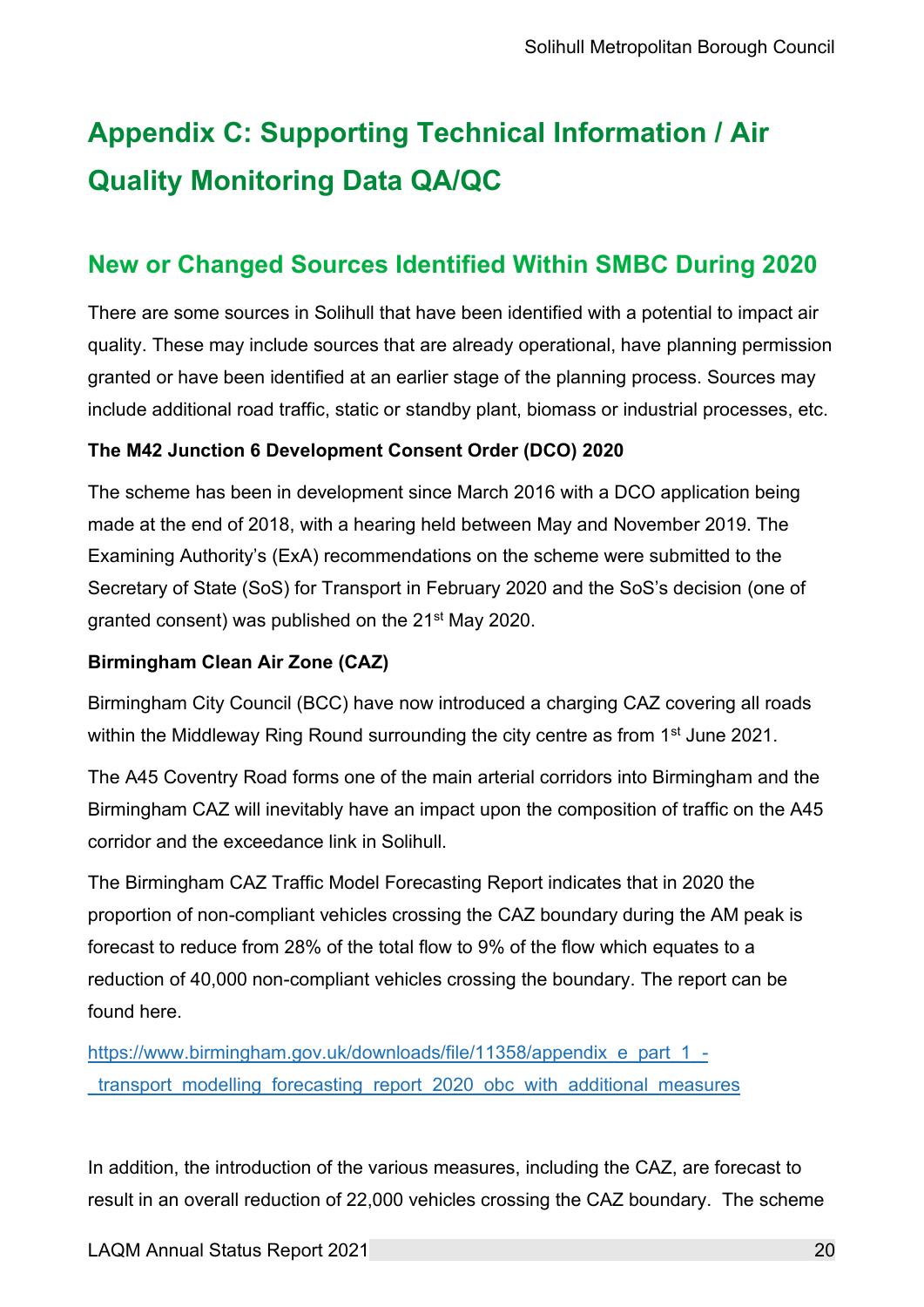therefore results in two changes – a reduction in the overall number of non-compliant vehicles, and a reduction in overall traffic demand. Given that the A45 is one of the main corridors into Birmingham it is therefore logical to conclude that there would also be a reduction in the number of non-compliant vehicles on the A45 and a corresponding reduction in flow.

The Forecasting report indicates that by 2022 the proportion of non-compliant vehicles crossing the Birmingham CAZ boundary is forecast to reduce from 20% to 3% which is a reduction of approximately 35,000 vehicles (AM Peak). Additionally, the total flows crossing the boundary are forecast to reduce by approximately 16,000 vehicles. In comparison, the forecast flows on the A45 Coventry Road are forecast to reduce by 2% (- 900 vehicles AADT).

The introduction of the Birmingham CAZ and associated measures will result in a reduction in the proportion of non-compliant vehicles travelling on the A45 Coventry Road, including the exceedance location in Solihull, and will also result in a slight reduction in the overall traffic flows. The proposed Birmingham scheme will therefore have a slight beneficial impact upon the exceedance location in Solihull in the absence of any other measures to improve the local air quality.

#### **HS2**

HS2 is one of the largest infrastructure projects ever undertaken in this country, and will transform connectivity and economic performance at local, regional and national levels. Solihull will be served by a new HS2 station, which will act as a hub for the wider region; consequently, generating significant numbers of access and egress trips to destinations both in the immediate vicinity of the station, and also places further afield in the West Midlands and beyond. In order to make the most of the opportunity presented by HS2, SMBC has created UK Central which is an economic development programme that seeks to capitalise on the opportunities afforded to the Borough by HS2 and wider growth plans.

While these growth and development plans provide a rare opportunity for significant economic growth and benefits for Solihull, it is vital to ensure the extra trips generated by these developments do not have an adverse impact on the transport network and environment. It is therefore important that Solihull works closely with its neighbours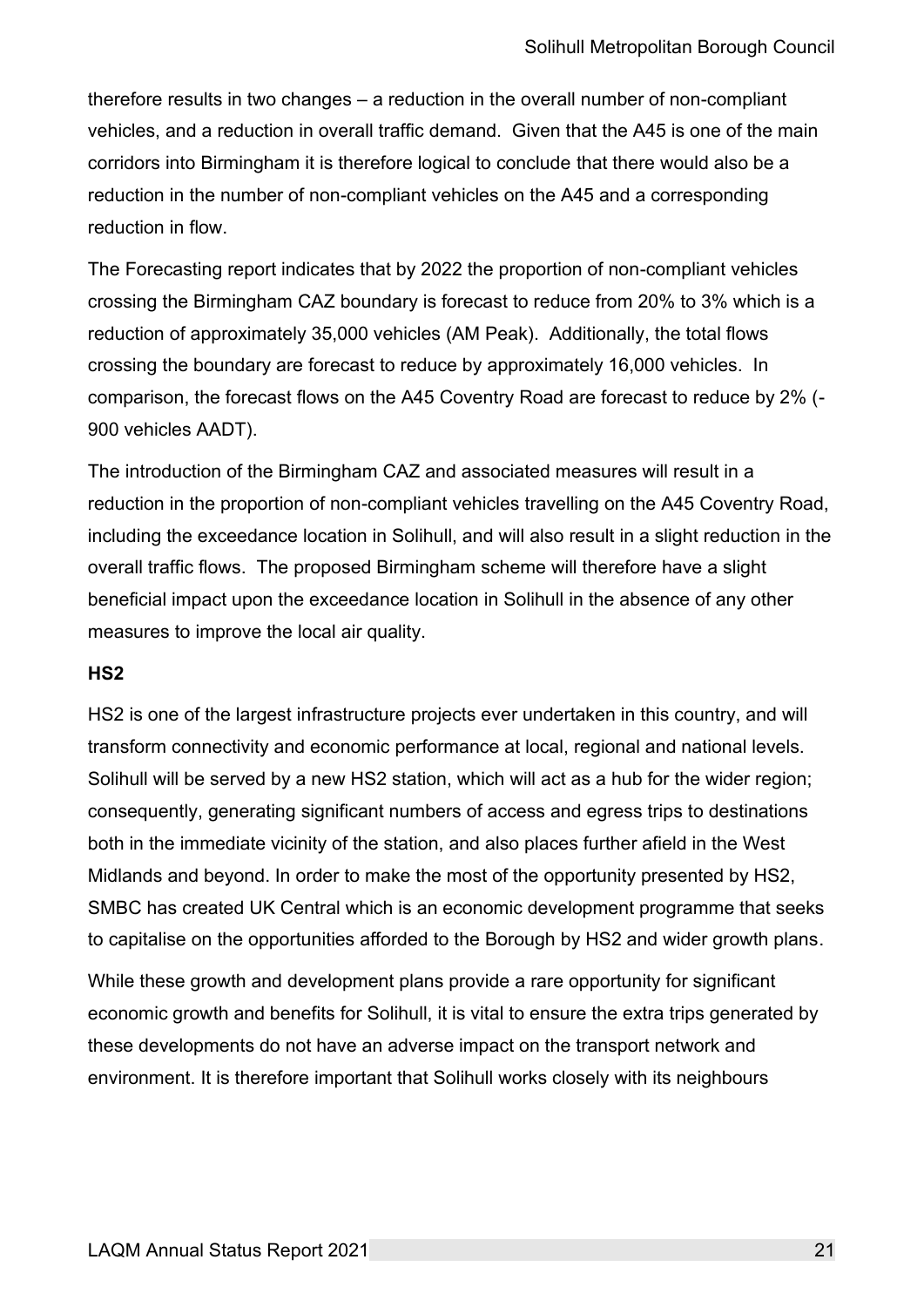### **Other**

Applications have been given approval for a number of large developments in the borough, these can be found by following the link below and typing in the application number PL/…../… at:

#### <https://publicaccess.solihull.gov.uk/online-applications/>

**PL/2019/02917/MAJFOT** A planning application for a 7 storey office complex was approved in March 2021. The application has an emphasis on public transport access as it sits within Solihull Town Centre in a very sustainable location and will include 6 new EV charging points. (Decision 13.03.2020)

**PL/2020/00197/PPFL** | Planning consent for C2 and C3 development comprising the provision of 80 No. care home units, 12 assisted living units and 47 No. residential units, internal alterations and extension to Tudor Grange House and associated works. | Tudor Grange House Blossomfield Road Solihull (Decision 22.01.2021)

<span id="page-33-0"></span>**PL/2020/00726/MAJFOT** | Hotel and multi-storey car park with associated infrastructure and landscaping, including reconfiguration of existing car park. | Hilton Birmingham Metropole Pendigo Way National Exhibition Centre Solihull B40 1PP (Decision 13.07.21)

**PL/2020/00275/MAROT** | Reserved Matters application for details of access, appearance, landscaping and layout for the provision of car parking (excluding short stay, taxi and drop off parking) in connection with High Speed Rail Interchange Station pursuant to Section 23 of the High Speed Rail (London West Midlands) Act which confirms that the car parking at Interchange is to be treated as an outline planning permission under the Development Management Procedure Order. | Land And Buildings At The Interchange Triangle Bounded By The M42 Motorway The A452 Chester Road And The A45 Coventry Road Bickenhill, Solihull (Decision 27.04.2021)

**PL/2019/02766/PPFL** | Erection of 48 No. one bedroomed apartments in two storey extension above existing retail parade and maisonettes, alterations to ground floor unit to create new residential entrance to development, cycle store and associated works. | Development Site 20 To 66 Station Road Solihull (Decision 02.03.2021)

**PL/2020/00955/HS2DIS** | Development authorised by the High Speed Rail (London-West Midlands) Act 2017 relating to Schedule 17 (6) for approvals of Lorry Routes (LR): Inbound: Access from A45 (T) Coventry Road, enter along A452 Kenilworth Road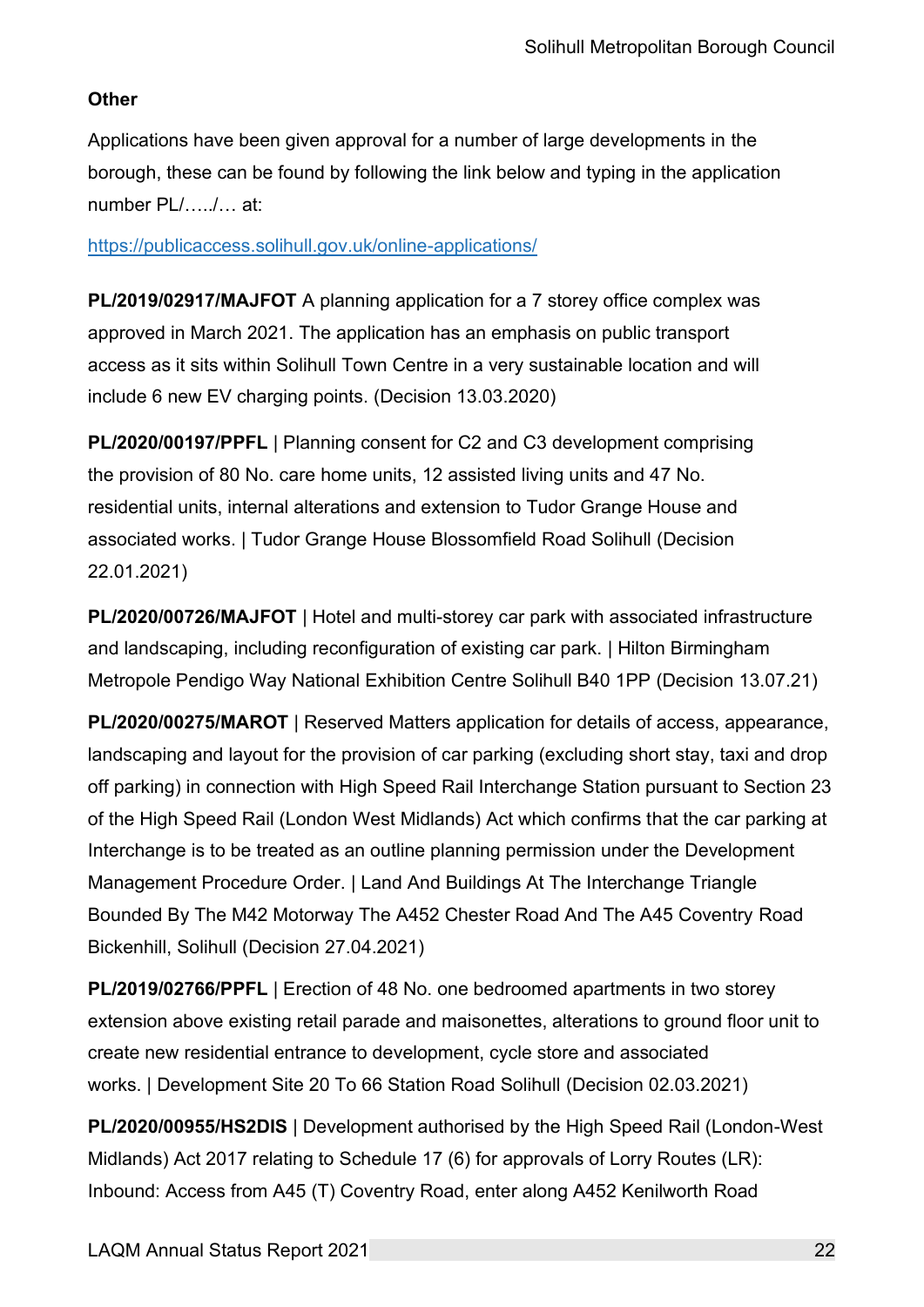southbound and then access the site compound from A452 onto Park Lane. Outbound: Exit site compound at Park Lane onto A452 Kenilworth Road southbound and then via roundabout junction of Hall Meadow Road, head northbound on A452 Kenilworth Road through to A45 (T) Coventry Road. LGVs will use the offline roundabout at Park Lane/A452 Kenilworth Road once completed | Park Lane Compound Berkswell Solihull (Decision 27.07.2020)

**PL/2020/01235/MAOOT** | Outline planning application with all matters reserved except access for demolition of existing local centre and development of a new mixed use local centre including up to 86 residential dwellings (Use Class C3), up to 1,200 sq m of retail uses (Use Class A1-A5), up to 1,700 sq m of healthcare and community uses (Use Class D2) with open space, landscaping, parking and associated infrastructure. | Kingshurst Village Centre & Former Mountford Public House Marston Drive, Overgreen Drive, Gilson Way & Church Close Kingshurst Solihull (Decisoin 22.9.20)

**PL/2019/02546/PPOL** | Outline application for residential development of up to 109 units with associated access and public open space (landscaping, appearance, layout and scale reserved for future determination). | Land Rear Of 86 Meriden Road Hampton In Arden Solihull

**PL/2021/00682/MINFOT** | Full planning application for the development of Solihull Town Centre Energy Centre for low carbon energy network, associated landscaping and infrastructure. | Land Adjacent Tudor Grange Leisure Centre Blossomfield Road Solihull (Decision 20.5.21)

**PL/2021/00473/HS2DIS** | Development authorised by the High Speed Rail (London-West Midlands) Act 2017 relating to submissions under Schedule 17 (6) for approvals of Lorry Routes (LR): Carol Green Rail Underbridge South Satellite Compound/Waste Lane Overbridge Satellite Compound/Waste Lane East and West Road Head/Cromwell Lane Satellite Compound/Beechwood Farm Accommodation Underpass Inbound Route Construction traffic will use the A45 Coventry Rd SRN from the west before taking the A452 southbound at the Stonebridge roundabout. LGVs will continue on the A452 for approximately 3.71 miles before taking the first exit at the A452/Hallmeadow Road roundabout onto Hallmeadow Rd. LGVs will continue on Hallmeadow Rd taking the second exit at the next roundabout to remain on Hallmeadow Rd. At the Hallmeadow Rd / Station Rd roundabout LGVs will take the second exit into a purpose-built site access. Once LGVs have entered the site access they will use an internal haul route to access the listed sites. This internal route does not form a part of this application. Outbound Route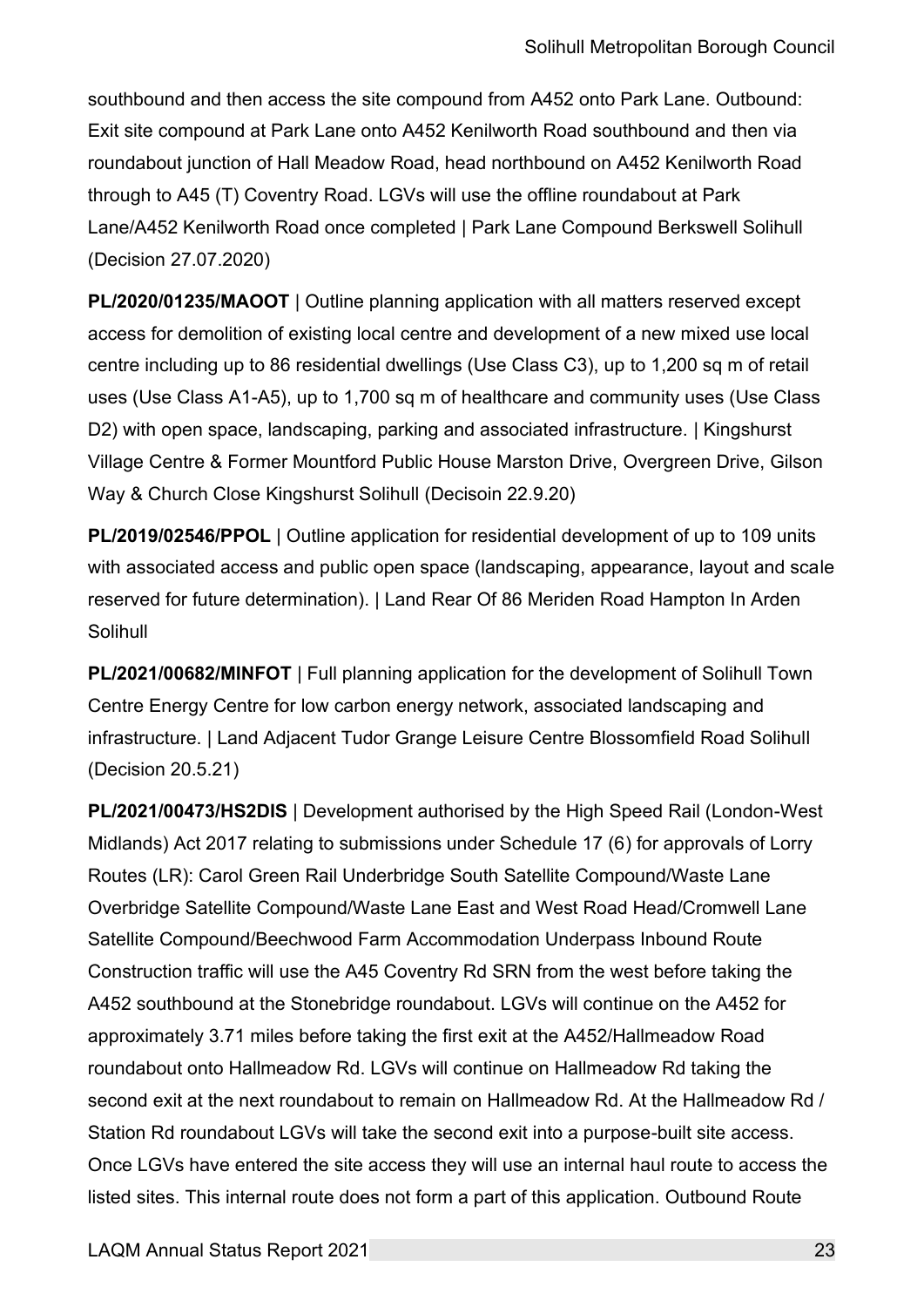LGVs will leave the purpose-built site access onto the Hallmeadow Rd/Station Rd roundabout taking the second exit onto Hallmeadow Rd. Continue on Hallmeadow Rd until the Hallmeadow Rd/A452 roundabout, taking the second exit onto the A452 Northbound. LGVs will continue on the A452 until reaching the A45 Coventry Rd. | Hallmeadow Road Balsall Common Solihull (Decision 30.7.21)

**PL/2021/01062/PPRM** | Erection of three warehouse buildings 117,000 sq. ft. (equivalent to 10,870 sq. m), with ancillary office development (Use Class B1(a-c), B2, B8) with associated parking, cycle storage, servicing yards, circulation, lighting, landscaping, access road, access points off the access road and all other details required by Condition 3 relating to the reserved matters of layout, scale, appearance and landscaping pursuant to planning permission reference PL/2016/00863/MAOOT. | Blythe Valley Park Blythe Gate Shirley Solihull (Decision 29.07.21)

### **Additional Air Quality Works Undertaken by SMBC During 2020**

A feasibility study carried out as part of the first Ministerial Direction determined that a behavioural change programme of intensive workplace travel planning carried out with the major employees in the area of the A45 would be the best method of reducing the  $NO<sub>2</sub>$  in the shortest possible time. A dedicated officer is continuing this work throughout 2021.

In support of works required by a second Ministerial Direction, to address air quality exceedances on a section of footpath running along the A45 As presented in the a Full Business Case (FBC), has now been submitted to Defra / JAQU detailing the planned closure of the related footway (works to be undertaken by Highways England (HE) in 2022 as part of the M42 Junction 6 improvement scheme). The closure was necessary to accommodate the new HE M42 DCO scheme but will also remove receptors (and associated exposures) as a consequence. SMBC await ministerial approval of the FBC and confirmation that time frames achieve the 'shortest possible time' criteria.

At the same time, and in support of the objectives of the FBC, the Local Plan and the Clean Air Strategy, SMBC is proposing additional complementary measures to make a positive impact on air quality in the area. These measures are in part a continuation of the behavioural change programme that was identified as part of the first Ministerial Direction, and unable to be implemented in full, due to the impacts of Covid-19. An expanded series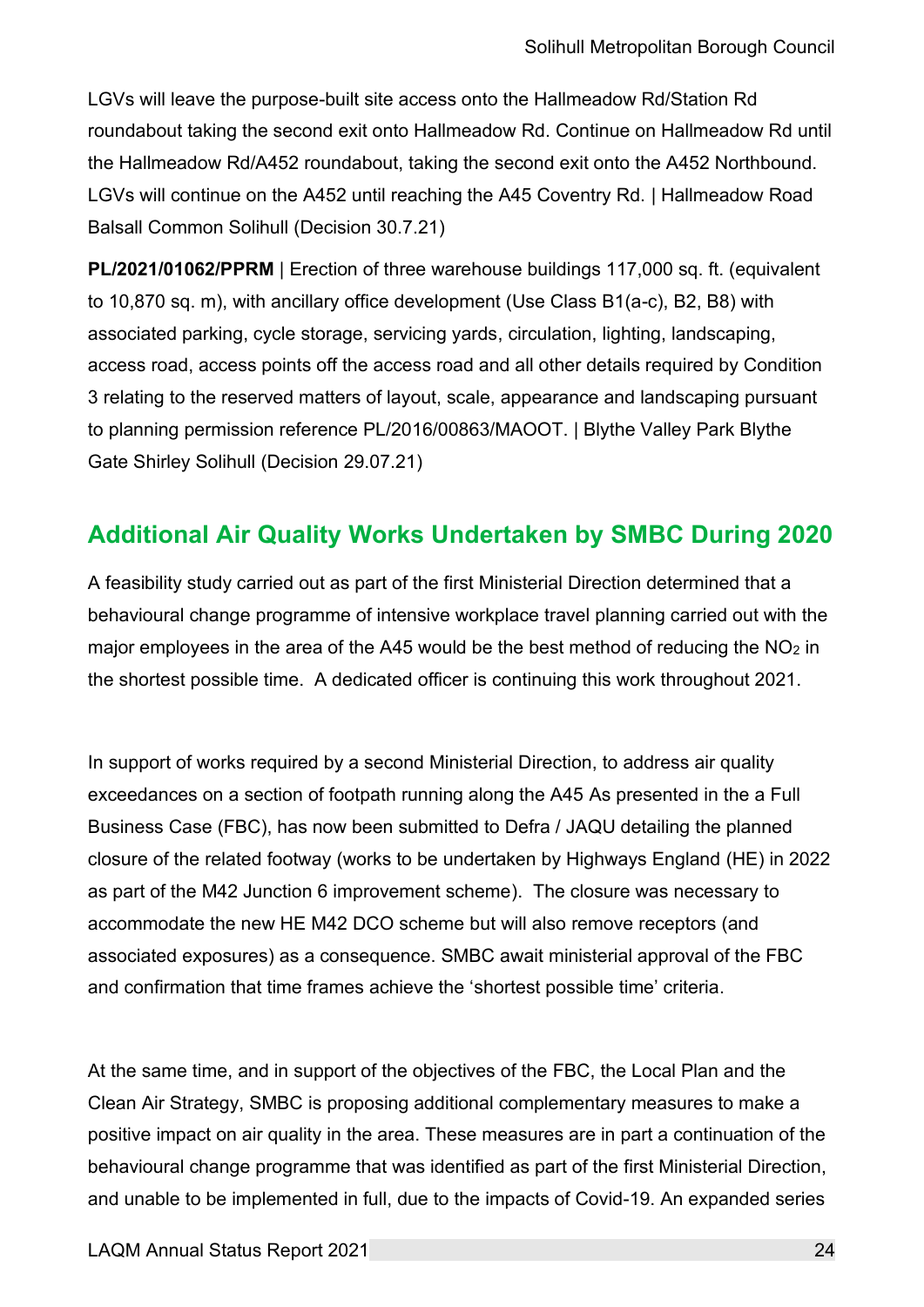of complementary workplace travel planning measures has been identified – both to achieve the original intent of the first series and to similarly support the second additional Ministerial Direction

### <span id="page-36-0"></span>**QA/QC of Diffusion Tube Monitoring**

The diffusion tubes deployed by Solihull Metropolitan Borough Council are supplied and analysed by the UKAS accredited laboratory Gradko International Ltd who fully ratify the data. They participate in the Workplace Analysis Scheme for Proficiency (WASP) operated by the Health and Safety Executive.

The tubes used are 50% TEA/Acetone. As tubes are not the reference method it is necessary to bias correct the results based on national colocation studies. This factor varies each year and for 2020 the figure used was 0.83 using the overall factor shown on the National Diffusion Tube bias adjustment factor spreadsheet as shown below using spreadsheet version 6/21.

| <b>National Diffusion Tube Bias Adjustment Factor Spreadsheet</b>                                                                                                                                                                                                                                                                                                                                                                                                                                   |                                                                                                                                                                                                                                                                                                                                                                        |                                                 | <b>Spreadsheet Version Number: 06/21</b>                                                                                                                                                                    |                                                                          |                                      |                                                                     |                                                                         |                    |                                                                                                |                                                                         |  |
|-----------------------------------------------------------------------------------------------------------------------------------------------------------------------------------------------------------------------------------------------------------------------------------------------------------------------------------------------------------------------------------------------------------------------------------------------------------------------------------------------------|------------------------------------------------------------------------------------------------------------------------------------------------------------------------------------------------------------------------------------------------------------------------------------------------------------------------------------------------------------------------|-------------------------------------------------|-------------------------------------------------------------------------------------------------------------------------------------------------------------------------------------------------------------|--------------------------------------------------------------------------|--------------------------------------|---------------------------------------------------------------------|-------------------------------------------------------------------------|--------------------|------------------------------------------------------------------------------------------------|-------------------------------------------------------------------------|--|
| Follow the steps below in the correct order to show the results of relevant co-location studies<br>Data only apply to tubes exposed monthly and are not suitable for correcting individual short-term monitoring periods<br>Whenever presenting adjusted data, you should state the adjustment factor used and the version of the spreadsheet<br>This spreadhseet will be updated every few months: the factors may therefore be subject to change. This should not discourage their immediate use. |                                                                                                                                                                                                                                                                                                                                                                        |                                                 |                                                                                                                                                                                                             |                                                                          |                                      |                                                                     |                                                                         |                    | This spreadsheet will be<br>updated at the end of Sept<br>2021<br><b>LAQM Helodesk Website</b> |                                                                         |  |
| Spreadsheet maintained by the National Physical Laboratory. Original<br>The LAQM Helpdesk is operated on behalf of Defra and the Devolved Administrations by Bureau Veritas, in conjunction with<br>contract partners AECOM and the National Physical Laboratory.<br>compiled by Air Quality Consultants Ltd.                                                                                                                                                                                       |                                                                                                                                                                                                                                                                                                                                                                        |                                                 |                                                                                                                                                                                                             |                                                                          |                                      |                                                                     |                                                                         |                    |                                                                                                |                                                                         |  |
| Step 1:                                                                                                                                                                                                                                                                                                                                                                                                                                                                                             | Step 2:                                                                                                                                                                                                                                                                                                                                                                | Step 3:                                         |                                                                                                                                                                                                             |                                                                          |                                      | Step 4:                                                             |                                                                         |                    |                                                                                                |                                                                         |  |
| Select the Laboratory that Analyses Your<br>Tubes from the Drop-Down List                                                                                                                                                                                                                                                                                                                                                                                                                           | <b>Select a</b><br>belect a<br>Where there is only one study for a chosen combination, you should use the adjustment factor shown<br>Year from<br>Preparation<br>vith caution. Where there is more than one study, use the overall factor <sup>®</sup> shown in blue at the foot of<br>Method from the<br>the Drop-<br>the final column.<br>Drop-Down List<br>Down Her |                                                 |                                                                                                                                                                                                             |                                                                          |                                      |                                                                     |                                                                         |                    |                                                                                                |                                                                         |  |
| If a laboratory is not shown, we have no data for this laboratory.                                                                                                                                                                                                                                                                                                                                                                                                                                  | If a proparation mothod in<br>ni trhaun, uo havo na data<br>ar thir mothed at thir<br>laboratory.                                                                                                                                                                                                                                                                      | If a year is not<br>zhaun, ue have na<br>data   | If you have your own co-location study then see footnote <sup>4</sup> . If uncertain what to do then contact the Local Air Quality<br>Management Helpdesk at LAQMHelpdesk@bureauveritas.com or 0800 0327953 |                                                                          |                                      |                                                                     |                                                                         |                    |                                                                                                |                                                                         |  |
| <b>Analysed By</b><br><b>JT</b>                                                                                                                                                                                                                                                                                                                                                                                                                                                                     | <b>Method</b><br>Tallanda ganze uztration, obaccer<br>[All] from the papers list<br>IJ                                                                                                                                                                                                                                                                                 | Year<br>ando quer artrativa<br>shows [All]<br>л | <b>Site</b><br>Typ                                                                                                                                                                                          | <b>Local Authority</b>                                                   | Lenath<br>of Study<br><b>Imonths</b> | <b>Diffusion</b><br><b>Tube Mean</b><br>Conc. (Dm)<br>$(\mu q/m^3)$ | Automatic<br><b>Monitor</b><br><b>Mean</b><br>Conc. (Cm)<br>$1.1 - 3.1$ | <b>Bias</b><br>(B) | Tube<br><b>Precisio</b><br>n                                                                   | <b>Dias</b><br><b>Adjustmen</b><br>t Factor<br>(A)<br>$[0, 1]$ $[0, 1]$ |  |
| l Gradko                                                                                                                                                                                                                                                                                                                                                                                                                                                                                            | 50% TEA in acetone                                                                                                                                                                                                                                                                                                                                                     | 2020                                            | UB                                                                                                                                                                                                          | Sandwell Metropolitan Borough Council                                    | 11                                   | 21                                                                  | 19                                                                      | 9.4%               | G                                                                                              | 0.91                                                                    |  |
| Gradko                                                                                                                                                                                                                                                                                                                                                                                                                                                                                              | 50% TEA in acetone                                                                                                                                                                                                                                                                                                                                                     | 2020                                            | <b>KS</b>                                                                                                                                                                                                   | Marylebone Road Intercomparison                                          | 12                                   | 57                                                                  | 43                                                                      | 33.0%              | G                                                                                              | 0.75                                                                    |  |
| Gradko                                                                                                                                                                                                                                                                                                                                                                                                                                                                                              | 50% TEA in acetone                                                                                                                                                                                                                                                                                                                                                     | 2020                                            | B.                                                                                                                                                                                                          | London Borough of Richmond upon Thames                                   | 12                                   | 22                                                                  | 20                                                                      | 9.4%               | G                                                                                              | 0.91                                                                    |  |
| l Gradko                                                                                                                                                                                                                                                                                                                                                                                                                                                                                            | 50% TEA in acetone                                                                                                                                                                                                                                                                                                                                                     | 2020                                            | в                                                                                                                                                                                                           | London Borough of Richmond upon Thames                                   | 9                                    | 19                                                                  | 16                                                                      | 20.3%              | G                                                                                              | 0.83                                                                    |  |
| Gradko                                                                                                                                                                                                                                                                                                                                                                                                                                                                                              | 50% TEA in acetone                                                                                                                                                                                                                                                                                                                                                     | 2020                                            | UB                                                                                                                                                                                                          | Reading Borough Council                                                  | 12                                   | 14                                                                  | 15                                                                      | $-7.7%$            | G                                                                                              | 1.08                                                                    |  |
| Gradko                                                                                                                                                                                                                                                                                                                                                                                                                                                                                              | 50% TEA in acetone                                                                                                                                                                                                                                                                                                                                                     | 2020                                            | B.                                                                                                                                                                                                          | Reading Borough Council                                                  | 12                                   | 30                                                                  | 25                                                                      | 20.2%              | G                                                                                              | 0.83                                                                    |  |
| Gradko                                                                                                                                                                                                                                                                                                                                                                                                                                                                                              | 50% TEA in acetone                                                                                                                                                                                                                                                                                                                                                     | 2020                                            | UB                                                                                                                                                                                                          | Norwich City Council                                                     | 10 <sup>10</sup>                     | 12                                                                  | 10                                                                      | 14.4%              | G                                                                                              | 0.87                                                                    |  |
| Gradko                                                                                                                                                                                                                                                                                                                                                                                                                                                                                              | 50% TEA in acetone                                                                                                                                                                                                                                                                                                                                                     | 2020                                            | SU                                                                                                                                                                                                          | Reigate and Banstead BC (RG1)                                            | 10                                   | 19                                                                  | 14                                                                      | 33.3%              | G                                                                                              | 0.75                                                                    |  |
| Gradko                                                                                                                                                                                                                                                                                                                                                                                                                                                                                              | 50% Tea in Acetone                                                                                                                                                                                                                                                                                                                                                     | 2020                                            | <b>KS</b>                                                                                                                                                                                                   | Slough Borough Council                                                   | 12                                   | 34                                                                  | 27                                                                      | 23.5%              | G                                                                                              | 0.81                                                                    |  |
| Gradko                                                                                                                                                                                                                                                                                                                                                                                                                                                                                              | 50% TEA in Acetone                                                                                                                                                                                                                                                                                                                                                     | 2020                                            | SU                                                                                                                                                                                                          | Slough Borough Council                                                   | 11                                   | 21                                                                  | 17                                                                      | 29.2%              | G                                                                                              | 0.77                                                                    |  |
| l Gradko                                                                                                                                                                                                                                                                                                                                                                                                                                                                                            | 50% TEA in Acetone                                                                                                                                                                                                                                                                                                                                                     | 2020                                            | KS.                                                                                                                                                                                                         | Slough Borough Council<br><b>Overall Factor<sup>3</sup></b> [21 studies] | 12                                   | 29                                                                  | 25                                                                      | 17.9%              | G                                                                                              | 0.85                                                                    |  |
| Gradko                                                                                                                                                                                                                                                                                                                                                                                                                                                                                              | 50% TEA in acetone                                                                                                                                                                                                                                                                                                                                                     | 2020                                            |                                                                                                                                                                                                             |                                                                          |                                      |                                                                     |                                                                         |                    | <b>Use</b>                                                                                     | 0.83                                                                    |  |

Sites are classified as defined in the Department of Food and Rural Affairs technical

guidance LAQM TG16 as follows:

Kerbside 0-1 m of a busy road

Roadside 1-15m of a busy road

Urban Background distanced from the source

Suburban residential area on outskirts of a city

LAQM Annual Status Report 2021 25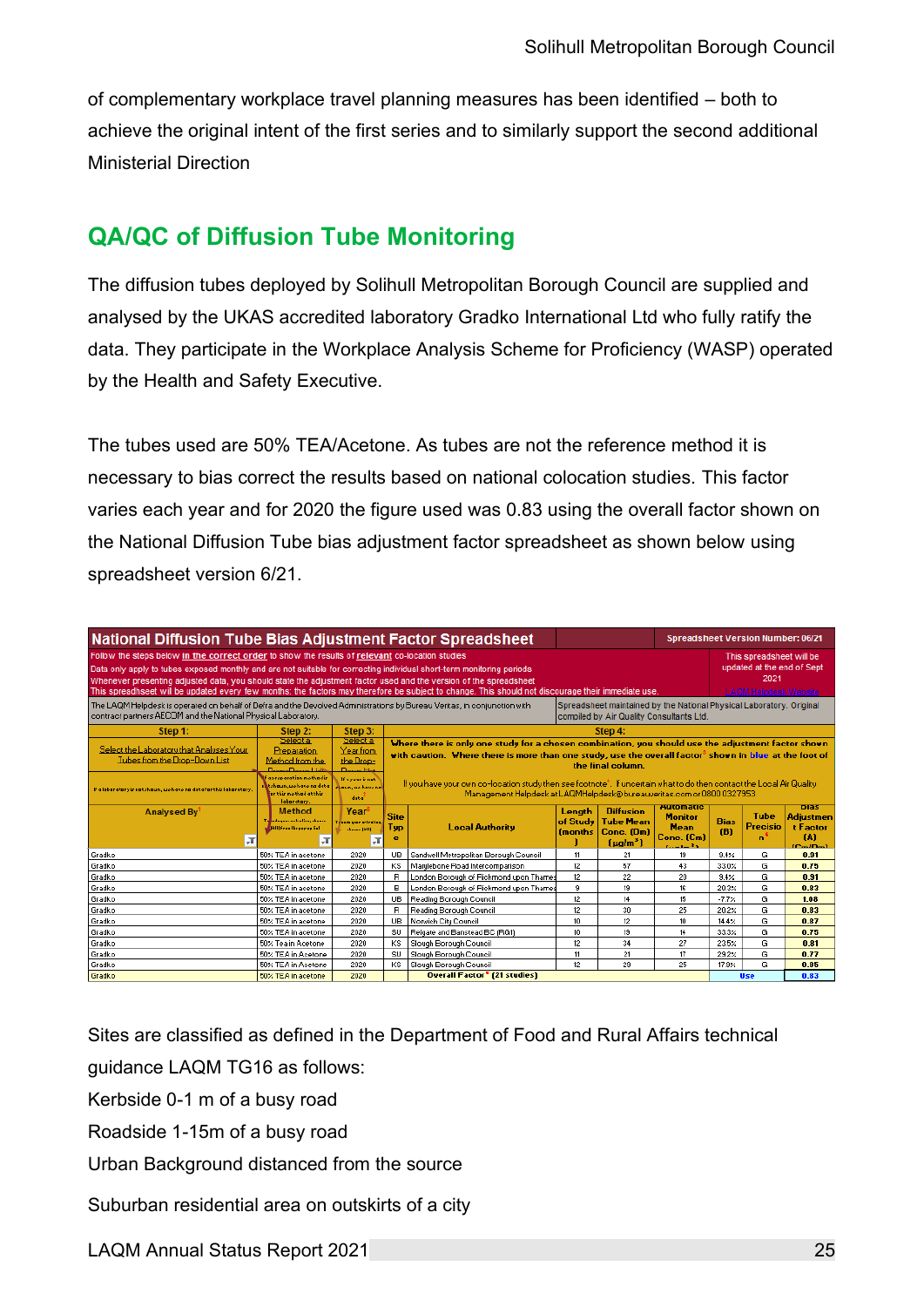Monitoring was completed in adherence with the 2020 Tube Monitoring Calendar with one exception.

Tubes were placed out as normal in March but due to travel restrictions and lockdown all of the tubes stayed exposed until lockdown eased and the tubes were exchanged on 3rd June. Due to the length of time the tubes were exposed it was decided not to include these readings as results may have been compromised.

#### <span id="page-37-0"></span>**Diffusion Tube Annualisation**

Annualisation was required for a total of 10 tubes as data capture was less than 75%.

The [Diffusion Tube Data Processing Tool](https://laqm.defra.gov.uk/tools-monitoring-data/DTDP.html) was used for the calculations and continuous background monitoring data from Birmingham Ladywood, Birmingham Oldbury and Coventry Allesley was used to populate the annualisation as the nearest sites.

<span id="page-37-1"></span>A summary is shown in table C.2

#### **Diffusion Tube Bias Adjustment Factors**

The diffusion tube data presented within the 2021 ASR have been corrected for bias using an adjustment factor. Bias represents the overall tendency of the diffusion tubes to under or over-read relative to the reference chemiluminescence analyser. LAQM.TG16 provides guidance with regard to the application of a bias adjustment factor to correct diffusion tube monitoring. Triplicate co-location studies can be used to determine a local bias factor based on the comparison of diffusion tube results with data taken from  $NO_x/NO_2$ continuous analysers. Alternatively, the national database of diffusion tube co-location surveys provides bias factors for the relevant laboratory and preparation method.

SMBC have applied a national bias adjustment factor of 0.83 to the 2020 monitoring data using Defra spreadsheet version 6/21. A summary of bias adjustment factors used by SMBC over the past two years is presented in Table C.1.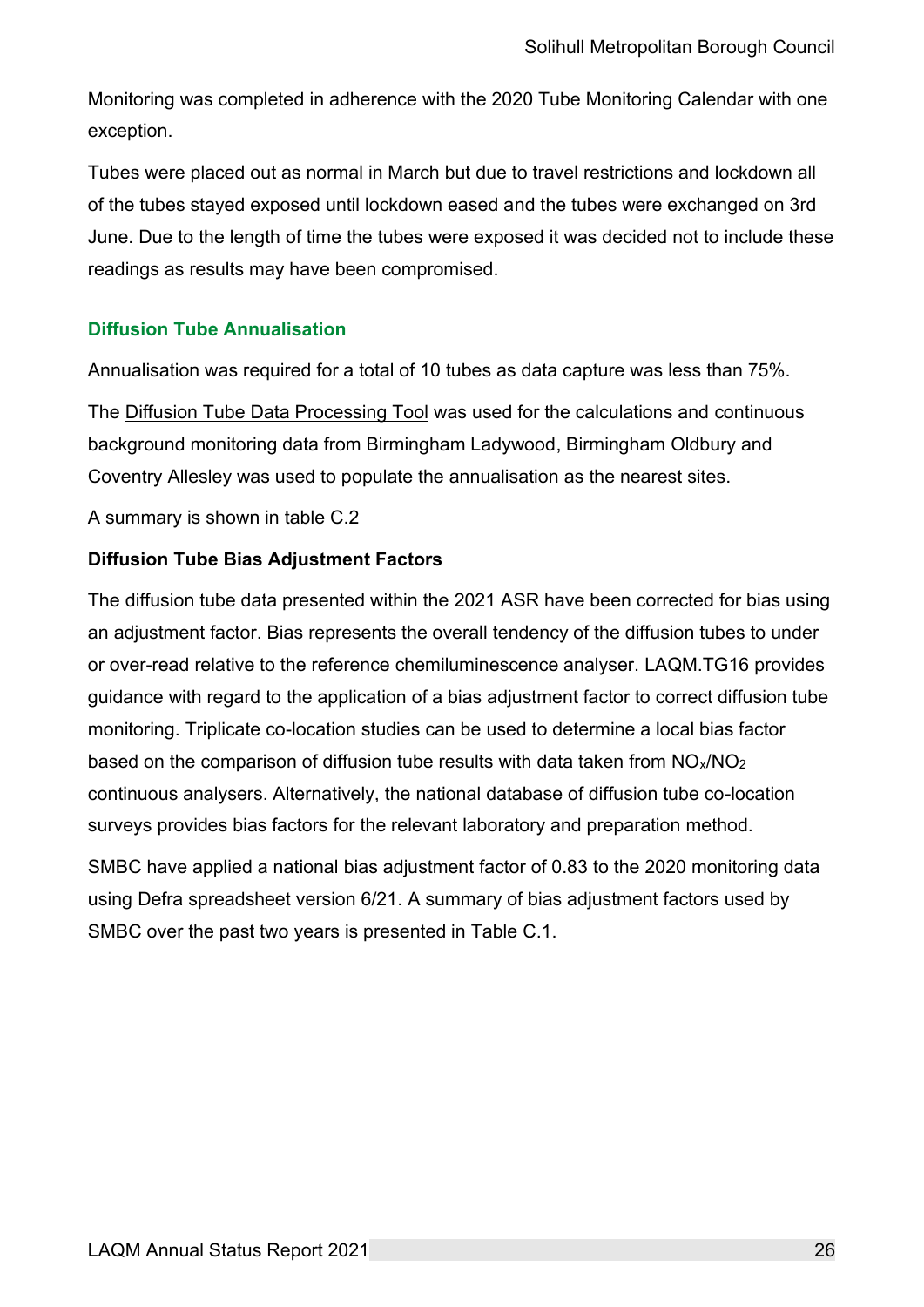|      | <b>Local or National</b> | If National, Version of<br><b>National Spreadsheet</b> | <b>Adjustment Factor</b> |  |  |
|------|--------------------------|--------------------------------------------------------|--------------------------|--|--|
| 2020 | National                 | 6/21                                                   | 0.83                     |  |  |
| 2019 | National                 | 09/20                                                  | 0.89                     |  |  |

### **Table C.1 – Bias Adjustment Factor**

### <span id="page-38-0"></span>**NO<sup>2</sup> Fall-off with Distance from the Road**

Wherever possible, local authorities should ensure that monitoring locations are representative of exposure. However, where this is not possible, the NO<sup>2</sup> concentration at the nearest location relevant for exposure should be estimated using the Diffusion Tube Data Processing Tool/NO<sub>2</sub> fall-off with distance calculator available on the LAQM Support website. Where appropriate, non-automatic annual mean NO<sub>2</sub> concentrations, corrected for distance, are presented in [Table B.1.](#page-29-1)

No diffusion tube NO<sup>2</sup> monitoring locations within SMBC required distance correction during 2020.

The triplicate sets of diffusion tubes are in place to review and monitor air quality associated with the stretch of the A45 referenced earlier. The majority of sites have receptors further away than 20 metres and therefore should not be distance correct. However, it is worth noting that none of these tubes showed concentrations greater than 40µg/m $^3\!\!$  .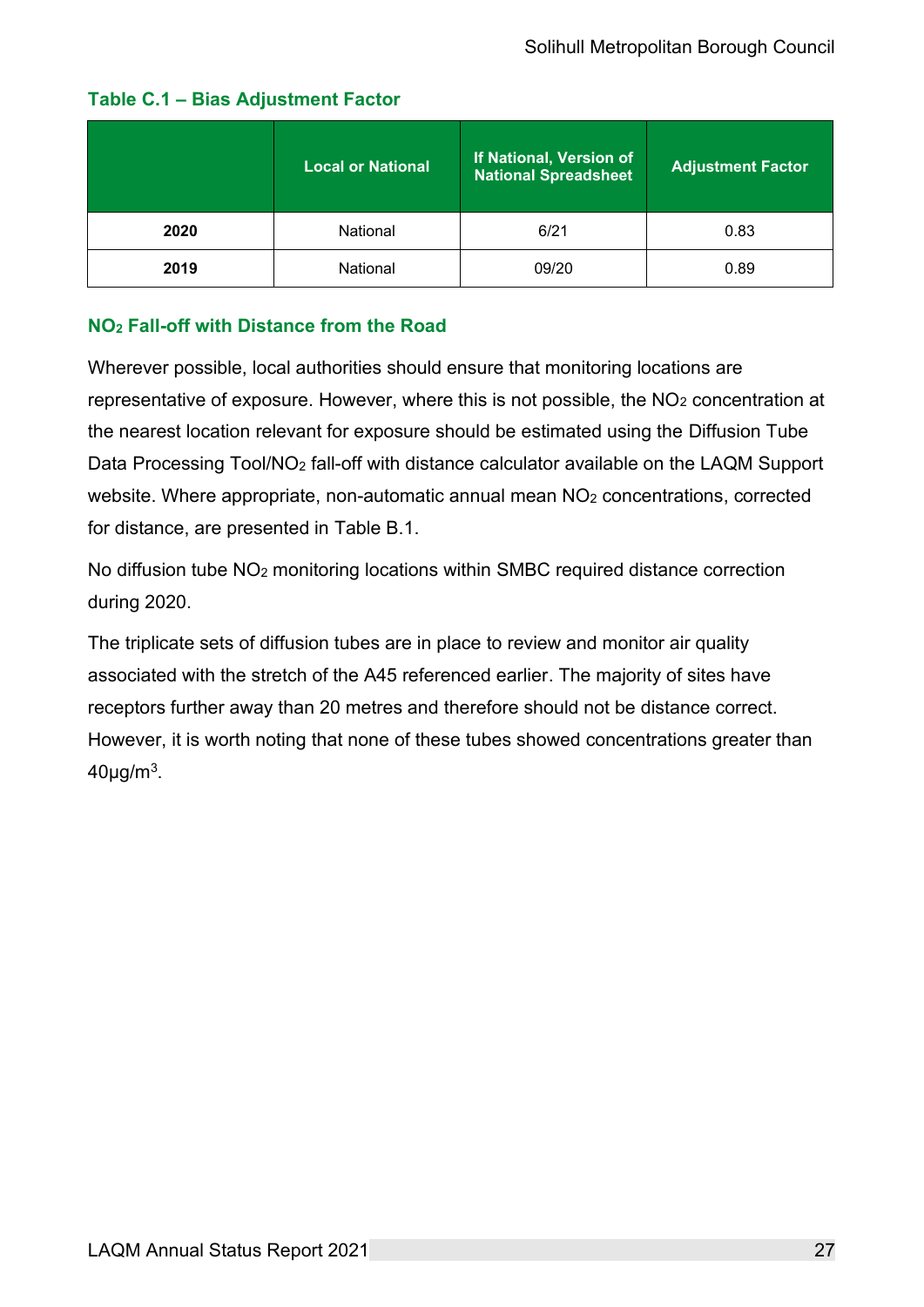<span id="page-39-0"></span>

| <b>Site</b><br>ID | <b>Annualisation</b><br><b>Factor B'ham</b><br>Ladywood | <b>Annualisation</b><br><b>Factor B'ham</b><br><b>Oldbury</b> | <b>Annualisation</b><br><b>Factor</b><br><b>Coventry</b><br><b>Allesley</b> | <b>Annualisation</b><br>Factor 4 | Average<br><b>Annualisation</b><br><b>Factor</b> | <b>Raw Data</b><br>Annual<br><b>Mean</b> | <b>Annualised</b><br><b>Annual</b><br><b>Mean</b> | <b>Comments</b> |
|-------------------|---------------------------------------------------------|---------------------------------------------------------------|-----------------------------------------------------------------------------|----------------------------------|--------------------------------------------------|------------------------------------------|---------------------------------------------------|-----------------|
| AB <sub>6</sub>   | 0.9001                                                  | 0.9370                                                        | 0.8752                                                                      |                                  | 0.9041                                           | 22.7                                     | 20.5                                              |                 |
| AB <sub>8</sub>   | 0.9827                                                  | 0.9821                                                        | 0.9455                                                                      |                                  | 0.9701                                           | 25.4                                     | 24.6                                              |                 |
| <b>AB17</b>       | 0.9185                                                  | 0.9540                                                        | 0.8993                                                                      |                                  | 0.9239                                           | 22.4                                     | 20.7                                              |                 |
| AB42              | 0.9556                                                  | 0.9801                                                        | 0.9273                                                                      |                                  | 0.9544                                           | 30.1                                     | 28.7                                              |                 |
| AC <sub>1</sub>   | 0.9827                                                  | 0.9801                                                        | 0.9410                                                                      |                                  | 0.9679                                           | 22.5                                     | 21.7                                              |                 |
| AC4               | 0.9726                                                  | 1.0262                                                        | 1.0102                                                                      |                                  | 1.0030                                           | 20.2                                     | 20.3                                              |                 |
| AC <sub>5</sub>   | 0.9726                                                  | .0262                                                         | 1.0102                                                                      | $\overline{\phantom{0}}$         | 1.0030                                           | 19.1                                     | 19.2                                              |                 |
| AC <sub>6</sub>   | 0.9726                                                  | 1.0262                                                        | 1.0102                                                                      | $\overline{\phantom{0}}$         | 1.0030                                           | 18.8                                     | 18.9                                              |                 |
| AC7               | 0.9726                                                  | 1.0262                                                        | 1.0102                                                                      | $\overline{\phantom{0}}$         | 1.0030                                           | 23.1                                     | 23.1                                              |                 |
| AC <sub>8</sub>   | 0.9726                                                  | 1.0262                                                        | 1.0102                                                                      | $\overline{\phantom{0}}$         | 1.0030                                           | 20.0                                     | 20.1                                              |                 |
| AC <sub>9</sub>   | 0.9726                                                  | 1.0262                                                        | 1.0102                                                                      | $\overline{\phantom{0}}$         | 1.0030                                           | 13.0                                     | 13.0                                              |                 |
| AC10              | 0.9726                                                  | .0262                                                         | 1.0102                                                                      | $\overline{\phantom{0}}$         | 1.0030                                           | 21.9                                     | 22.0                                              |                 |

#### **Table C.2 – Annualisation Summary (concentrations presented in µg/m<sup>3</sup> )**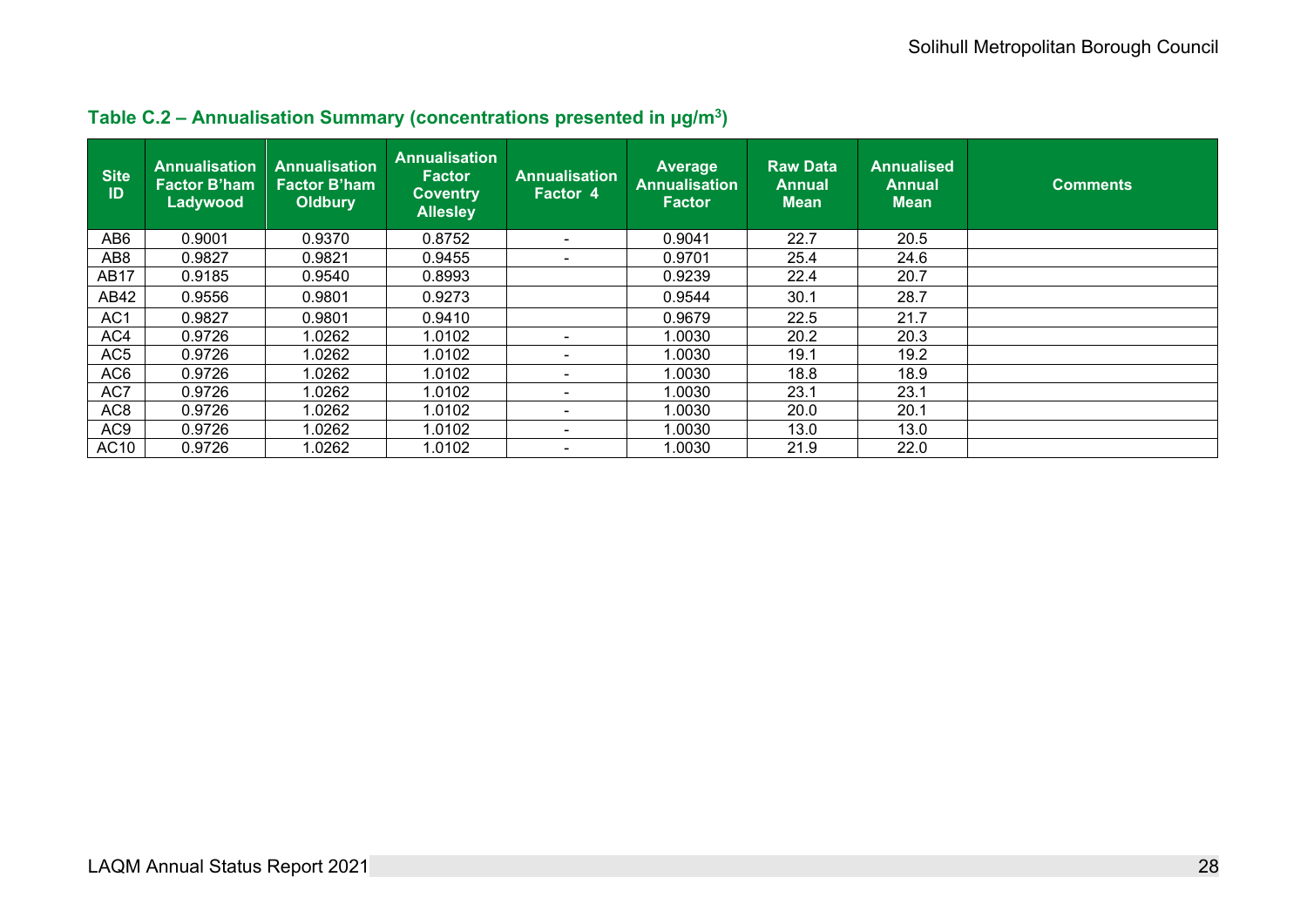### **Appendix D: Map(s) of Monitoring Locations and AQMAs Figure D.1 – Map of Non-Automatic Monitoring Site**

<span id="page-40-1"></span><span id="page-40-0"></span>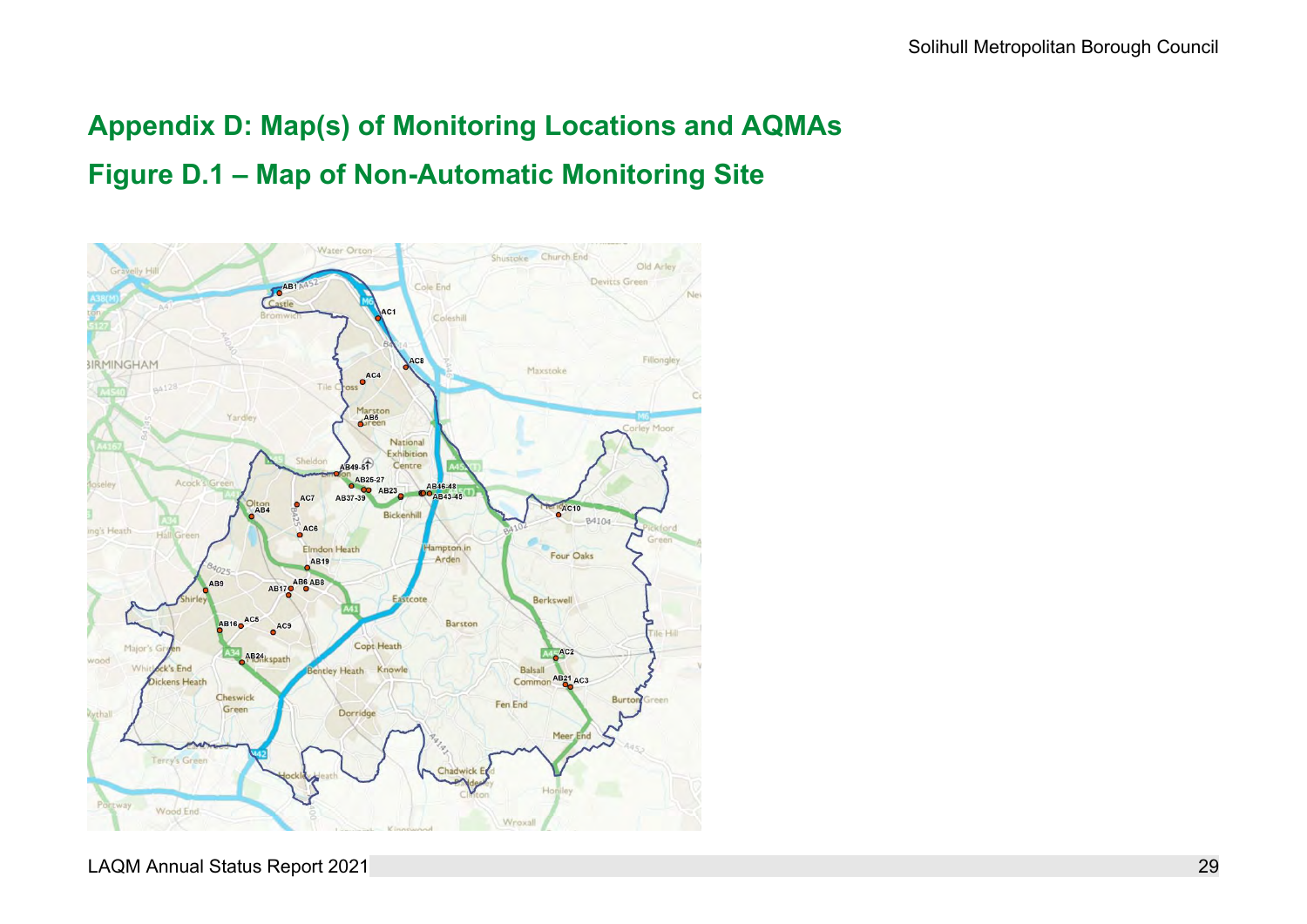### <span id="page-41-0"></span>**Appendix E: Summary of Air Quality Objectives in England**

### <span id="page-41-1"></span>**Table E.1 – Air Quality Objectives in England<sup>7</sup>**

| <b>Pollutant</b>                       | <b>Air Quality Objective: Concentration</b>                              | <b>Air Quality</b><br><b>Objective:</b><br><b>Measured as</b> |
|----------------------------------------|--------------------------------------------------------------------------|---------------------------------------------------------------|
| Nitrogen Dioxide (NO <sub>2</sub> )    | $200\mu$ g/m <sup>3</sup> not to be exceeded more than 18 times a year   | 1-hour mean                                                   |
| Nitrogen Dioxide $(NO2)$               | $40\mu g/m3$                                                             | Annual mean                                                   |
| Particulate Matter (PM <sub>10</sub> ) | $50\mu g/m3$ , not to be exceeded more than 35 times a year              | 24-hour mean                                                  |
| Particulate Matter (PM <sub>10</sub> ) | $40\mu g/m3$                                                             | Annual mean                                                   |
| Sulphur Dioxide (SO <sub>2</sub> )     | $350\mu$ g/m <sup>3</sup> , not to be exceeded more than 24 times a year | 1-hour mean                                                   |
| Sulphur Dioxide (SO <sub>2</sub> )     | $125\mu$ g/m <sup>3</sup> , not to be exceeded more than 3 times a year  | 24-hour mean                                                  |
| Sulphur Dioxide (SO <sub>2</sub> )     | $266\mu$ g/m <sup>3</sup> , not to be exceeded more than 35 times a year | 15-minute mean                                                |

 $^7$  The units are in microgrammes of pollutant per cubic metre of air (µg/m $^3$ ).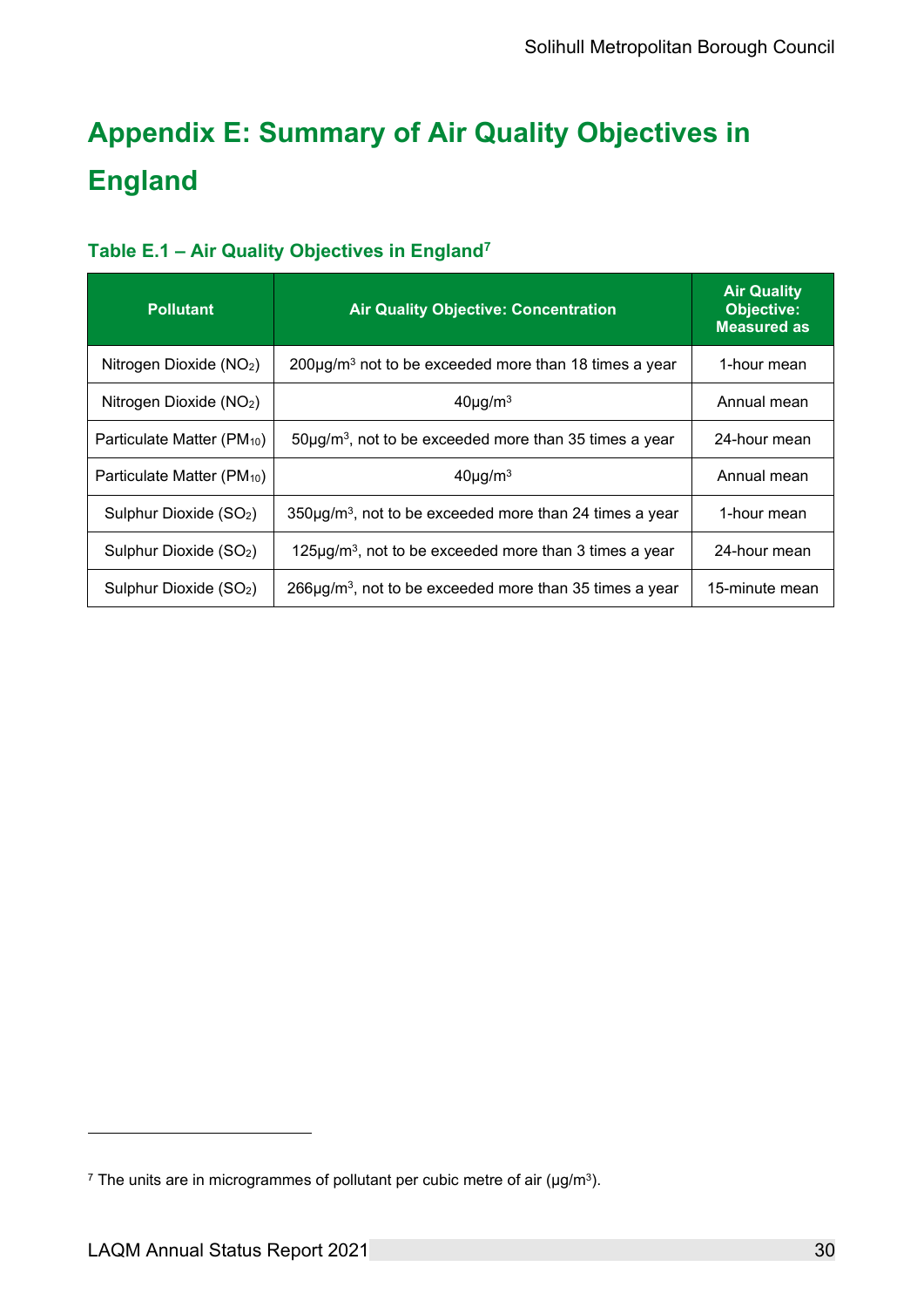### <span id="page-42-0"></span>**Appendix F: Impact of COVID-19 upon LAQM**

COVID-19 has had a significant impact on society. Inevitably, COVID-19 has also had an impact on the environment, with implications to air quality at local, regional and national scales.

COVID-19 has presented various challenges for Local Authorities with respect to undertaking their statutory LAQM duties in the 2021 reporting year. Recognising this, Defra provided various advice updates throughout 2020 to English authorities, particularly concerning the potential disruption to air quality monitoring programmes, implementation of Air Quality Action Plans (AQAPs) and LAQM statutory reporting requirements. Defra has also issued supplementary guidance for LAQM reporting in 2021 to assist local authorities in preparing their 2021 ASR. Where applicable, this advice has been followed.

Despite the challenges that the pandemic has given rise to, the events of 2020 have also provided Local Authorities with an opportunity to quantify the air quality impacts associated with wide-scale and extreme intervention, most notably in relation to emissions of air pollutants arising from road traffic. The vast majority (>95%) of AQMAs declared within the UK are related to road traffic emissions, where attainment of the annual mean objective for nitrogen dioxide (NO2) is considered unlikely. On 23rd March 2020, the UK Government released official guidance advising all members of public to stay at home, with workrelated travel only permitted when absolutely necessary. During this initial national lockdown (and to a lesser extent other national and regional lockdowns that followed), marked reductions in vehicle traffic were observed; Department for Transport (DfT) data<sup>8</sup> suggests reductions in vehicle traffic of up to 70% were experienced across the UK by mid-April, relative to pre COVID-19 levels.

This reduction in travel in turn gave rise to a change of air pollutant emissions associated with road traffic, i.e. nitrous oxides  $(NO_x)$ , and exhaust and non-exhaust particulates (PM). The Air Quality Expert Group (AQEG)<sup>9</sup> has estimated that during the initial lockdown period in 2020, within urbanised areas of the UK reductions in NO<sup>2</sup> annual mean

<sup>8</sup> Prime Minister's Office, COVID-19 briefing on the 31<sup>st</sup> of May 2020

<sup>9</sup> Air Quality Expert Group, Estimation of changes in air pollution emissions, concentrations and exposure during the COVID-19 outbreak in the UK, June 2020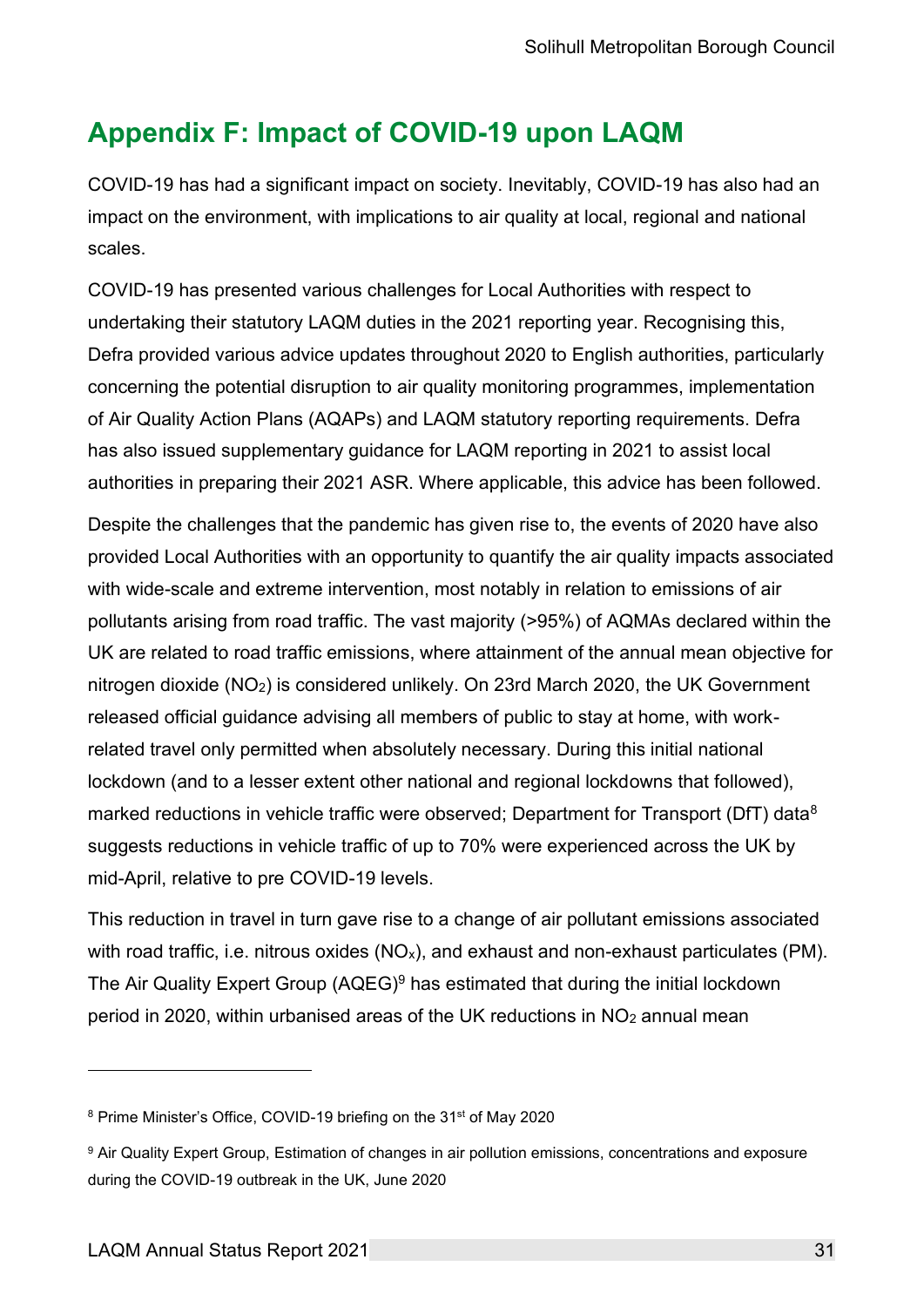concentrations were between 20 and 30% relative to pre-pandemic levels, which represents an absolute reduction of between 10 to 20 $\mu$ g/m $^3$  if expressed relative to annual mean averages. During this period, changes in PM2.5 concentrations were less marked than those of NO2. PM2.5 concentrations are affected by both local sources and the transport of pollution from wider regions, often from well beyond the UK. Through analysis of AURN monitoring data for 2018-2020, AQEG have detailed that PM2.5 concentrations during the initial lockdown period are of the order 2 to 5 $\mu$ g/m $^3$  lower relative to those that would be expected under business-as-usual conditions.

As restrictions are gradually lifted, the challenge is to understand how these air quality improvements can benefit the long-term health of the population.

### <span id="page-43-0"></span>**Impacts of COVID-19 on Air Quality within SMBC**

During 2020, the aviation sector was significantly disrupted, with a 70% reduction in aircraft movements observed at many UK Airports relative to 2019 levels. Passenger numbers were also reduced by approximately 77%.

A number of major employers in Solihull operated on a reduced workforce during the various lockdowns which included Solihull MBC where many employees worked from home for a long period of time which created a reduction in road traffic which contributed to annual mean NO2 concentrations at all of our monitoring locations.

### <span id="page-43-1"></span>**Opportunities Presented by COVID-19 upon LAQM within SMBC**

SMBC created temporary emergency travel restrictions implemented as part of Covid 19 recovery plans. This entailed closing off certain roads near to main shopping areas, in place to make it safer and easier for residents to cycle and walk while maintaining social distancing. These measures have now been removed, however following a survey of residents and feedback 3 new pop up cycle lanes are to be introduced in 2021.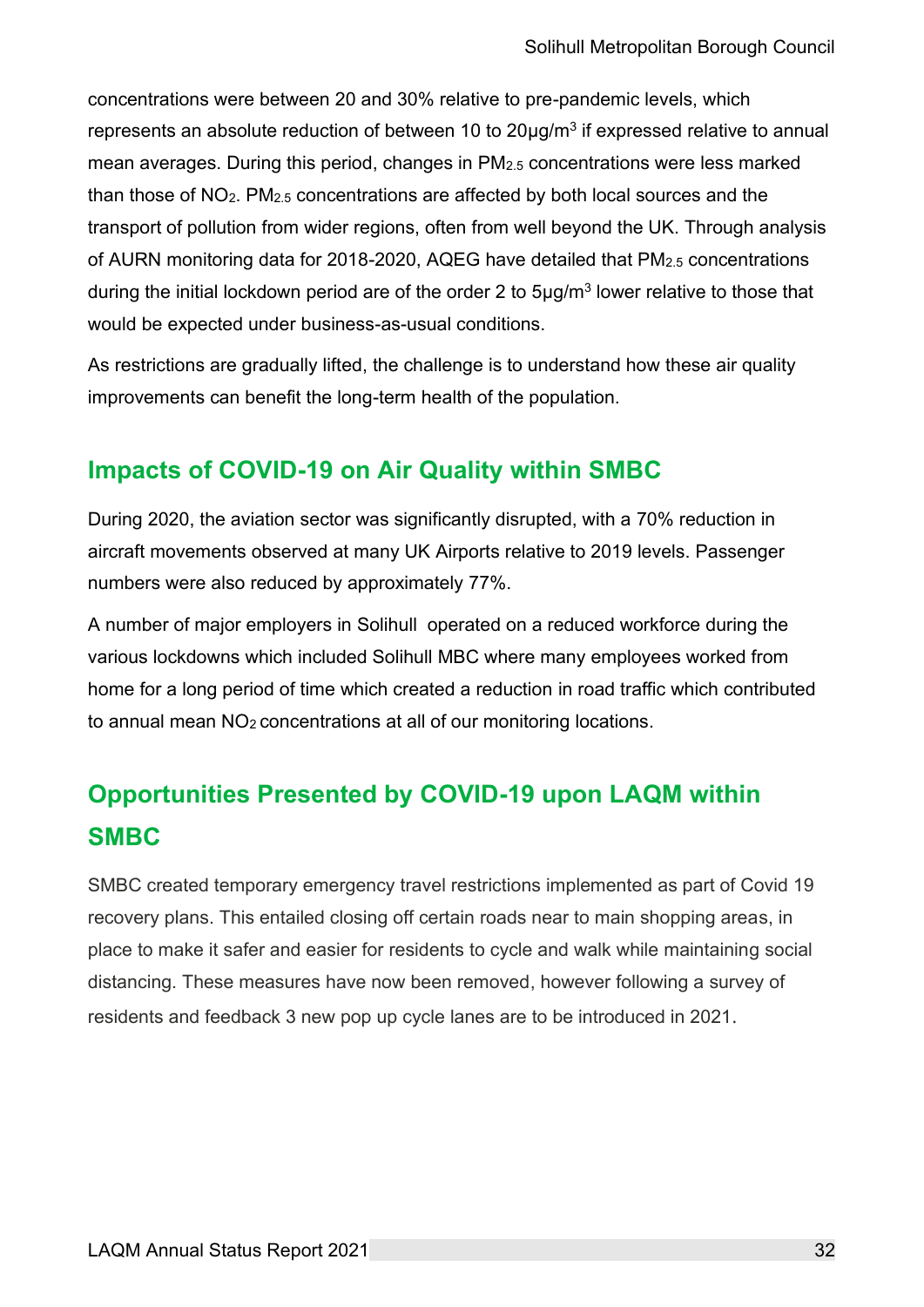Solihull council is also going to improve nine routes in the borough to strengthen links between open spaces, encourage wildlife and to encourage people to walk and cycle.

The chosen routes will be widened and converted to shared use for walkers and cyclists and form part of the £16.8m Wildlife Ways project part-funded by the European Regional Development Fund.

The new shared routes will not be segregated but have been designed to safely accommodate walkers and cyclists. Signage will be installed at regular intervals in 2021 to clearly indicate shared use status and ensure walkers and cyclists use them safely with consideration for and awareness of each other.

It is hoped the shared routes will help to get more people walking and cycling in the borough and will improve health and wellbeing.

All the plans can be viewed at<https://wildlifeways.co.uk/resources/shareduse>

### <span id="page-44-0"></span>**Challenges and Constraints Imposed by COVID-19 upon LAQM within SMBC**

During 2020, access to a number of diffusion tube monitoring sites was not possible during part of the year due to national lockdown and closure of our nominated laboratory. Tubes placed out in March were in place until  $2<sup>nd</sup>$  June and calculated with the hours exposed. This has affected data capture within 2020, resulting in some monitoring sites having to be annualised. This equates to a **Medium Impact**

As with previous years, a national bias adjustment factor has been utilised to adjust the diffusion tube results for 2020. Within 2019 there were 29 co-location studies that were utilised to calculate the bias factor for the laboratory and preparation method used. For 2020, this number has reduced to 21 which is 27% reduction which relates to a **Medium Impact.**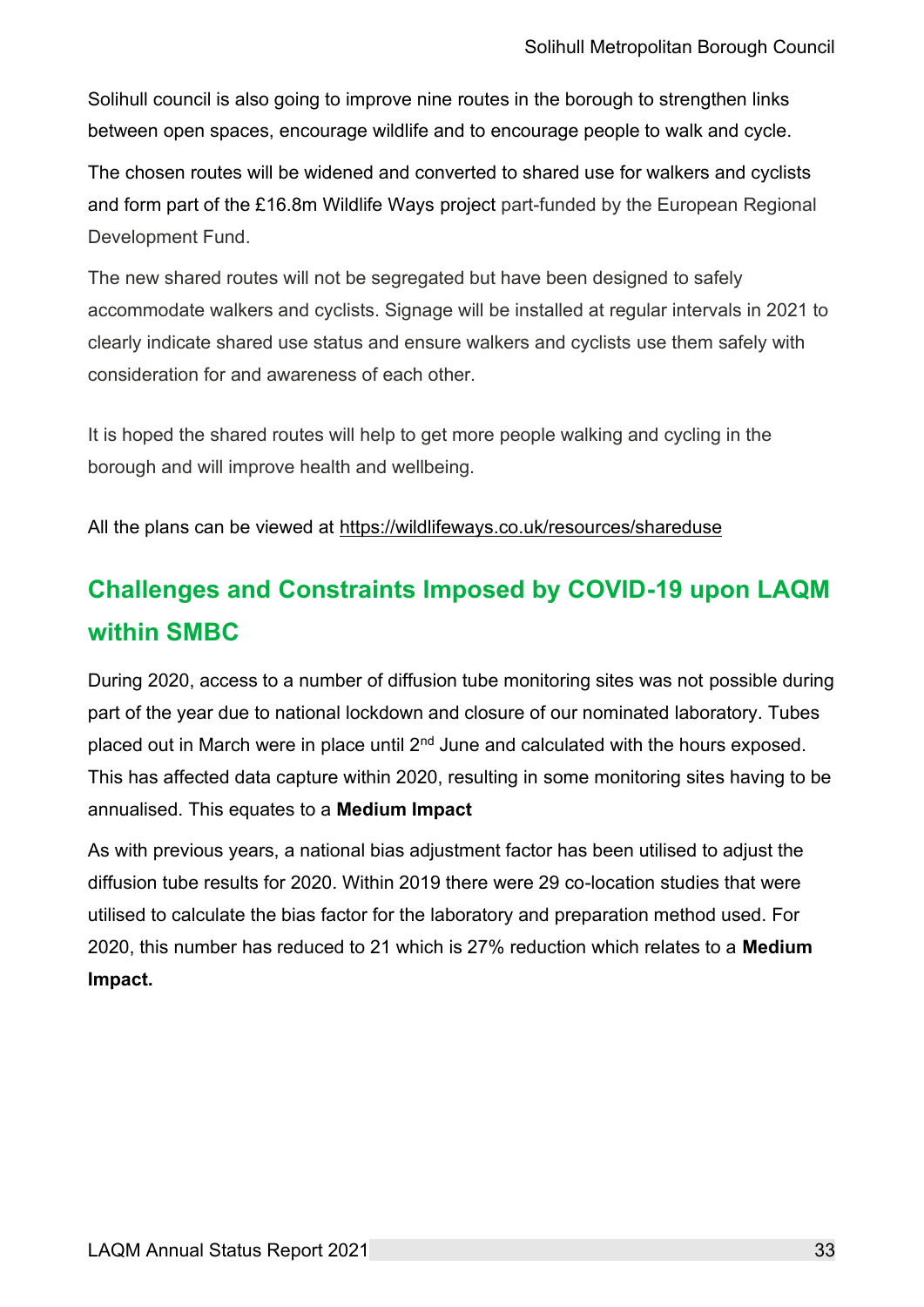### **Table F 1 – Impact Matrix**

<span id="page-45-0"></span>

| Category                                                     | <b>Impact Rating: None</b>                           | <b>Impact Rating: Small</b>                                                                       | <b>Impact Rating: Medium</b>                                                                        | <b>Impact Rating: High</b>                                                                                                                                                                  |
|--------------------------------------------------------------|------------------------------------------------------|---------------------------------------------------------------------------------------------------|-----------------------------------------------------------------------------------------------------|---------------------------------------------------------------------------------------------------------------------------------------------------------------------------------------------|
| Passive Monitoring - Bias Adjustment<br>Factor               | Bias adjustment undertaken as normal                 | <25% impact on normal number of<br>available bias adjustment colocation<br>studies (2020 vs 2019) | 25-50% impact on normal number of<br>available bias adjustment studies<br>$(2020 \text{ vs } 2019)$ | >50% impact on normal number of<br>available bias adjustment studies<br>(2020 vs 2019) and/or applied bias<br>adjustment factor studies not<br>considered representative of local<br>regime |
| Passive Monitoring - Adherence to<br><b>Changeover Dates</b> | Defra diffusion tube exposure<br>calendar adhered to | Tubes left out for two exposure<br>periods                                                        | Tubes left out for three exposure<br>periods                                                        | Tubes left out for more than three<br>exposure periods                                                                                                                                      |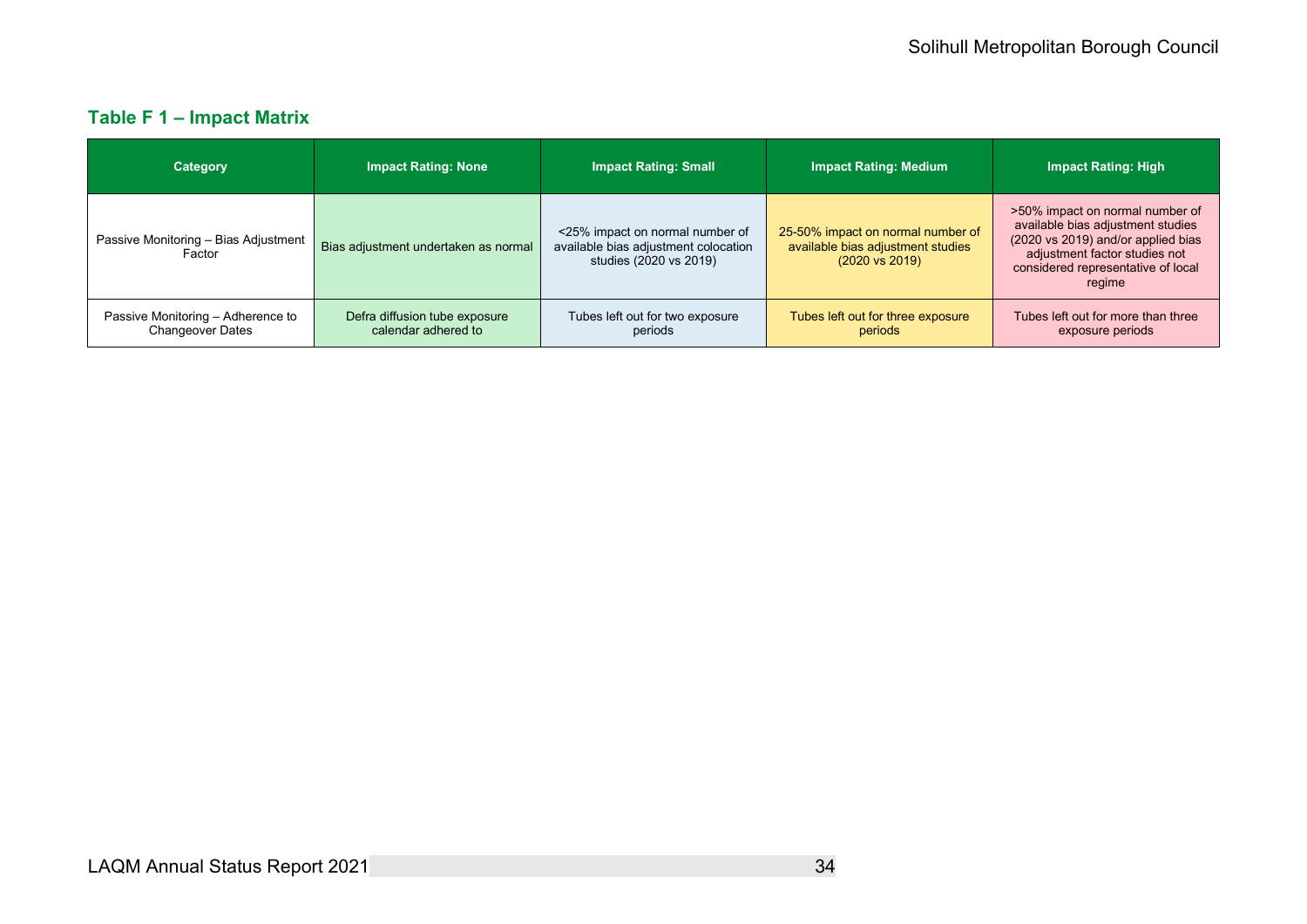### <span id="page-46-0"></span>**Glossary of Terms**

| <b>Abbreviation</b>                                                                            | <b>Description</b>                                                                                                                                                                                          |
|------------------------------------------------------------------------------------------------|-------------------------------------------------------------------------------------------------------------------------------------------------------------------------------------------------------------|
| <b>AQAP</b>                                                                                    | Air Quality Action Plan - A detailed description of measures, outcomes,<br>achievement dates and implementation methods, showing how the local<br>authority intends to achieve air quality limit values'    |
| <b>AOMA</b>                                                                                    | Air Quality Management Area - An area where air pollutant concentrations<br>exceed / are likely to exceed the relevant air quality objectives. AQMAs are<br>declared for specific pollutants and objectives |
| <b>ASR</b>                                                                                     | <b>Annual Status Report</b>                                                                                                                                                                                 |
| Defra                                                                                          | Department for Environment, Food and Rural Affairs                                                                                                                                                          |
| <b>DMRB</b>                                                                                    | Design Manual for Roads and Bridges - Air quality screening tool produced<br>by Highways England                                                                                                            |
| EU                                                                                             | European Union                                                                                                                                                                                              |
| <b>FDMS</b>                                                                                    | <b>Filter Dynamics Measurement System</b>                                                                                                                                                                   |
| <b>LAQM</b>                                                                                    | <b>Local Air Quality Management</b>                                                                                                                                                                         |
| NO <sub>2</sub>                                                                                | Nitrogen Dioxide                                                                                                                                                                                            |
| NO <sub>x</sub>                                                                                | Nitrogen Oxides                                                                                                                                                                                             |
| $PM_{10}$                                                                                      | Airborne particulate matter with an aerodynamic diameter of 10um or less                                                                                                                                    |
| Airborne particulate matter with an aerodynamic diameter of 2.5µm or less<br>PM <sub>2.5</sub> |                                                                                                                                                                                                             |
| QA/QC                                                                                          | <b>Quality Assurance and Quality Control</b>                                                                                                                                                                |
| SO <sub>2</sub>                                                                                | <b>Sulphur Dioxide</b>                                                                                                                                                                                      |
|                                                                                                |                                                                                                                                                                                                             |